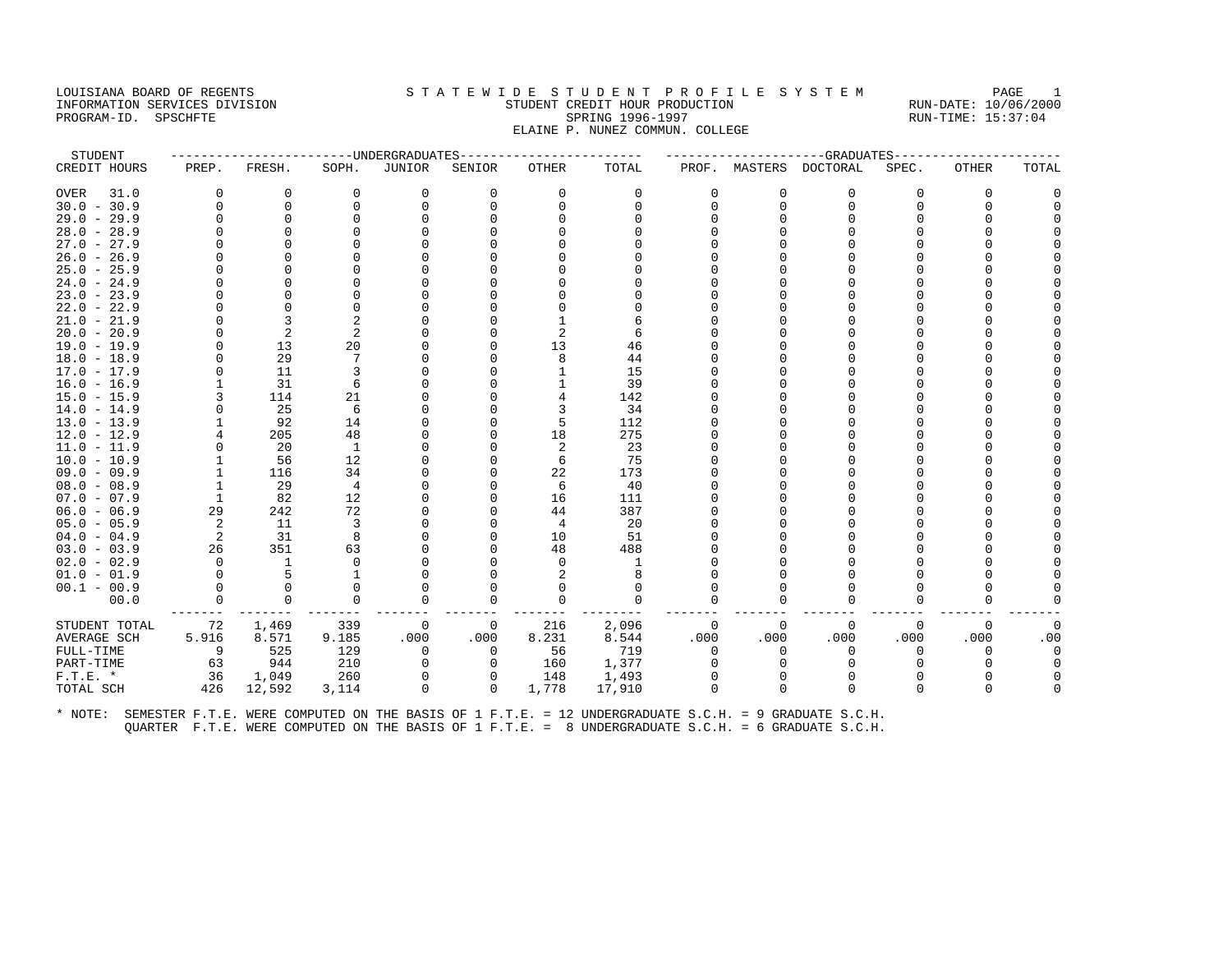#### LOUISIANA BOARD OF REGENTS STATEWIDE STUDENT PROFILE SYSTEM PAGE 2 INFORMATION SERVICES DIVISION STUDENT CREDIT HOUR PRODUCTION RUN-DATE: 10/06/2000 PROGRAM-ID. SPSCHFTE SALLER SPRING 1996-1997 SPRING 1996-1997 RUN-TIME: 15:37:04 DELGADO COMMUNITY COLLEGE

| STUDENT       |             |             | ---------------UNDERGRADUATES |               |                |              |             |          |                | ------------------GRADUATES |          |              |          |
|---------------|-------------|-------------|-------------------------------|---------------|----------------|--------------|-------------|----------|----------------|-----------------------------|----------|--------------|----------|
| CREDIT HOURS  | PREP.       | FRESH.      | SOPH.                         | <b>JUNIOR</b> | SENIOR         | <b>OTHER</b> | TOTAL       |          |                | PROF. MASTERS DOCTORAL      | SPEC.    | <b>OTHER</b> | TOTAL    |
| 31.0<br>OVER  | $\Omega$    | 0           | $\mathbf 0$                   | 0             | $\Omega$       | 0            | 0           | 0        | $\Omega$       | 0                           | $\Omega$ | 0            |          |
| $30.0 - 30.9$ | $\Omega$    | $\Omega$    | $\Omega$                      | $\Omega$      |                | $\Omega$     | $\cap$      | $\Omega$ | $\Omega$       | $\Omega$                    | $\cap$   | $\Omega$     |          |
| $29.0 - 29.9$ | $\Omega$    | $\Omega$    | $\cap$                        | $\Omega$      |                |              |             |          |                | U                           |          |              |          |
| $28.0 - 28.9$ |             | $\Omega$    |                               |               |                |              |             |          |                |                             |          |              |          |
| $27.0 - 27.9$ |             | ∩           |                               |               |                |              |             |          |                |                             |          |              |          |
| $26.0 - 26.9$ |             |             |                               |               |                |              |             |          |                |                             |          |              |          |
| $25.0 - 25.9$ | $\Omega$    | $\Omega$    |                               |               |                |              |             |          |                | U                           |          |              |          |
| $24.0 - 24.9$ | $\Omega$    | $\Omega$    |                               |               |                |              |             |          |                | U                           |          |              |          |
| $23.0 - 23.9$ |             | $\Omega$    |                               |               |                |              |             |          |                |                             |          |              |          |
| $22.0 - 22.9$ | $\Omega$    | 12          | 2                             |               |                |              | 18          |          |                | U                           |          |              |          |
| $21.0 - 21.9$ | $\Omega$    | 60          | 15                            |               |                |              | 82          |          |                |                             |          |              |          |
| $20.0 - 20.9$ | $\Omega$    | 3           | 6                             |               |                | 6            | 15          |          |                |                             |          |              |          |
| 19.0 - 19.9   | $\Omega$    | 13          | 14                            |               |                | 13           | 40          |          |                |                             |          |              |          |
| $18.0 - 18.9$ | $\Omega$    | 101         | 64                            |               |                | 63           | 228         |          |                | U                           |          |              |          |
| $17.0 - 17.9$ | $\Omega$    | 57          | 35                            |               |                | 61           | 153         |          |                | U                           |          |              |          |
| $16.0 - 16.9$ |             | 74          | 60                            |               |                | 50           | 185         |          |                |                             |          |              |          |
| $15.0 - 15.9$ | 2           | 324         | 218                           |               |                | 167          | 711         |          |                | U                           |          |              |          |
| $14.0 - 14.9$ | $\Omega$    | 469         | 188                           |               |                | 104          | 761         |          |                |                             |          |              |          |
| $13.0 - 13.9$ |             | 261         | 148                           |               |                | 253          | 663         |          |                |                             |          |              |          |
| $12.0 - 12.9$ | 2           | 2,107       | 675                           |               |                | 408          | 3,192       |          |                | U                           |          |              |          |
| $11.0 - 11.9$ | 0           | 256         | 145                           |               |                | 102          | 503         |          |                |                             |          |              |          |
| $10.0 - 10.9$ |             | 93          | 68                            | $\Omega$      |                | 120          | 282         |          |                |                             |          |              |          |
| $09.0 - 09.9$ | 2           | 910         | 391                           |               |                | 496          | 1,799       |          |                |                             |          |              |          |
| $08.0 - 08.9$ | $\mathbf 0$ | 185         | 163                           |               |                | 114          | 462         |          |                | U                           |          |              |          |
| $07.0 - 07.9$ | $\Omega$    | 78          | 68                            |               |                | 89           | 235         |          |                | U                           |          |              |          |
| $06.0 - 06.9$ | 29          | 1,271       | 505                           |               |                | 490          | 2,295       |          |                |                             |          |              |          |
| $05.0 - 05.9$ | 6           | 101         | 83                            |               |                | 127          | 317         |          |                | U                           |          |              |          |
| $04.0 - 04.9$ | $-5$        | 68          | 32                            |               |                | 48           | 153         |          |                |                             |          |              |          |
| $03.0 - 03.9$ | 162         | 814         | 317                           |               |                | 392          | 1,685       |          |                | U                           |          |              |          |
| $02.0 - 02.9$ | 1           | 21          | 6                             |               |                | 15           | 43          |          |                |                             |          |              |          |
| $01.0 - 01.9$ | 2           | 346         | 2                             |               |                | 7            | 357         |          |                | U                           |          |              |          |
| $00.1 - 00.9$ | $\Omega$    | $\Omega$    | $\Omega$                      | $\Omega$      |                | $\Omega$     | $\Omega$    |          |                | U                           |          |              |          |
| 00.0          | $\mathbf 0$ | $\mathbf 0$ | 0                             | 0             |                | 0            | $\mathbf 0$ |          |                | O                           |          |              |          |
| STUDENT TOTAL | 214         | 7,624       | 3,209                         | $\mathbf 0$   | $\mathbf{0}$   | 3,138        | 14,185      | 0        | $\overline{0}$ | 0                           | 0        | 0            | $\Omega$ |
| AVERAGE SCH   | 3.855       | 9.325       | 9.843                         | .000          | .000           | 9.264        | 9.346       | .000     | .000           | .000                        | .000     | .000         | .00      |
| FULL-TIME     | -6          | 3,481       | 1,429                         | $\Omega$      | $\Omega$       | 1,138        | 6,054       | $\Omega$ |                | $\Omega$                    |          | <sup>0</sup> |          |
| PART-TIME     | 208         | 4,143       | 1,780                         | $\mathbf 0$   | $\overline{0}$ | 2,000        | 8,131       | 0        |                | $\Omega$                    |          | <sup>0</sup> |          |
| $F.T.E. *$    | 69          | 5,925       | 2,632                         | $\Omega$      | $\Omega$       | 2,423        | 11,049      |          |                | $\Omega$                    |          |              |          |
| TOTAL SCH     | 825         | 71,100      | 31,587                        | $\Omega$      | $\Omega$       | 29,071       | 132,583     | $\Omega$ |                | n                           | $\cap$   | $\Omega$     |          |
|               |             |             |                               |               |                |              |             |          |                |                             |          |              |          |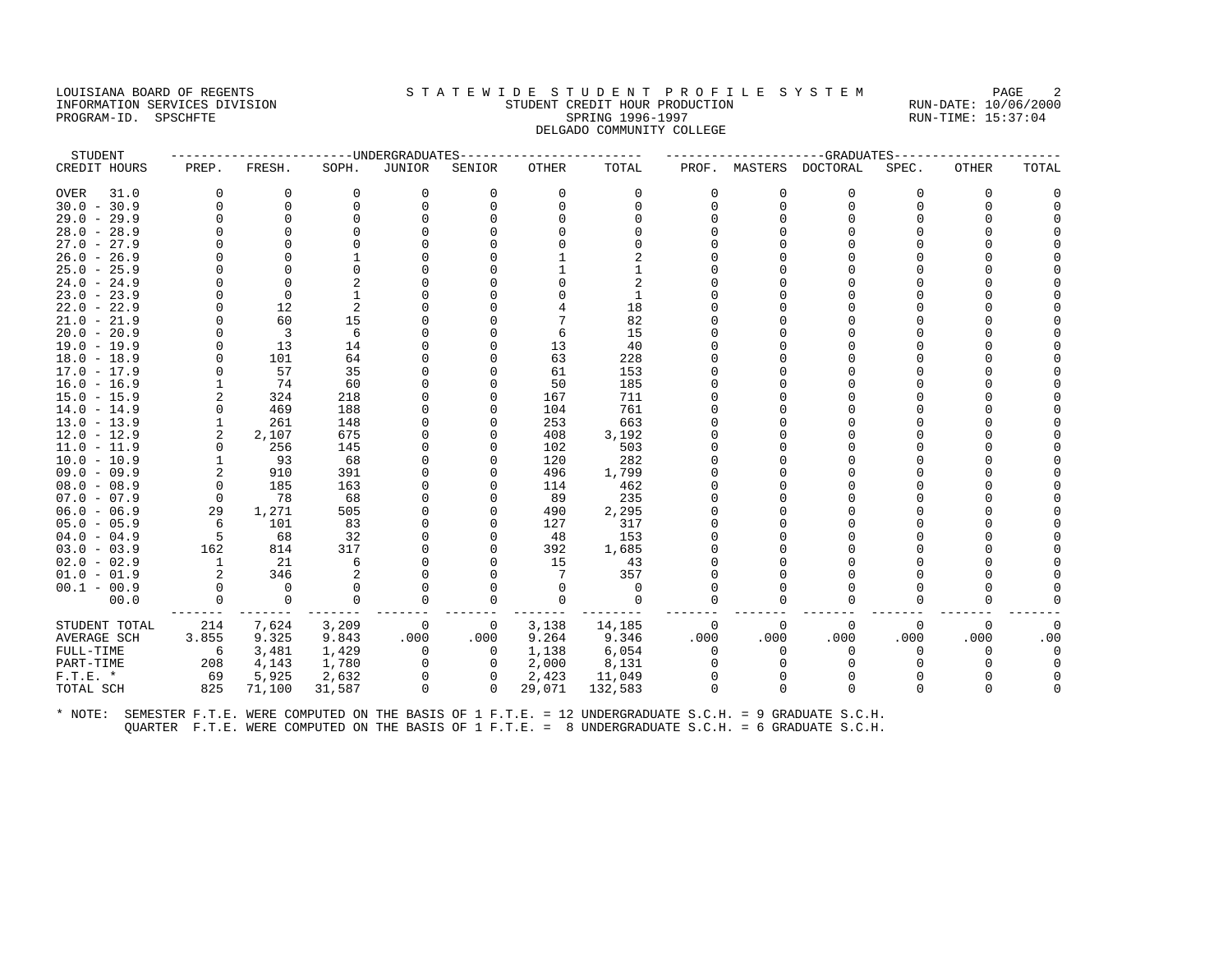## LOUISIANA BOARD OF REGENTS STATEWIDE STUDENT PROFILE SYSTEM PAGE 3 INFORMATION SERVICES DIVISION STUDENT CREDIT HOUR PRODUCTION RUN-DATE: 10/06/2000 PROGRAM-ID. SPSCHFTE SALLER SPRING 1996-1997 SPRING 1996-1997 RUN-TIME: 15:37:04 GRAMBLING STATE UNIVERSITY

| STUDENT       |                |              |             | ------UNDERGRADUATES |          |                |          |          |               | ----------GRADUATES |          |              |                |
|---------------|----------------|--------------|-------------|----------------------|----------|----------------|----------|----------|---------------|---------------------|----------|--------------|----------------|
| CREDIT HOURS  | PREP.          | FRESH.       | SOPH.       | <b>JUNIOR</b>        | SENIOR   | <b>OTHER</b>   | TOTAL    |          | PROF. MASTERS | DOCTORAL            | SPEC.    | <b>OTHER</b> | TOTAL          |
| 31.0<br>OVER  | $\Omega$       | $\Omega$     | $\mathbf 0$ | 0                    | $\Omega$ | $\Omega$       | 0        | $\Omega$ | $\Omega$      | $\Omega$            | $\Omega$ | $\Omega$     | ∩              |
| $30.0 - 30.9$ | $\cap$         | 0            | $\Omega$    | $\Omega$             | $\Omega$ | $\Omega$       | $\Omega$ |          | $\Omega$      | $\Omega$            | $\cap$   | $\Omega$     |                |
| $29.0 - 29.9$ |                | $\Omega$     | $\Omega$    |                      |          |                |          |          |               |                     |          |              |                |
| $28.0 - 28.9$ |                | $\Omega$     |             |                      |          |                |          |          |               |                     |          |              |                |
| $27.0 - 27.9$ |                |              |             |                      |          |                |          |          |               |                     |          |              |                |
| $26.0 - 26.9$ |                |              |             |                      |          |                |          |          |               |                     |          |              |                |
| $25.0 - 25.9$ |                | <sup>0</sup> |             |                      |          |                |          |          |               |                     |          |              |                |
| $24.0 - 24.9$ |                | $\Omega$     |             |                      |          |                |          |          |               |                     |          |              |                |
| $23.0 - 23.9$ |                |              |             |                      |          |                |          |          |               |                     |          |              |                |
| $22.0 - 22.9$ |                | $\Omega$     | $\Omega$    | $\Omega$             |          |                |          |          |               |                     |          |              |                |
| $21.0 - 21.9$ |                | 8            | 2           | 11                   | 67       |                | 88       |          |               |                     |          |              |                |
| $20.0 - 20.9$ |                | 9            | 10          | 23                   | 55       |                | 97       |          |               |                     |          |              |                |
| $19.0 - 19.9$ |                | 28           | 33          | 77                   | 141      | U              | 279      |          |               |                     |          |              |                |
| $18.0 - 18.9$ |                | 151          | 149         | 130                  | 234      | 0              | 664      |          |               |                     |          |              |                |
| $17.0 - 17.9$ |                | 229          | 135         | 108                  | 195      | $\Omega$       | 667      |          |               |                     |          |              |                |
| $16.0 - 16.9$ |                | 259          | 196         | 198                  | 278      | $\Omega$       | 931      |          |               |                     |          |              |                |
| $15.0 - 15.9$ |                | 240          | 197         | 126                  | 209      | 0              | 772      |          | 15            |                     |          |              | 16             |
| $14.0 - 14.9$ |                | 244          | 71          | 77                   | 95       |                | 488      |          | 1             |                     |          |              | $\overline{2}$ |
| $13.0 - 13.9$ |                | 316          | 125         | 99                   | 272      | 0              | 812      |          |               |                     |          | ∩            | 2              |
| $12.0 - 12.9$ |                | 167          | 96          | 88                   | 271      |                | 623      |          | 62            |                     |          |              | 66             |
| $11.0 - 11.9$ |                | 9            | 2           | 4                    | 5        | O              | 20       |          | 9             | <sup>0</sup>        |          |              | 10             |
| $10.0 - 10.9$ |                | 4            |             | $\mathbf{1}$         | 11       | $\Omega$       | 19       |          |               | $\Omega$            |          |              | 7              |
| $09.0 - 09.9$ |                | 3            |             | 5                    | 10       |                | 24       |          | 87            | 15                  |          | 3            | 105            |
| $08.0 - 08.9$ |                | $\Omega$     |             |                      | 7        | 0              | 10       |          |               | $\Omega$            | U        | <sup>0</sup> | 3              |
| $07.0 - 07.9$ |                |              |             |                      | 7        |                | 18       |          |               | $\Omega$            |          | 3            | 5              |
| $06.0 - 06.9$ |                |              |             |                      | 21       |                | 47       |          | 119           | 41                  | O        | 16           | 176            |
| $05.0 - 05.9$ |                | $\mathbf{1}$ |             |                      | $\Omega$ |                | 2        |          | $\Omega$      | $\Omega$            | U        | $\Omega$     | $\Omega$       |
| $04.0 - 04.9$ |                | 5            |             |                      | 2        | 6              | 14       |          | 2             | $\Omega$            | O        | 1            |                |
| $03.0 - 03.9$ |                | 14           |             |                      | 10       | 34             | 67       |          | 18            | 55                  |          | 28           | 101            |
| $02.0 - 02.9$ |                | 2            |             |                      |          | $\Omega$       | 10       |          |               |                     |          |              |                |
| $01.0 - 01.9$ |                |              |             |                      |          |                | 7        |          |               |                     |          | n            | $\cap$         |
| $00.1 - 00.9$ |                | $\Omega$     |             |                      |          |                | 0        |          |               |                     |          |              |                |
| 00.0          | 0              | 0            | $\cap$      | $\Omega$             | 0        | $\Omega$       | $\Omega$ |          |               |                     |          | <sup>0</sup> | $\Omega$       |
| STUDENT TOTAL | $\overline{0}$ | 1,701        | 1,041       | 966                  | 1,898    | 57             | 5,663    | 0        | 334           | 114                 | 0        | 61           | 509            |
| AVERAGE SCH   | .000           | 14.738       | 15.264      | 15.533               | 15.297   | 3.789          | 15.047   | .000     | 8.718         | 5.114               | .000     | 5.606        | 7.53           |
| FULL-TIME     | 0              | 1,651        | 1,014       | 937                  | 1,821    | $\overline{2}$ | 5,425    | $\Omega$ | 190           | 18                  | $\Omega$ | 11           | 219            |
| PART-TIME     | $\Omega$       | 50           | 27          | 29                   | 77       | 55             | 238      | $\Omega$ | 144           | 96                  | $\Omega$ | 50           | 290            |
| $F.T.E. *$    | $\Omega$       | 2,089        | 1,324       | 1,250                | 2,420    | 18             | 7,101    | 0        | 324           | 65                  | $\Omega$ | 38           | 426            |
| TOTAL SCH     | $\Omega$       | 25,071       | 15,890      | 15,005               | 29,034   | 216            | 85,216   | $\Omega$ | 2,912         | 583                 | $\Omega$ | 342          | 3,837          |
|               |                |              |             |                      |          |                |          |          |               |                     |          |              |                |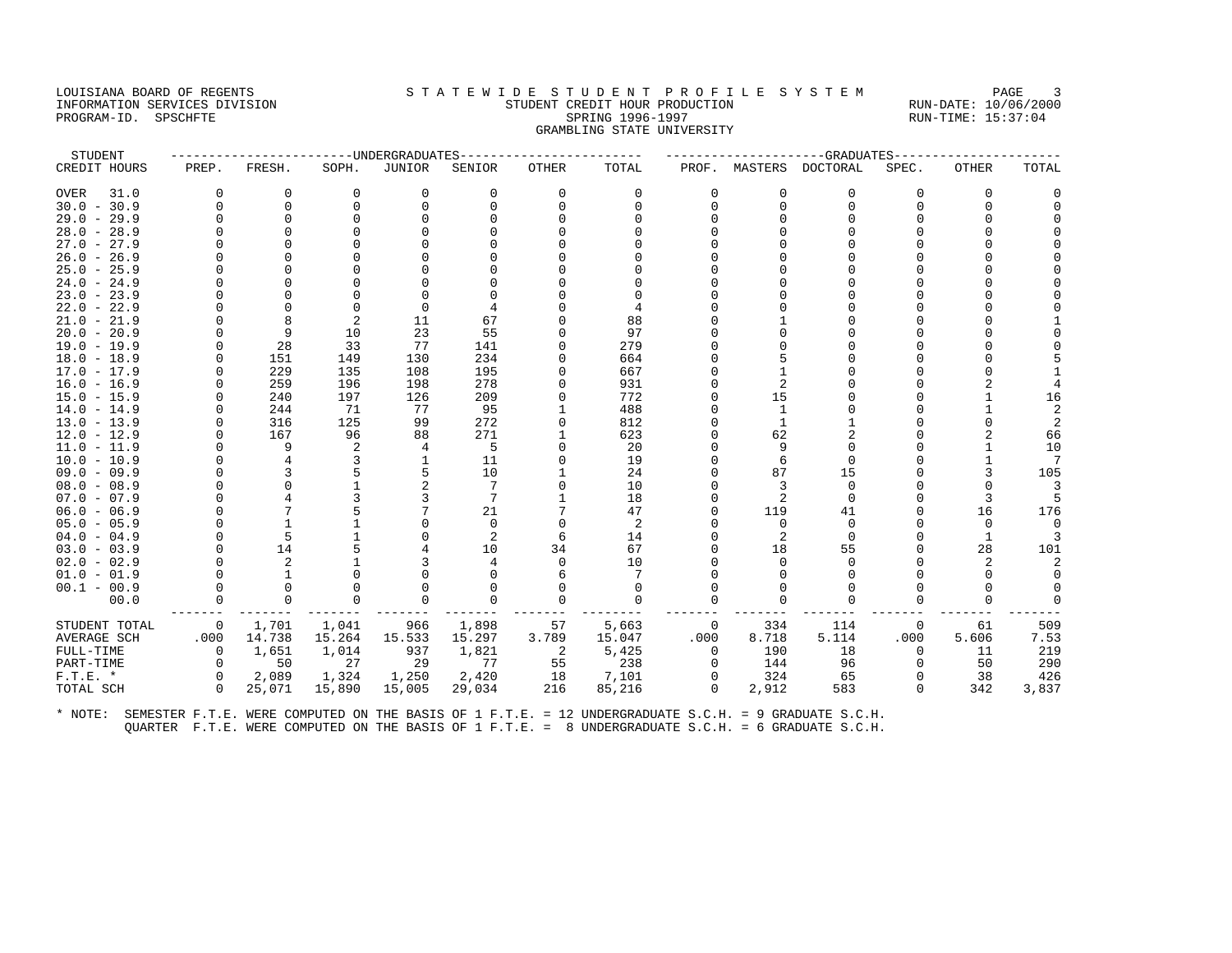### LOUISIANA BOARD OF REGENTS STA TEWIDE STUDENT PROFILE SYSTEM PAGE 4 INFORMATION SERVICES DIVISION STUDENT CREDIT HOUR PRODUCTION RUN-DATE: 10/06/2000 PROGRAM-ID. SPSCHFTE SALLER SPRING 1996-1997 SPRING 1996-1997 RUN-TIME: 15:37:04 LOUISIANA TECH UNIVERSITY

| STUDENT            |          |          |             | -----UNDERGRADUATES |          |              |             |          |                | -GRADUATES             |          |              |                |
|--------------------|----------|----------|-------------|---------------------|----------|--------------|-------------|----------|----------------|------------------------|----------|--------------|----------------|
| CREDIT HOURS       | PREP.    | FRESH.   | SOPH.       | <b>JUNIOR</b>       | SENIOR   | <b>OTHER</b> | TOTAL       |          |                | PROF. MASTERS DOCTORAL | SPEC.    | OTHER        | TOTAL          |
| 31.0<br>OVER       | $\Omega$ | 0        | 0           | 0                   | $\Omega$ | 0            | 0           | $\Omega$ | $\Omega$       | $\Omega$               | $\Omega$ | 0            |                |
| $30.0 - 30.9$      | $\Omega$ | $\Omega$ | $\Omega$    | $\Omega$            | $\Omega$ | $\Omega$     | $\Omega$    | $\Omega$ | $\Omega$       | O                      | $\Omega$ | $\Omega$     |                |
| $29.0 - 29.9$      |          | $\Omega$ | $\cap$      |                     |          |              |             |          |                |                        | ∩        |              |                |
| $28.0 - 28.9$      |          |          |             |                     |          |              |             |          |                |                        |          |              |                |
| $27.0 - 27.9$      |          |          |             |                     |          |              |             |          |                |                        |          |              |                |
| $26.0 - 26.9$      |          |          |             |                     |          |              |             |          |                |                        |          |              |                |
| $25.0 - 25.9$      |          |          |             |                     |          |              |             |          |                |                        |          |              |                |
| $24.0 - 24.9$      |          |          |             |                     |          |              |             |          |                |                        |          |              |                |
| $23.0 - 23.9$      |          |          |             |                     |          |              |             |          |                |                        |          |              |                |
| $22.0 - 22.9$      |          |          |             |                     |          |              |             |          |                |                        |          |              |                |
| $21.0 - 21.9$      |          |          |             |                     |          |              |             |          |                |                        |          |              |                |
| $20.0 - 20.9$      |          |          |             |                     |          |              |             |          |                |                        |          |              |                |
| $19.0 - 19.9$      |          |          |             |                     |          |              |             |          |                |                        |          |              |                |
| $18.0 - 18.9$      |          |          |             |                     |          |              |             |          |                |                        |          |              |                |
| $17.0 - 17.9$      |          |          |             |                     |          |              |             |          |                |                        |          |              |                |
| $16.0 - 16.9$      |          |          |             | $\Omega$            |          |              | 4           |          |                |                        |          |              |                |
| $15.0 - 15.9$      |          | 9        |             |                     | 11       |              | 24          |          |                |                        |          |              |                |
| $14.0 - 14.9$      |          | 12       | 9           | 19                  | 36       |              | 76          |          |                |                        |          |              |                |
| $13.0 - 13.9$      | $\Omega$ | 43       | 35          | 47                  | 105      |              | 230         |          | $\mathbf{1}$   |                        | U        |              | $\mathfrak{D}$ |
| $12.0 - 12.9$      |          | 450      | 454         | 462                 | 678      | 0            | 2,044       |          | 23             | q                      |          |              | 32             |
| $11.0 - 11.9$      | $\Omega$ | 333      | 235         | 173                 | 276      |              | 1,018       |          | 12             |                        | U        | <sup>0</sup> | 13             |
| $10.0 - 10.9$      | $\Omega$ | 279      | 160         | 131                 | 192      |              | 763         |          | 44             | 14                     | U        | $\Omega$     | 58             |
| $09.0 - 09.9$      | $\Omega$ | 362      | 308         | 250                 | 428      | 7            | 1,355       |          | 162            | 44                     | U        | 12           | 218            |
| $08.0 - 08.9$      |          | 69       | 74          | 65                  | 130      |              | 340         |          | 7              | $\Omega$               |          | $\Omega$     | 7              |
| $07.0 - 07.9$      | $\Omega$ | 19       | 12          | -9                  | 28       | 0            | 68          |          | 54             | 1                      | U        | $\Omega$     | 55             |
| $06.0 - 06.9$      | $\Omega$ | 99       | 60          | 65                  | 141      | 9            | 374         |          | 267            | 14                     |          | 48           | 330            |
| $05.0 - 05.9$      | $\Omega$ | -5       | 18          | 33                  | 51       | $\Omega$     | 107         |          | 1              | $\Omega$               |          | $\Omega$     | -1             |
| $04.0 - 04.9$      | $\Omega$ | 22       | 14          | 10                  | 30       |              | 77          |          | $\overline{4}$ |                        | O        | $\mathbf{1}$ | 6              |
| $03.0 - 03.9$      |          | 143      | 73          | 55                  | 172      | 374          | 819         |          | 222            | 45                     |          | 141          | 415            |
| $02.0 - 02.9$      |          | 5        | 2           | 3                   | 10       | 7            | 27          |          | -1             |                        |          | $\Omega$     |                |
| $01.0 - 01.9$      |          |          |             |                     | 18       |              | 30          |          |                |                        |          |              |                |
| $00.1 - 00.9$      | $\Omega$ | $\Omega$ | $\Omega$    | $\Omega$            | $\Omega$ | $\Omega$     | $\Omega$    |          | $\Omega$       |                        | U        | $\Omega$     |                |
| 00.0               | 0        | 0        | $\mathbf 0$ | $\mathbf 0$         | 0        | $\Omega$     | $\mathbf 0$ |          | $\Omega$       |                        | 0        | 0            |                |
| STUDENT TOTAL      | 2        | 1,857    | 1,462       | 1,329               | 2,306    | 403          | 7,359       | 0        | 804            | 132                    | 8        | 205          | 1,149          |
| <b>AVERAGE SCH</b> | 3.000    | 9.635    | 9.878       | 9.995               | 9.535    | 3.213        | 9.364       | .000     | 6.330          | 7.030                  | 3.375    | 4.029        | 5.97           |
| FULL-TIME          | 0        | 1,562    | 1,278       | 1,150               | 1,856    | 11           | 5,857       | 0        | 573            | 86                     |          | 60           | 720            |
| PART-TIME          | 2        | 295      | 184         | 179                 | 450      | 392          | 1,502       | $\Omega$ | 231            | 46                     |          | 145          | 429            |
| $F.T.E. *$         | 1        | 2,237    | 1,805       | 1,661               | 2,749    | 162          | 8,614       | $\Omega$ | 848            | 155                    | 5        | 138          | 1,145          |
| TOTAL SCH          | 6        | 17,894   | 14,442      | 13,284              | 21,989   | 1,295        | 68,910      | $\Omega$ | 5,090          | 928                    | 27       | 826          | 6,871          |
|                    |          |          |             |                     |          |              |             |          |                |                        |          |              |                |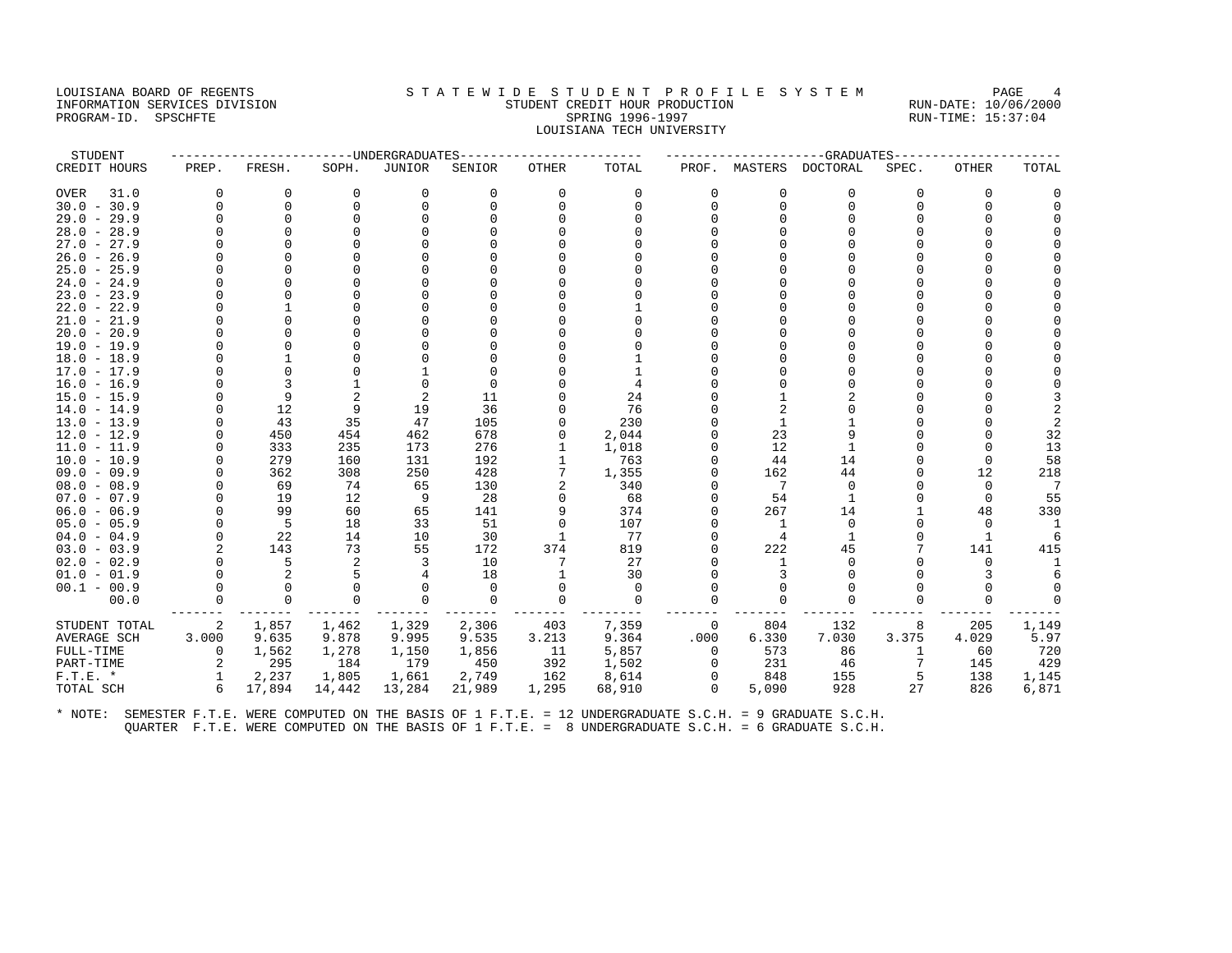#### LOUISIANA BOARD OF REGENTS STATEWIDE STUDENT PROFILE SYSTEM PAGE 5 INFORMATION SERVICES DIVISION STUDENT CREDIT HOUR PRODUCTION RUN-DATE: 10/06/2000 PROGRAM-ID. SPSCHFTE SALLER SPRING 1996-1997 SPRING 1996-1997 RUN-TIME: 15:37:04 MCNEESE STATE UNIVERSITY

| STUDENT       |              |                 |          | ------UNDERGRADUATES |          |                |          |          |          | -----------GRADUATES   |          |              |                |
|---------------|--------------|-----------------|----------|----------------------|----------|----------------|----------|----------|----------|------------------------|----------|--------------|----------------|
| CREDIT HOURS  | PREP.        | FRESH.          | SOPH.    | <b>JUNIOR</b>        | SENIOR   | <b>OTHER</b>   | TOTAL    |          |          | PROF. MASTERS DOCTORAL | SPEC.    | <b>OTHER</b> | TOTAL          |
| 31.0<br>OVER  | $\Omega$     | 0               | $\Omega$ | 0                    | $\Omega$ | 0              | $\Omega$ | $\Omega$ | $\Omega$ | $\Omega$               | $\Omega$ | $\Omega$     |                |
| $30.0 - 30.9$ | $\Omega$     | $\Omega$        | $\Omega$ | $\Omega$             | 0        | $\Omega$       | $\Omega$ | n        | $\Omega$ | n                      | O        | $\Omega$     |                |
| $29.0 - 29.9$ | U            | $\Omega$        |          |                      |          |                |          |          |          |                        |          |              |                |
| $28.0 - 28.9$ | U            |                 |          |                      |          |                |          |          |          |                        |          |              |                |
| $27.0 - 27.9$ |              |                 |          |                      |          |                |          |          |          |                        |          |              |                |
| $26.0 - 26.9$ |              |                 |          |                      |          |                |          |          |          |                        |          |              |                |
| $25.0 - 25.9$ | U            | O               |          |                      |          |                | 3        |          |          |                        |          |              |                |
| $24.0 - 24.9$ |              | $\Omega$        |          |                      |          |                | 10       |          |          |                        |          |              |                |
| $23.0 - 23.9$ |              | $\Omega$        |          | $\Omega$             |          |                | 6        |          |          |                        |          |              |                |
| $22.0 - 22.9$ | U            | 12              | 9        | 11                   | 29       |                | 61       |          |          |                        |          |              |                |
| $21.0 - 21.9$ | 0            | 30              | 37       | 44                   | 81       | 0              | 192      |          |          |                        |          |              |                |
| $20.0 - 20.9$ | $\Omega$     | 42              | 31       | 50                   | 51       | $\Omega$       | 174      |          |          |                        |          |              |                |
| $19.0 - 19.9$ | O            | 73              | 43       | 42                   | 77       | $\Omega$       | 235      |          |          |                        |          |              |                |
| $18.0 - 18.9$ | 0            | 177             | 115      | 156                  | 210      | $\Omega$       | 658      |          |          |                        |          |              |                |
| $17.0 - 17.9$ | $\Omega$     | 177             | 96       | 78                   | 130      |                | 481      |          |          |                        |          |              |                |
| $16.0 - 16.9$ | O            | 189             | 111      | 59                   | 98       | $\Omega$       | 457      |          |          |                        |          |              |                |
| $15.0 - 15.9$ | U            | 390             | 257      | 199                  | 259      | 0              | 1,105    |          | 18       |                        |          |              | 18             |
| $14.0 - 14.9$ |              | 197             | 100      | 50                   | 122      |                | 469      |          |          |                        |          |              | 3              |
| $13.0 - 13.9$ | O            | 142             | 64       | 59                   | 137      | 0              | 402      |          |          |                        |          |              | 7              |
| $12.0 - 12.9$ |              | 261             | 139      | 127                  | 248      |                | 776      |          | 62       |                        |          |              | 63             |
| $11.0 - 11.9$ | $\Omega$     | 27              | 12       | 8                    | 52       | $\Omega$       | 99       |          | 4        |                        |          |              | 4              |
| $10.0 - 10.9$ | O            | 24              | 14       | 15                   | 42       |                | 95       |          | 14       |                        |          |              | 14             |
| $09.0 - 09.9$ |              | 49              | 45       | 33                   | 60       | $\Omega$       | 187      |          | 115      |                        |          |              | 117            |
| $08.0 - 08.9$ | O            | 18              | 5        | 5                    | 44       |                | 72       |          | 2        |                        |          |              | $\overline{2}$ |
| $07.0 - 07.9$ |              | 22              | 16       | 15                   | 29       |                | 83       |          | 10       |                        |          |              | 10             |
| $06.0 - 06.9$ |              | 92              | 68       | 56                   | 82       | 0              | 305      |          | 268      |                        |          |              | 275            |
| $05.0 - 05.9$ | $\Omega$     | 14              | 6        | 2                    | 10       |                | 32       |          | -5       |                        |          |              | 5              |
| $04.0 - 04.9$ | 1            | $7\phantom{.0}$ | 6        | 9                    | 19       | $\Omega$       | 42       |          | 16       |                        |          |              | 16             |
| $03.0 - 03.9$ | 54           | 67              | 53       | 45                   | 111      |                | 330      |          | 519      |                        |          |              | 525            |
| $02.0 - 02.9$ | $\Omega$     | 2               |          | 5                    |          |                | 15       |          |          |                        |          |              |                |
| $01.0 - 01.9$ | $\Omega$     | 2               |          | $\Omega$             | $\Omega$ |                | 3        |          |          |                        |          | <sup>0</sup> |                |
| $00.1 - 00.9$ | $\Omega$     | $\Omega$        |          | $\Omega$             | $\Omega$ |                | $\Omega$ |          | $\Omega$ |                        |          | $\Omega$     |                |
| 00.0          | 0            | $\mathbf{1}$    | $\Omega$ | 0                    | 11       | 8              | 20       | $\Omega$ | 30       |                        | 0        | 14           | 44             |
| STUDENT TOTAL | 64           | 2,015           | 1,229    | 1,071                | 1,926    | 8              | 6,313    | 0        | 1,087    | $\Omega$               | 16       | 14           | 1,117          |
| AVERAGE SCH   | 3.546        | 13.931          | 13.912   | 14.282               | 13.676   | .000           | 13.804   | .000     | 5.558    | .000                   | 5.625    | .000         | 5.55           |
| FULL-TIME     | $\mathbf{1}$ | 1,690           | 1,002    | 878                  | 1,459    | $\overline{0}$ | 5,030    | $\Omega$ | 232      | $\Omega$               | 3        | $\Omega$     | 235            |
| PART-TIME     | 63           | 325             | 227      | 193                  | 467      | 8              | 1,283    | $\Omega$ | 855      | $\Omega$               | 13       | 14           | 882            |
| $F.T.E.$ *    | 19           | 2,338           | 1,425    | 1,275                | 2,183    | 0              | 7,239    | $\circ$  | 653      |                        | 10       | 0            | 663            |
| TOTAL SCH     | 227          | 28,059          | 17,098   | 15,297               | 26,190   | $\Omega$       | 86,871   | $\Omega$ | 5,875    | $\Omega$               | 90       | $\Omega$     | 5,965          |
|               |              |                 |          |                      |          |                |          |          |          |                        |          |              |                |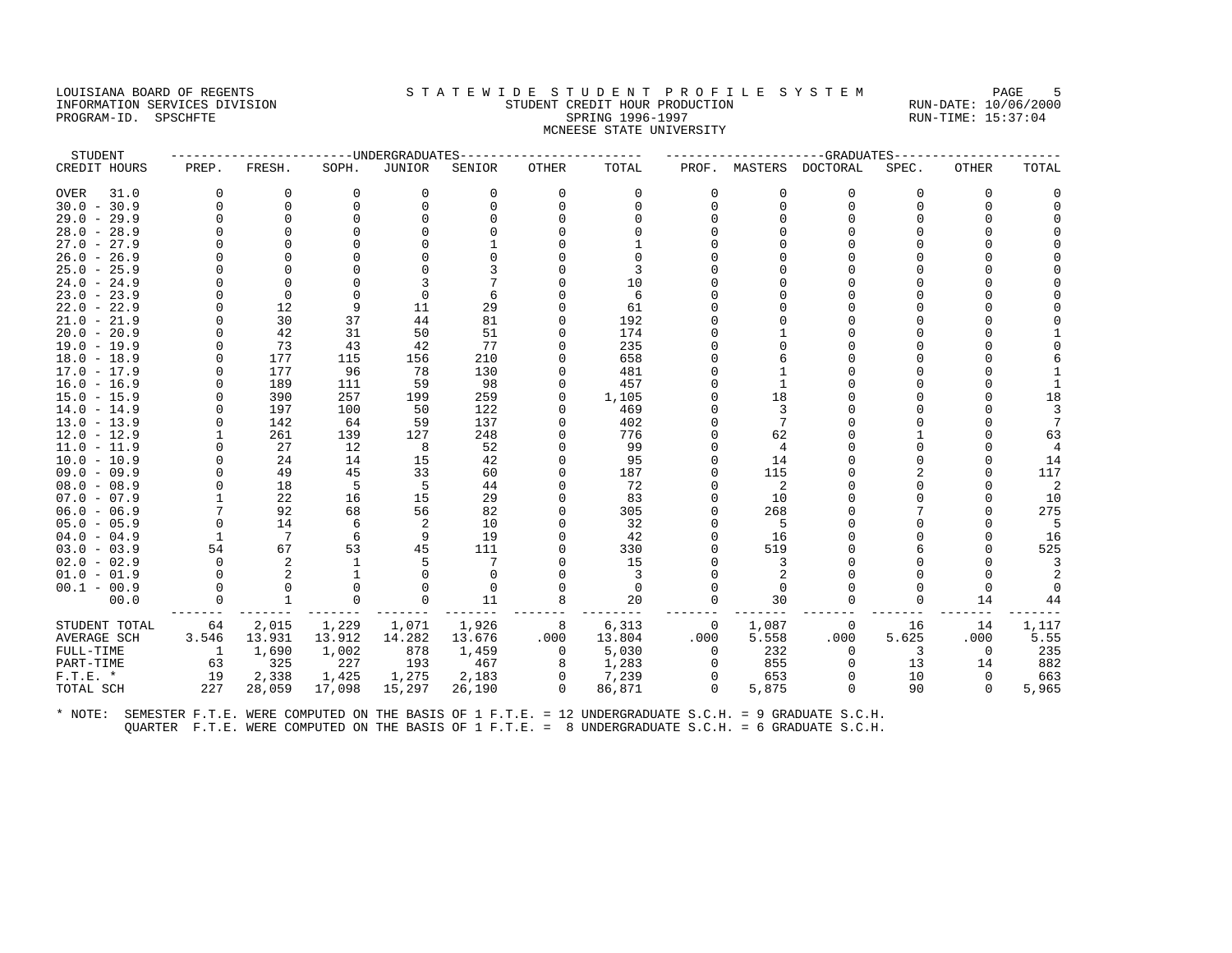## LOUISIANA BOARD OF REGENTS STA TEWIDE STUDENT PROFILE SYSTEM PAGE 6 INFORMATION SERVICES DIVISION STUDENT CREDIT HOUR PRODUCTION RUN-DATE: 10/06/2000 PROGRAM-ID. SPSCHFTE SALLER SPRING 1996-1997 SPRING 1996-1997 RUN-TIME: 15:37:04 NICHOLLS STATE UNIVERSITY

| STUDENT             |          |                 |              | ----UNDERGRADUATES |             |              |             |          |                | -GRADUATES |                |                |          |
|---------------------|----------|-----------------|--------------|--------------------|-------------|--------------|-------------|----------|----------------|------------|----------------|----------------|----------|
| CREDIT HOURS        | PREP.    | FRESH.          | SOPH.        | JUNIOR             | SENIOR      | <b>OTHER</b> | TOTAL       |          | PROF. MASTERS  | DOCTORAL   | SPEC.          | OTHER          | TOTAL    |
| <b>OVER</b><br>31.0 | 0        | 0               | 0            | 0                  | $\mathbf 0$ | 0            | 0           | 0        | 0              | 0          | 0              | 0              |          |
| $30.0 - 30.9$       | $\Omega$ | $\Omega$        | $\Omega$     | $\Omega$           | $\Omega$    | $\Omega$     | $\Omega$    | $\Omega$ | $\Omega$       | $\Omega$   | $\Omega$       | $\Omega$       |          |
| $29.0 - 29.9$       |          | $\Omega$        |              |                    |             |              | $\cap$      |          |                | $\cap$     |                | $\Omega$       |          |
| $28.0 - 28.9$       |          | 0               |              |                    |             |              |             |          |                | $\Omega$   | U              |                |          |
| $27.0 - 27.9$       |          |                 |              |                    |             |              |             |          |                |            |                |                |          |
| $26.0 - 26.9$       |          |                 |              |                    |             |              |             |          |                |            |                |                |          |
| $25.0 - 25.9$       |          |                 |              |                    | 0           |              | $\Omega$    |          |                | $\Omega$   | U              |                |          |
| $24.0 - 24.9$       |          |                 |              |                    | 10          |              | 15          |          |                | $\Omega$   |                |                |          |
| $23.0 - 23.9$       |          |                 |              |                    | 6           |              | 9           |          |                | U          |                |                |          |
| $22.0 - 22.9$       |          | $\mathbf{1}$    | 3            | 3                  |             |              | 11          |          |                |            |                |                |          |
| $21.0 - 21.9$       |          | 18              | 17           | 29                 | 67          | U            | 131         |          |                | $\Omega$   |                |                |          |
| $20.0 - 20.9$       |          | 29              | 31           | 24                 | 31          | U            | 115         |          |                | $\Omega$   |                |                |          |
| $19.0 - 19.9$       | $\Omega$ | 35              | 39           | 33                 | 33          | U            | 140         |          |                | $\cap$     |                |                |          |
| $18.0 - 18.9$       | $\Omega$ | 187             | 119          | 116                | 178         |              | 600         |          |                | $\Omega$   |                | $\Omega$       |          |
| $17.0 - 17.9$       | $\Omega$ | 147             | 110          | 84                 | 66          |              | 407         |          |                |            |                |                |          |
| $16.0 - 16.9$       | $\Omega$ | 181             | 111          | 65                 | 64          | U            | 421         |          |                | $\cap$     |                | $\Omega$       |          |
| $15.0 - 15.9$       | $\cap$   | 588             | 223          | 171                | 224         | U            | 1,206       |          | 13             | U          |                |                | 14       |
| $14.0 - 14.9$       |          | 172             | 115          | 50                 | 65          |              | 402         |          | $\Omega$       | $\Omega$   | U              | $\Omega$       |          |
| $13.0 - 13.9$       | $\Omega$ | 76              | 68           | 36                 | 90          | U            | 270         |          |                | $\Omega$   | O              | $\Omega$       |          |
| $12.0 - 12.9$       | $\Omega$ | 351             | 165          | 135                | 209         | U            | 860         |          | 37             |            | 8              |                | 49       |
| $11.0 - 11.9$       | $\Omega$ | 9               | 12           | 7                  | 11          | U            | 39          |          | 4              | $\Omega$   | 0              | $\Omega$       |          |
| $10.0 - 10.9$       |          | 16              | 10           | 8                  | 46          |              | 80          |          |                |            | O              | $\mathbf{1}$   |          |
| $09.0 - 09.9$       |          | 88              | 48           | 43                 | 71          |              | 250         |          | 56             | $\Omega$   | 3              | 15             | 74       |
| $08.0 - 08.9$       |          | $7\phantom{.0}$ | 8            | 1                  | 18          |              | 34          |          | $\overline{4}$ | $\cap$     | 0              | $\Omega$       |          |
| $07.0 - 07.9$       |          | 12              | 9            | 7                  | 29          |              | 57          |          |                | $\Omega$   | O              | $\mathbf{1}$   | 7        |
| $06.0 - 06.9$       | $\Omega$ | 185             | 80           | 65                 | 111         |              | 441         |          | 159            | $\cap$     | 7              | 27             | 193      |
| $05.0 - 05.9$       | $\cap$   | 12              |              | 5                  | 8           |              | 32          |          | $\Omega$       |            | U              | $\Omega$       |          |
| $04.0 - 04.9$       | $\cap$   | $\overline{4}$  | 5            | 5                  | 8           | U            | 22          |          |                | $\Omega$   | 0              | $\Omega$       |          |
| $03.0 - 03.9$       | $\Omega$ | 115             | 71           | 41                 | 88          |              | 315         |          | 435            |            | $\overline{a}$ | 27             | 464      |
| $02.0 - 02.9$       |          | 6               |              |                    |             |              | 10          |          | $\Omega$       |            |                | $\Omega$       | $\Omega$ |
| $01.0 - 01.9$       |          | $\mathbf{1}$    |              |                    |             |              | 4           |          | $\overline{2}$ |            |                | $\Omega$       |          |
| $00.1 - 00.9$       | $\Omega$ | $\mathbf 0$     | $\Omega$     |                    | $\Omega$    | O            | $\mathbf 0$ |          | $\Omega$       |            |                | $\Omega$       | $\Omega$ |
| 00.0                | 0        | 14              | $\mathbf{1}$ | $\Omega$           | $\Omega$    | $\Omega$     | 15          | $\Omega$ | 10             | $\Omega$   | O              | $\overline{2}$ | 12       |
| STUDENT TOTAL       | 0        | 2,255           | 1,256        | 935                | 1,442       | 0            | 5,888       | 0        | 741            | 0          | 20             | 78             | 839      |
| AVERAGE SCH         | .000     | 13.205          | 13.513       | 13.896             | 13.207      | .000         | 13.381      | .000     | 5.008          | .000       | 8.550          | 6.026          | 5.18     |
| FULL-TIME           | $\Omega$ | 1,786           | 1,002        | 752                | 1,049       | 0            | 4,589       | $\Omega$ | 119            | $\Omega$   | 11             | 21             | 151      |
| PART-TIME           | $\Omega$ | 469             | 254          | 183                | 393         | 0            | 1,299       | $\Omega$ | 622            | $\Omega$   | 9              | 57             | 688      |
| $F.T.E.$ *          | 0        | 2,466           | 1,413        | 1,083              | 1,587       | 0            | 6,549       | 0        | 407            | 0          | 19             | 51             | 477      |
| TOTAL SCH           | $\Omega$ | 29,593          | 16,959       | 12,993             | 19,045      | $\Omega$     | 78,590      | $\Omega$ | 3,661          | $\Omega$   | 171            | 458            | 4,290    |
|                     |          |                 |              |                    |             |              |             |          |                |            |                |                |          |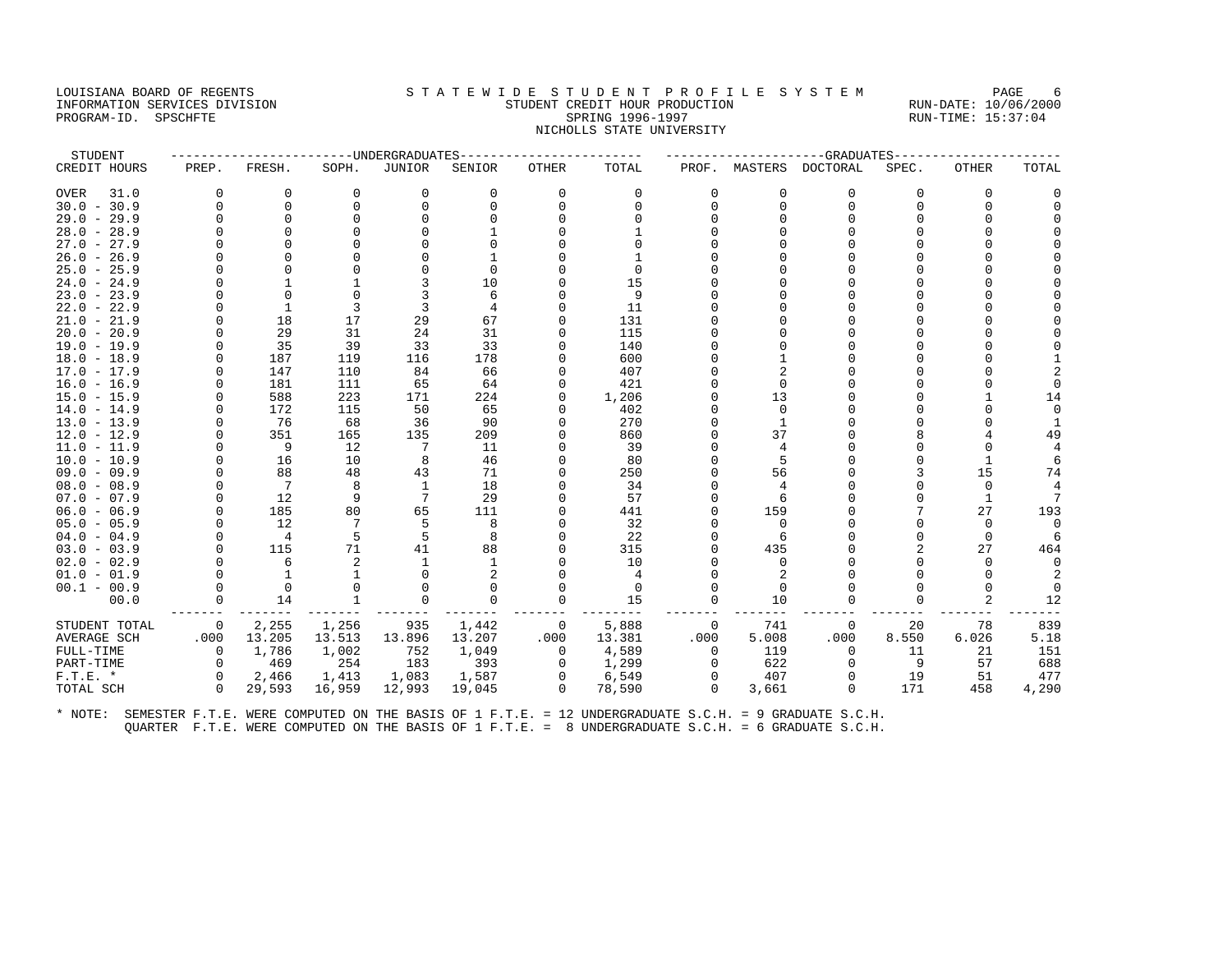## LOUISIANA BOARD OF REGENTS STA TEWIDE STUDENT PROFILE SYSTEM PAGE 7 INFORMATION SERVICES DIVISION STUDENT CREDIT HOUR PRODUCTION RUN-DATE: 10/06/2000 PROGRAM-ID. SPSCHFTE SALLER SPRING 1996-1997 SPRING 1996-1997 RUN-TIME: 15:37:04 UNIVERSITY OF LA. IN MONROE

| PREP.    | FRESH.                                                          | SOPH.                                                                                                                                               | <b>JUNIOR</b>                                                                                 | SENIOR                                                                                                                                         | <b>OTHER</b>                                                                                                                                                                                 | TOTAL     | PROF.                                                                                                                                                                         | MASTERS        |                                                                                                                  | SPEC.                                                                                   | <b>OTHER</b>                                                                | TOTAL                                                                                             |
|----------|-----------------------------------------------------------------|-----------------------------------------------------------------------------------------------------------------------------------------------------|-----------------------------------------------------------------------------------------------|------------------------------------------------------------------------------------------------------------------------------------------------|----------------------------------------------------------------------------------------------------------------------------------------------------------------------------------------------|-----------|-------------------------------------------------------------------------------------------------------------------------------------------------------------------------------|----------------|------------------------------------------------------------------------------------------------------------------|-----------------------------------------------------------------------------------------|-----------------------------------------------------------------------------|---------------------------------------------------------------------------------------------------|
| $\Omega$ | 0                                                               | $\Omega$                                                                                                                                            | 0                                                                                             | 0                                                                                                                                              | 0                                                                                                                                                                                            | $\Omega$  |                                                                                                                                                                               | $\mathbf 0$    | $\Omega$                                                                                                         | 0                                                                                       | 0                                                                           | 0                                                                                                 |
| O        | $\mathbf 0$                                                     |                                                                                                                                                     | $\Omega$                                                                                      | $\Omega$                                                                                                                                       | $\Omega$                                                                                                                                                                                     | $\Omega$  |                                                                                                                                                                               | $\Omega$       | $\Omega$                                                                                                         | $\Omega$                                                                                | $\Omega$                                                                    | $\Omega$                                                                                          |
| $\cap$   | $\Omega$                                                        |                                                                                                                                                     | $\Omega$                                                                                      |                                                                                                                                                |                                                                                                                                                                                              |           |                                                                                                                                                                               |                |                                                                                                                  |                                                                                         |                                                                             |                                                                                                   |
| O        | $\Omega$                                                        |                                                                                                                                                     |                                                                                               |                                                                                                                                                |                                                                                                                                                                                              |           |                                                                                                                                                                               |                |                                                                                                                  |                                                                                         |                                                                             |                                                                                                   |
|          | $\cap$                                                          |                                                                                                                                                     |                                                                                               |                                                                                                                                                |                                                                                                                                                                                              |           |                                                                                                                                                                               |                |                                                                                                                  |                                                                                         |                                                                             | $\Omega$                                                                                          |
|          |                                                                 |                                                                                                                                                     |                                                                                               |                                                                                                                                                |                                                                                                                                                                                              |           |                                                                                                                                                                               |                |                                                                                                                  |                                                                                         |                                                                             |                                                                                                   |
| U        |                                                                 |                                                                                                                                                     |                                                                                               |                                                                                                                                                |                                                                                                                                                                                              |           |                                                                                                                                                                               |                |                                                                                                                  |                                                                                         |                                                                             |                                                                                                   |
|          | $\cap$                                                          |                                                                                                                                                     |                                                                                               |                                                                                                                                                |                                                                                                                                                                                              |           |                                                                                                                                                                               |                |                                                                                                                  |                                                                                         |                                                                             |                                                                                                   |
|          | $\Omega$                                                        |                                                                                                                                                     |                                                                                               |                                                                                                                                                |                                                                                                                                                                                              |           |                                                                                                                                                                               |                |                                                                                                                  |                                                                                         |                                                                             |                                                                                                   |
| O        | $\Omega$                                                        | $\Omega$                                                                                                                                            | $\Omega$                                                                                      | 4                                                                                                                                              |                                                                                                                                                                                              |           |                                                                                                                                                                               |                |                                                                                                                  |                                                                                         |                                                                             |                                                                                                   |
| 0        | 23                                                              | 40                                                                                                                                                  | 51                                                                                            | 133                                                                                                                                            |                                                                                                                                                                                              | 247       |                                                                                                                                                                               |                |                                                                                                                  |                                                                                         |                                                                             | 3                                                                                                 |
| $\Omega$ | 55                                                              | 39                                                                                                                                                  | 34                                                                                            | 70                                                                                                                                             | $\Omega$                                                                                                                                                                                     | 198       |                                                                                                                                                                               |                |                                                                                                                  |                                                                                         |                                                                             | $\Omega$                                                                                          |
| U        | 151                                                             | 111                                                                                                                                                 | 87                                                                                            | 204                                                                                                                                            |                                                                                                                                                                                              |           |                                                                                                                                                                               |                |                                                                                                                  |                                                                                         |                                                                             | 3                                                                                                 |
| U        | 263                                                             | 230                                                                                                                                                 | 215                                                                                           | 434                                                                                                                                            | 0                                                                                                                                                                                            | 1,142     |                                                                                                                                                                               | 18             |                                                                                                                  |                                                                                         |                                                                             | 24                                                                                                |
|          | 256                                                             | 157                                                                                                                                                 | 88                                                                                            | 193                                                                                                                                            |                                                                                                                                                                                              | 695       |                                                                                                                                                                               |                |                                                                                                                  |                                                                                         |                                                                             | 6                                                                                                 |
|          | 421                                                             | 260                                                                                                                                                 | 162                                                                                           |                                                                                                                                                | $\Omega$                                                                                                                                                                                     | 1,100     |                                                                                                                                                                               |                |                                                                                                                  |                                                                                         |                                                                             | 5                                                                                                 |
|          | 446                                                             | 350                                                                                                                                                 |                                                                                               |                                                                                                                                                | $\Omega$                                                                                                                                                                                     |           |                                                                                                                                                                               |                |                                                                                                                  |                                                                                         |                                                                             | 55                                                                                                |
|          |                                                                 |                                                                                                                                                     |                                                                                               |                                                                                                                                                |                                                                                                                                                                                              |           |                                                                                                                                                                               | $\overline{4}$ | 6                                                                                                                |                                                                                         |                                                                             | 11                                                                                                |
| O        |                                                                 |                                                                                                                                                     |                                                                                               |                                                                                                                                                | $\Omega$                                                                                                                                                                                     |           |                                                                                                                                                                               |                |                                                                                                                  |                                                                                         |                                                                             | 42                                                                                                |
|          |                                                                 | 197                                                                                                                                                 |                                                                                               |                                                                                                                                                |                                                                                                                                                                                              |           |                                                                                                                                                                               | 108            |                                                                                                                  |                                                                                         |                                                                             | 128                                                                                               |
| 0        |                                                                 | 4                                                                                                                                                   |                                                                                               |                                                                                                                                                |                                                                                                                                                                                              |           |                                                                                                                                                                               |                |                                                                                                                  |                                                                                         | $\Omega$                                                                    | 12                                                                                                |
|          |                                                                 |                                                                                                                                                     |                                                                                               |                                                                                                                                                |                                                                                                                                                                                              |           |                                                                                                                                                                               |                |                                                                                                                  |                                                                                         | $\Omega$                                                                    | 22                                                                                                |
|          |                                                                 |                                                                                                                                                     |                                                                                               |                                                                                                                                                |                                                                                                                                                                                              |           |                                                                                                                                                                               |                |                                                                                                                  |                                                                                         |                                                                             | 230                                                                                               |
|          |                                                                 |                                                                                                                                                     |                                                                                               |                                                                                                                                                |                                                                                                                                                                                              |           |                                                                                                                                                                               |                |                                                                                                                  |                                                                                         | -1                                                                          | 6                                                                                                 |
|          |                                                                 |                                                                                                                                                     |                                                                                               |                                                                                                                                                |                                                                                                                                                                                              |           |                                                                                                                                                                               |                |                                                                                                                  |                                                                                         |                                                                             | -2                                                                                                |
|          |                                                                 |                                                                                                                                                     |                                                                                               |                                                                                                                                                |                                                                                                                                                                                              |           |                                                                                                                                                                               |                |                                                                                                                  |                                                                                         |                                                                             | 192                                                                                               |
|          |                                                                 |                                                                                                                                                     |                                                                                               |                                                                                                                                                |                                                                                                                                                                                              |           |                                                                                                                                                                               |                |                                                                                                                  |                                                                                         |                                                                             | 6                                                                                                 |
|          |                                                                 |                                                                                                                                                     |                                                                                               |                                                                                                                                                |                                                                                                                                                                                              |           |                                                                                                                                                                               |                |                                                                                                                  |                                                                                         |                                                                             | $7\phantom{.0}$                                                                                   |
|          |                                                                 |                                                                                                                                                     |                                                                                               |                                                                                                                                                |                                                                                                                                                                                              |           |                                                                                                                                                                               |                |                                                                                                                  |                                                                                         |                                                                             | 451                                                                                               |
|          |                                                                 |                                                                                                                                                     |                                                                                               |                                                                                                                                                |                                                                                                                                                                                              |           |                                                                                                                                                                               |                |                                                                                                                  |                                                                                         |                                                                             | 2                                                                                                 |
|          |                                                                 |                                                                                                                                                     |                                                                                               |                                                                                                                                                |                                                                                                                                                                                              |           |                                                                                                                                                                               |                |                                                                                                                  |                                                                                         |                                                                             | 25                                                                                                |
|          |                                                                 |                                                                                                                                                     |                                                                                               |                                                                                                                                                |                                                                                                                                                                                              |           |                                                                                                                                                                               |                |                                                                                                                  |                                                                                         |                                                                             | $\Omega$                                                                                          |
|          |                                                                 |                                                                                                                                                     |                                                                                               |                                                                                                                                                |                                                                                                                                                                                              |           |                                                                                                                                                                               |                |                                                                                                                  |                                                                                         |                                                                             | 23                                                                                                |
|          |                                                                 |                                                                                                                                                     |                                                                                               |                                                                                                                                                | $\mathbf{0}$                                                                                                                                                                                 |           | 0                                                                                                                                                                             |                |                                                                                                                  |                                                                                         |                                                                             | 1,255                                                                                             |
|          |                                                                 |                                                                                                                                                     |                                                                                               |                                                                                                                                                |                                                                                                                                                                                              |           | .000                                                                                                                                                                          |                |                                                                                                                  |                                                                                         |                                                                             | 7.20                                                                                              |
| 2        |                                                                 |                                                                                                                                                     |                                                                                               |                                                                                                                                                | 0                                                                                                                                                                                            |           | $\Omega$                                                                                                                                                                      | 448            |                                                                                                                  |                                                                                         | 27                                                                          | 541                                                                                               |
| 15       | 399                                                             | 260                                                                                                                                                 | 224                                                                                           | 597                                                                                                                                            | 0                                                                                                                                                                                            |           | $\Omega$                                                                                                                                                                      | 354            | 34                                                                                                               | 28                                                                                      | 298                                                                         | 714                                                                                               |
| 8        | 3,302                                                           | 2,279                                                                                                                                               | 1,804                                                                                         |                                                                                                                                                | 0                                                                                                                                                                                            | 11,021    |                                                                                                                                                                               | 721            | 72                                                                                                               | 48                                                                                      | 145                                                                         | 986                                                                                               |
| 96       |                                                                 |                                                                                                                                                     |                                                                                               |                                                                                                                                                | $\Omega$                                                                                                                                                                                     |           | $\Omega$                                                                                                                                                                      |                | 645                                                                                                              | 434                                                                                     |                                                                             | 8,871                                                                                             |
|          |                                                                 |                                                                                                                                                     |                                                                                               |                                                                                                                                                |                                                                                                                                                                                              |           |                                                                                                                                                                               |                |                                                                                                                  |                                                                                         |                                                                             |                                                                                                   |
|          | O<br>U<br>U<br>4<br>U<br>9<br>O<br>$\Omega$<br>0<br>17<br>5.647 | 212<br>251<br>325<br>21<br>31<br>80<br>19<br>10<br>108<br>9<br>6<br>105<br>3<br>6<br>$\Omega$<br>$\mathbf{1}$<br>2,802<br>14.145<br>2,403<br>39,622 | 100<br>154<br>18<br>62<br>7<br>12<br>80<br>4<br>7<br>58<br>1,898<br>14.410<br>1,638<br>27,351 | 273<br>82<br>100<br>192<br>11<br>17<br>48<br>9<br>12<br>58<br>7<br>58<br>$\Omega$<br>0<br>$\overline{2}$<br>1,508<br>14.371<br>1,284<br>21,644 | -----UNDERGRADUATES<br>257<br>417<br>163<br>171<br>513<br>20<br>29<br>79<br>25<br>34<br>155<br>4<br>14<br>192<br>4<br>10<br>$\mathbf 0$<br>31<br>3,156<br>13.931<br>2,559<br>3,628<br>43,537 | 0<br>.000 | 553<br>1,487<br>557<br>676<br>1,227<br>56<br>95<br>270<br>60<br>68<br>405<br>18<br>35<br>422<br>12<br>20<br>$\mathbf 0$<br>34<br>9,381<br>14.148<br>7,886<br>1,495<br>132,250 | 0              | 49<br>28<br>10<br>16<br>205<br>1<br>117<br>-6<br>3<br>210<br>$\Omega$<br>$\Omega$<br>12<br>802<br>8.208<br>6,485 | DOCTORAL<br>13<br>18<br>$\Omega$<br><sup>0</sup><br>$\Omega$<br>10<br>75<br>9.923<br>41 | --GRADUATES<br>$\cap$<br>15<br>11<br><sup>0</sup><br>0<br>53<br>8.188<br>25 | 17<br>$\Omega$<br>57<br>$\Omega$<br>2<br>212<br>0<br>25<br>$\Omega$<br>1<br>325<br>4.033<br>1,307 |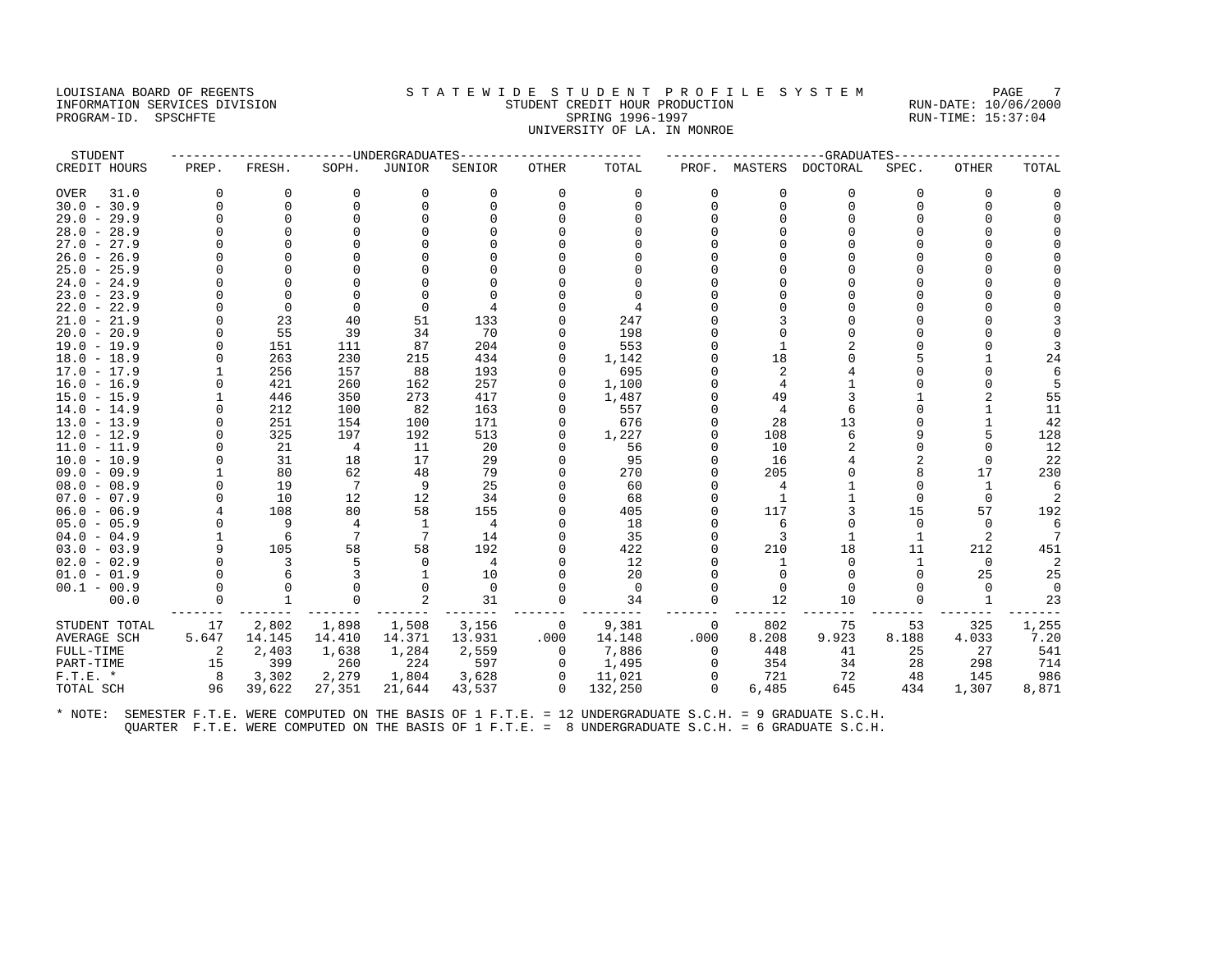## LOUISIANA BOARD OF REGENTS STATEWIDE STUDENT PROFILE SYSTEM PAGE 8 INFORMATION SERVICES DIVISION STUDENT CREDIT HOUR PRODUCTION RUN-DATE: 10/06/2000 PROGRAM-ID. SPSCHFTE SALLER SPRING 1996-1997 SPRING 1996-1997 RUN-TIME: 15:37:04 NORTHWESTERN STATE UNIVERSITY

| STUDENT       |          |                |          | -----UNDERGRADUATES |          |          |          |          |                | --GRADUATES      |          |          |       |
|---------------|----------|----------------|----------|---------------------|----------|----------|----------|----------|----------------|------------------|----------|----------|-------|
| CREDIT HOURS  | PREP.    | FRESH.         | SOPH.    | <b>JUNIOR</b>       | SENIOR   | OTHER    | TOTAL    | PROF.    |                | MASTERS DOCTORAL | SPEC.    | OTHER    | TOTAL |
| OVER<br>31.0  | $\Omega$ | 0              | $\Omega$ | 0                   | 0        | 0        | 0        | 0        | 0              | 0                | $\Omega$ | 0        |       |
| $30.0 - 30.9$ | $\Omega$ | $\Omega$       |          | $\Omega$            | $\Omega$ |          | $\Omega$ | $\cap$   | $\Omega$       | $\Omega$         | $\cap$   | $\Omega$ |       |
| $29.0 - 29.9$ | O        | $\Omega$       |          | $\Omega$            |          |          |          |          |                |                  |          |          |       |
| $28.0 - 28.9$ | O        |                |          |                     |          |          |          |          |                |                  |          |          |       |
| $27.0 - 27.9$ | U        | $\cap$         |          |                     |          |          |          |          |                |                  |          |          |       |
| $26.0 - 26.9$ |          |                |          |                     |          |          |          |          |                |                  |          |          |       |
| $25.0 - 25.9$ | U        | $\overline{a}$ |          |                     |          |          | 5        |          |                |                  |          |          |       |
| $24.0 - 24.9$ |          | $\overline{2}$ |          |                     |          |          | 15       |          |                |                  |          |          |       |
| $23.0 - 23.9$ |          | 5              |          |                     | 8        |          | 20       |          |                |                  |          |          |       |
| $22.0 - 22.9$ |          | 9              |          |                     | 22       |          | 41       |          |                |                  |          |          |       |
| $21.0 - 21.9$ |          | 32             | 43       | 48                  | 68       |          | 192      |          |                |                  |          |          |       |
| $20.0 - 20.9$ |          | 70             | 47       | 48                  | 47       |          | 212      |          |                |                  |          |          |       |
| 19.0 - 19.9   |          | 119            | 59       | 57                  | 55       |          | 291      |          |                |                  |          |          |       |
| $18.0 - 18.9$ |          | 214            | 174      | 143                 | 169      |          | 701      |          |                |                  |          |          |       |
| $17.0 - 17.9$ | O        | 285            | 151      | 106                 | 103      |          | 645      |          |                |                  |          |          |       |
| $16.0 - 16.9$ | κ        | 233            | 113      | 102                 | 70       |          | 521      |          |                |                  |          |          |       |
| $15.0 - 15.9$ |          | 322            | 222      | 205                 | 232      |          | 984      |          |                |                  |          |          |       |
| $14.0 - 14.9$ |          | 227            | 134      | 70                  | 73       |          | 505      |          | 10             |                  |          |          | 11    |
| $13.0 - 13.9$ |          | 206            | 85       | 94                  | 96       |          | 482      |          | 4              |                  |          | 1        | 5     |
| $12.0 - 12.9$ |          | 306            | 213      | 240                 | 391      |          | 1,153    |          | 45             |                  |          | 11       | 60    |
| $11.0 - 11.9$ | U        | 60             | 21       | 11                  | 15       |          | 107      |          |                |                  |          | 3        |       |
| $10.0 - 10.9$ | U        | 41             | 22       | 14                  | 21       |          | 98       |          |                |                  |          | 1        |       |
| $09.0 - 09.9$ | 3        | 144            | 89       | 67                  | 147      |          | 450      |          | 100            |                  |          | 21       | 129   |
| $08.0 - 08.9$ |          | 50             | 15       | 11                  | 16       |          | 92       |          | 14             |                  |          | 5        | 19    |
| $07.0 - 07.9$ | O        | 17             | 50       | 39                  | 28       |          | 134      |          | $\overline{1}$ |                  |          | 1        | 2     |
| $06.0 - 06.9$ | 3        | 214            | 167      | 130                 | 155      |          | 669      |          | 194            |                  |          | 79       | 287   |
| $05.0 - 05.9$ | $\Omega$ | 16             | 7        | 6                   | 17       |          | 46       |          |                |                  | $\Omega$ | 6        | 8     |
| $04.0 - 04.9$ | $\Omega$ | 10             | 3        | 5                   | 3        |          | 21       |          |                |                  | $\Omega$ |          |       |
| $03.0 - 03.9$ | 13       | 201            | 63       | 67                  | 95       |          | 439      |          | 260            |                  | 23       | 239      | 528   |
| $02.0 - 02.9$ | $\Omega$ | 2              |          |                     |          |          | 10       |          |                |                  |          |          |       |
| $01.0 - 01.9$ |          |                |          |                     |          |          | 11       |          |                |                  |          |          |       |
| $00.1 - 00.9$ | $\Omega$ | $\Omega$       |          | $\Omega$            |          |          | $\Omega$ |          |                |                  |          | $\Omega$ |       |
| 00.0          |          | $\Omega$       |          | $\Omega$            | $\Omega$ |          | 1        |          |                |                  |          | $\Omega$ |       |
| STUDENT TOTAL | 35       | 2,789          | 1,703    | 1,481               | 1,843    | 0        | 7,851    | 0        | 649            | 17               | 39       | 387      | 1,092 |
| AVERAGE SCH   | 9.470    | 13.069         | 13.305   | 13.359              | 13.023   | .000     | 13.148   | .000     | 6.075          | 6.176            | 5.153    | 4.664    | 5.54  |
| FULL-TIME     | 15       | 2,033          | 1,256    | 1,126               | 1,343    | 0        | 5,773    | $\Omega$ | 176            | 6                | 7        | 45       | 234   |
| PART-TIME     | 20       | 756            | 447      | 355                 | 500      | $\Omega$ | 2,078    | $\Omega$ | 473            | 11               | 32       | 342      | 858   |
| $F.T.E. *$    | 27       | 3,038          | 1,888    | 1,649               | 2,000    | $\Omega$ | 8,602    | $\Omega$ | 438            | 12               | 22       | 201      | 673   |
| TOTAL SCH     | 322      | 36,450         | 22,659   | 19,785              | 24,003   | $\Omega$ | 103,219  | $\Omega$ | 3,943          | 105              | 201      | 1,805    | 6,054 |
|               |          |                |          |                     |          |          |          |          |                |                  |          |          |       |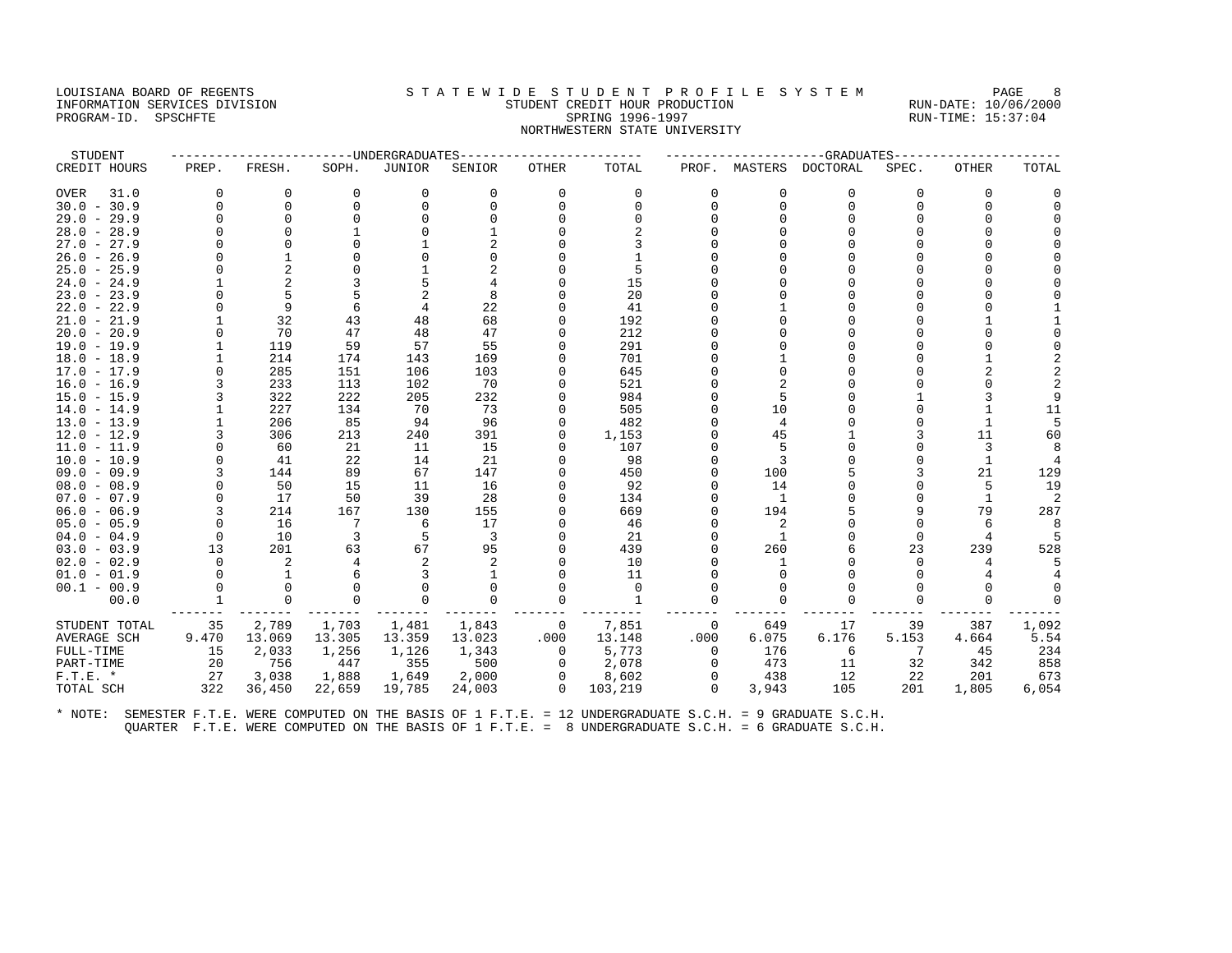## LOUISIANA BOARD OF REGENTS STATEWIDE STUDENT PROFILE SYSTEM PAGE 9 INFORMATION SERVICES DIVISION STUDENT CREDIT HOUR PRODUCTION RUN-DATE: 10/06/2000 PROGRAM-ID. SPSCHFTE SALLER SPRING 1996-1997 SPRING 1996-1997 RUN-TIME: 15:37:04 SOUTHEASTERN LA. UNIVERSITY

| STUDENT       |                |             |          | ------UNDERGRADUATES |          |              |          |          |          | ----------GRADUATES---- |          |              |                |
|---------------|----------------|-------------|----------|----------------------|----------|--------------|----------|----------|----------|-------------------------|----------|--------------|----------------|
| CREDIT HOURS  | PREP.          | FRESH.      | SOPH.    | <b>JUNIOR</b>        | SENIOR   | <b>OTHER</b> | TOTAL    |          |          | PROF. MASTERS DOCTORAL  | SPEC.    | <b>OTHER</b> | TOTAL          |
| 31.0<br>OVER  | $\Omega$       | 0           | 0        | 0                    | 0        | 0            | 0        | $\Omega$ | 0        | $\Omega$                | $\Omega$ | 0            |                |
| $30.0 - 30.9$ |                | $\Omega$    | $\Omega$ | $\Omega$             | $\Omega$ | $\Omega$     | $\Omega$ | $\Omega$ | $\Omega$ | $\Omega$                | $\Omega$ | $\Omega$     |                |
| $29.0 - 29.9$ | $\Omega$       | $\Omega$    | $\Omega$ | 0                    |          |              |          |          |          |                         | $\cap$   | O            |                |
| $28.0 - 28.9$ |                | $\Omega$    |          |                      |          |              |          |          |          |                         |          |              |                |
| $27.0 - 27.9$ |                |             |          |                      |          |              |          |          |          |                         |          |              |                |
| $26.0 - 26.9$ |                | n           |          |                      |          |              |          |          |          |                         |          |              |                |
| $25.0 - 25.9$ |                | $\Omega$    |          |                      |          |              |          |          |          |                         | U        |              |                |
| $24.0 - 24.9$ |                | $\Omega$    |          |                      |          |              | $\Omega$ |          |          |                         |          |              |                |
| $23.0 - 23.9$ |                | $\Omega$    |          |                      |          |              | 2        |          |          |                         |          |              |                |
| $22.0 - 22.9$ |                | $\Omega$    |          |                      | 8        |              | 11       |          |          |                         |          |              |                |
| $21.0 - 21.9$ |                | 4           | 4        | 11                   | 39       |              | 58       |          |          |                         |          |              |                |
| $20.0 - 20.9$ |                | 3           | 3        | 8                    | 26       | $\Omega$     | 40       |          |          |                         |          |              |                |
| $19.0 - 19.9$ | U              | 92          | 95       | 108                  | 195      | <sup>0</sup> | 490      |          |          |                         |          |              |                |
| $18.0 - 18.9$ |                | 140         | 144      | 199                  | 321      | $\Omega$     | 804      |          |          |                         |          |              |                |
| $17.0 - 17.9$ | U              | 228         | 132      | 109                  | 125      | $\Omega$     | 594      |          |          |                         | ∩        |              | $\mathcal{D}$  |
| $16.0 - 16.9$ |                | 659         | 391      | 243                  | 309      | $\Omega$     | 1,602    |          | 6        |                         |          |              |                |
| $15.0 - 15.9$ |                | 712         | 470      | 400                  | 499      |              | 2,081    |          | 31       |                         | U        |              | 31             |
| $14.0 - 14.9$ |                | 404         | 214      | 117                  | 157      |              | 892      |          |          |                         |          |              | 5              |
| $13.0 - 13.9$ |                | 615         | 349      | 248                  | 428      | 0            | 1,640    |          |          |                         |          |              | 6              |
| $12.0 - 12.9$ |                | 751         | 476      | 335                  | 562      | $\Omega$     | 2,124    |          | 105      |                         | ∩        |              | 105            |
| $11.0 - 11.9$ |                | 45          | 28       | 23                   | 25       |              | 121      |          | 4        |                         |          |              | $\overline{4}$ |
| $10.0 - 10.9$ |                | 76          | 52       | 38                   | 58       | $\Omega$     | 224      |          | 20       |                         |          | $\cap$       | 20             |
| $09.0 - 09.9$ |                | 108         | 84       | 90                   | 137      | $\Omega$     | 419      |          | 144      |                         |          | U            | 144            |
| $08.0 - 08.9$ | O              | 34          | 15       | 14                   | 52       | 0            | 115      |          | 12       |                         | U        | U            | 12             |
| $07.0 - 07.9$ | $\Omega$       | 77          | 44       | 46                   | 65       | $\Omega$     | 232      |          | 21       |                         | U        |              | 21             |
| $06.0 - 06.9$ |                | 108         | 123      | 84                   | 142      |              | 457      |          | 368      |                         |          |              | 368            |
| $05.0 - 05.9$ | $\Omega$       | 12          | 5        | 5                    | 6        | $\Omega$     | 28       |          | -5       |                         | O        |              | 5              |
| $04.0 - 04.9$ |                | 49          | 28       | 31                   | 40       |              | 148      |          | 27       |                         |          | 0            | 27             |
| $03.0 - 03.9$ |                | 114         | 92       | 60                   | 116      |              | 382      |          | 868      |                         |          | $\Omega$     | 870            |
| $02.0 - 02.9$ |                | $\Omega$    | $\Omega$ | -1                   | 2        |              | 3        |          | -1       |                         |          |              | 1              |
| $01.0 - 01.9$ |                | $\mathbf 0$ | $\Omega$ | 1                    | 2        |              | 3        |          |          |                         |          |              |                |
| $00.1 - 00.9$ | $\Omega$       | $\Omega$    | $\Omega$ | 0                    | $\Omega$ | $\Omega$     | $\Omega$ |          | $\Omega$ |                         | ∩        | O            | $\Omega$       |
| 00.0          | 0              | 57          | 16       | 13                   | 14       | 0            | 100      | 0        | 36       |                         |          | $\Omega$     | 36             |
| STUDENT TOTAL | $\overline{0}$ | 4,288       | 2,767    | 2,185                | 3,330    | $\mathbf 0$  | 12,570   | $\circ$  | 1,680    | 0                       | 2        | 0            | 1,682          |
| AVERAGE SCH   | .000           | 13.344      | 13.283   | 13.528               | 13.407   | .000         | 13.379   | .000     | 5.451    | .000                    | 3.000    | .000         | 5.44           |
| FULL-TIME     | $\Omega$       | 3,608       | 2,280    | 1,779                | 2,671    | $\Omega$     | 10,338   | $\Omega$ | 335      | $\Omega$                | U        | $\Omega$     | 335            |
| PART-TIME     | $\Omega$       | 680         | 487      | 406                  | 659      | $\circ$      | 2,232    | 0        | 1,345    | $\Omega$                |          | $\mathbf 0$  | 1,347          |
| $F.T.E. *$    | $\Omega$       | 4,705       | 3,045    | 2,449                | 3,705    | $\mathbf{0}$ | 13,904   | $\Omega$ | 996      |                         |          | $\Omega$     | 996            |
| TOTAL SCH     | $\Omega$       | 56,459      | 36,543   | 29,383               | 44,459   | $\Omega$     | 166,844  | $\Omega$ | 8,962    |                         |          | $\Omega$     | 8,968          |
|               |                |             |          |                      |          |              |          |          |          |                         |          |              |                |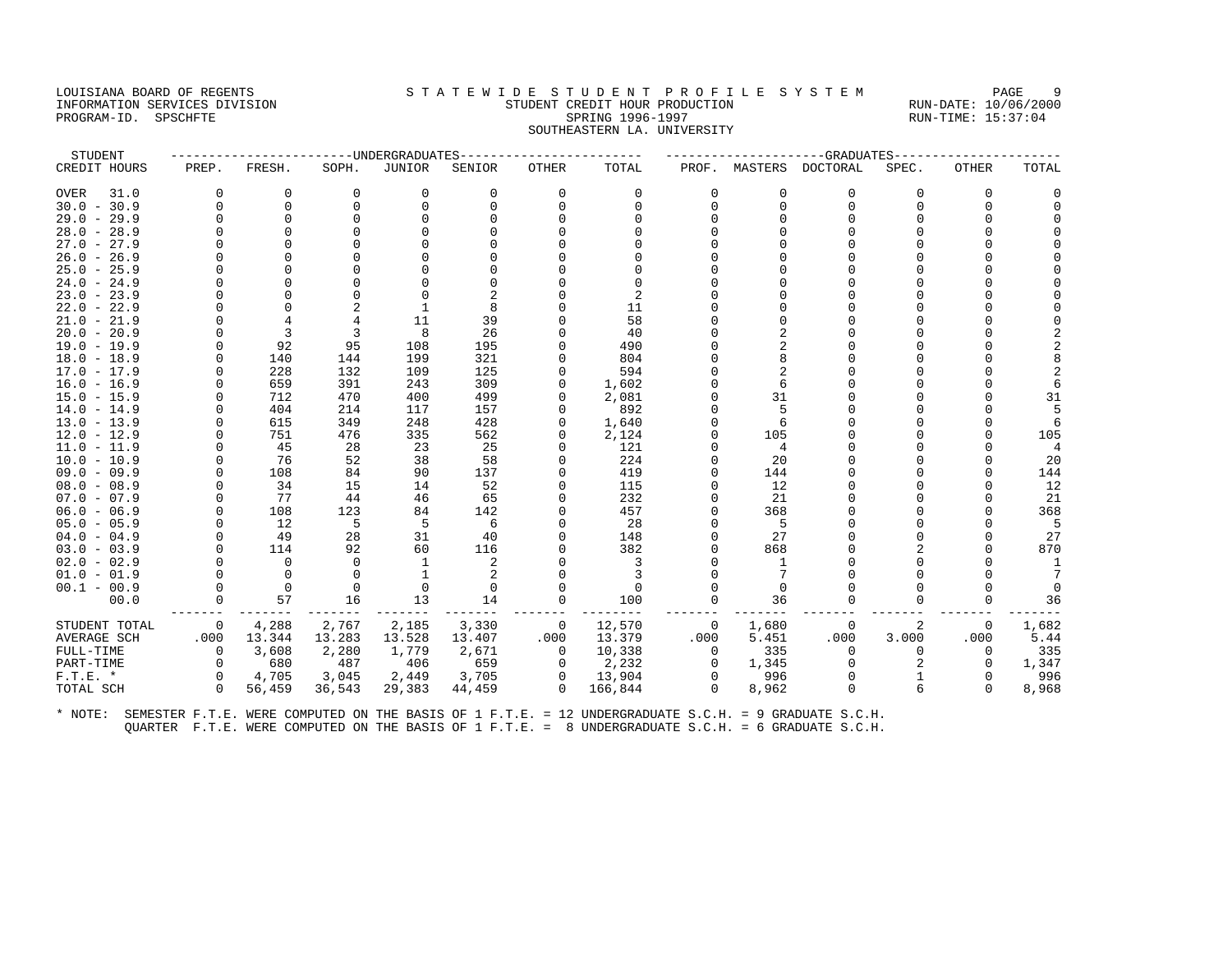#### LOUISIANA BOARD OF REGENTS STATEWIDE STUDENT PROFILE SYSTEM PAGE 10 INFORMATION SERVICES DIVISION STUDENT CREDIT HOUR PRODUCTION RUN-DATE: 10/06/2000 PROGRAM-ID. SPSCHFTE SALLER SPRING 1996-1997 SPRING 1996-1997 RUN-TIME: 15:37:04 UNIVERSITY OF LA. IN LAFAYETTE

| STUDENT       |          |          |          | -----UNDERGRADUATES |          |              |          |             |          | --GRADUATES |          |          |          |
|---------------|----------|----------|----------|---------------------|----------|--------------|----------|-------------|----------|-------------|----------|----------|----------|
| CREDIT HOURS  | PREP.    | FRESH.   | SOPH.    | <b>JUNIOR</b>       | SENIOR   | <b>OTHER</b> | TOTAL    | PROF.       | MASTERS  | DOCTORAL    | SPEC.    | OTHER    | TOTAL    |
| OVER<br>31.0  | $\Omega$ | 0        | $\Omega$ | 0                   | 0        | 0            | 0        | $\mathbf 0$ | 0        | 0           | $\Omega$ | 0        | O        |
| $30.0 - 30.9$ | $\Omega$ | 0        | $\Omega$ | $\Omega$            | $\Omega$ |              | $\Omega$ | $\Omega$    | $\Omega$ | $\Omega$    | $\Omega$ | $\Omega$ | $\Omega$ |
| $29.0 - 29.9$ | O        | $\Omega$ |          | $\Omega$            |          |              |          |             |          |             |          |          |          |
| $28.0 - 28.9$ | O        | $\Omega$ |          |                     |          |              |          |             |          |             |          |          |          |
| $27.0 - 27.9$ | U        | $\cap$   |          |                     |          |              |          |             |          |             |          |          |          |
| $26.0 - 26.9$ |          |          |          |                     |          |              |          |             |          |             |          |          |          |
| $25.0 - 25.9$ | U        |          |          |                     |          |              |          |             |          |             |          |          |          |
| $24.0 - 24.9$ |          | $\Omega$ |          |                     |          |              |          |             |          |             |          |          |          |
| $23.0 - 23.9$ | U        | $\Omega$ |          | $\Omega$            | $\Omega$ |              | 0        |             |          |             |          |          |          |
| $22.0 - 22.9$ |          |          |          |                     | 14       |              | 17       |             |          |             |          |          |          |
| $21.0 - 21.9$ | O        | 2        |          | 12                  | 72       |              | 94       |             |          |             |          |          |          |
| $20.0 - 20.9$ | U        | 36       | 33       | 35                  | 73       |              | 177      |             |          |             |          |          |          |
| 19.0 - 19.9   |          | 70       | 56       | 62                  | 131      |              | 319      |             |          |             |          |          |          |
| $18.0 - 18.9$ | O        | 211      | 213      | 233                 | 424      |              | 1,082    |             |          |             |          |          |          |
| $17.0 - 17.9$ |          | 336      | 212      | 154                 | 247      |              | 950      |             | 11       |             |          |          | 11       |
| $16.0 - 16.9$ | $\cap$   | 314      | 236      | 146                 | 234      | 2            | 932      |             | 25       |             |          | $\Omega$ | 25       |
| $15.0 - 15.9$ |          | 862      | 613      | 557                 | 671      |              | 2,708    |             | 16       |             |          | 2        | 19       |
| $14.0 - 14.9$ | U        | 568      | 278      | 195                 | 321      |              | 1,363    |             | 18       | $\Omega$    |          | 2        | 20       |
| $13.0 - 13.9$ |          | 342      | 242      | 163                 | 206      |              | 956      |             | 79       | 12          |          |          | 92       |
| $12.0 - 12.9$ |          | 823      | 500      | 435                 | 581      |              | 2,344    |             | 98       | 23          |          |          | 128      |
| $11.0 - 11.9$ | U        | 70       | 30       | 19                  | 42       |              | 161      |             | 29       | 2           |          |          | 32       |
| $10.0 - 10.9$ | O        | 32       | 33       | 28                  | 50       |              | 148      |             | 65       | 18          |          |          | 84       |
| $09.0 - 09.9$ | $\Omega$ | 139      | 83       | 87                  | 157      |              | 473      |             | 180      | 66          |          |          | 252      |
| $08.0 - 08.9$ |          | 35       | 23       | 20                  | 21       |              | 107      |             |          |             |          |          | 9        |
| $07.0 - 07.9$ |          | 31       | 22       | 14                  | 40       | 6            | 114      |             | 6        |             |          | $\Omega$ | 7        |
| $06.0 - 06.9$ | $\Omega$ | 166      | 142      | 92                  | 232      | 30           | 662      |             | 181      |             |          | 42       | 230      |
| $05.0 - 05.9$ | 0        | 13       | 14       | 2                   | 20       | 22           | 71       |             | 12       |             |          | -1       | 16       |
| $04.0 - 04.9$ | U        | 10       | 8        | 5                   | 25       | 7            | 55       |             | 8        |             |          | 2        | 10       |
| $03.0 - 03.9$ | $\Omega$ | 97       | 56       | 68                  | 349      | 208          | 778      |             | 259      | 20          |          | 187      | 469      |
| $02.0 - 02.9$ | $\Omega$ | 5        | 3        |                     | 14       | 337          | 362      |             | $\Omega$ |             |          | 15       | 15       |
| $01.0 - 01.9$ |          | $\Omega$ |          | $\Omega$            | .5       | 81           | 86       |             |          |             |          | $\Omega$ |          |
| $00.1 - 00.9$ | $\Omega$ | $\Omega$ | $\Omega$ | $\Omega$            | $\Omega$ | $\Omega$     | $\Omega$ |             |          |             |          | $\Omega$ | $\Omega$ |
| 00.0          | 0        | 43       | 23       | 17                  | 22       | 4            | 109      | $\Omega$    |          |             |          | 8        | 17       |
| STUDENT TOTAL | 2        | 4,206    | 2,828    | 2,348               | 3,953    | 733          | 14,070   | 0           | 1,012    | 155         |          | 276      | 1,447    |
| AVERAGE SCH   | 9.500    | 13.473   | 13.623   | 13.747              | 12.998   | 2.990        | 12.867   | .000        | 8.023    | 8.896       | 3.750    | 4.082    | 7.36     |
| FULL-TIME     |          | 3,565    | 2,391    | 1,993               | 2,976    | 18           | 10,944   | $\Omega$    | 528      | 122         | $\Omega$ | 20       | 670      |
| PART-TIME     |          | 641      | 437      | 355                 | 977      | 715          | 3,126    | $\Omega$    | 484      | 33          |          | 256      | 777      |
| $F.T.E. *$    | 2        | 4,674    | 3,184    | 2,671               | 4,258    | 182          | 14,971   | $\Omega$    | 895      | 152         |          | 122      | 1,171    |
| TOTAL SCH     | 19       | 56,092   | 38,213   | 32,046              | 51,096   | 2,180        | 179,646  | $\Omega$    | 8,056    | 1,370       | 15       | 1,094    | 10,535   |
|               |          |          |          |                     |          |              |          |             |          |             |          |          |          |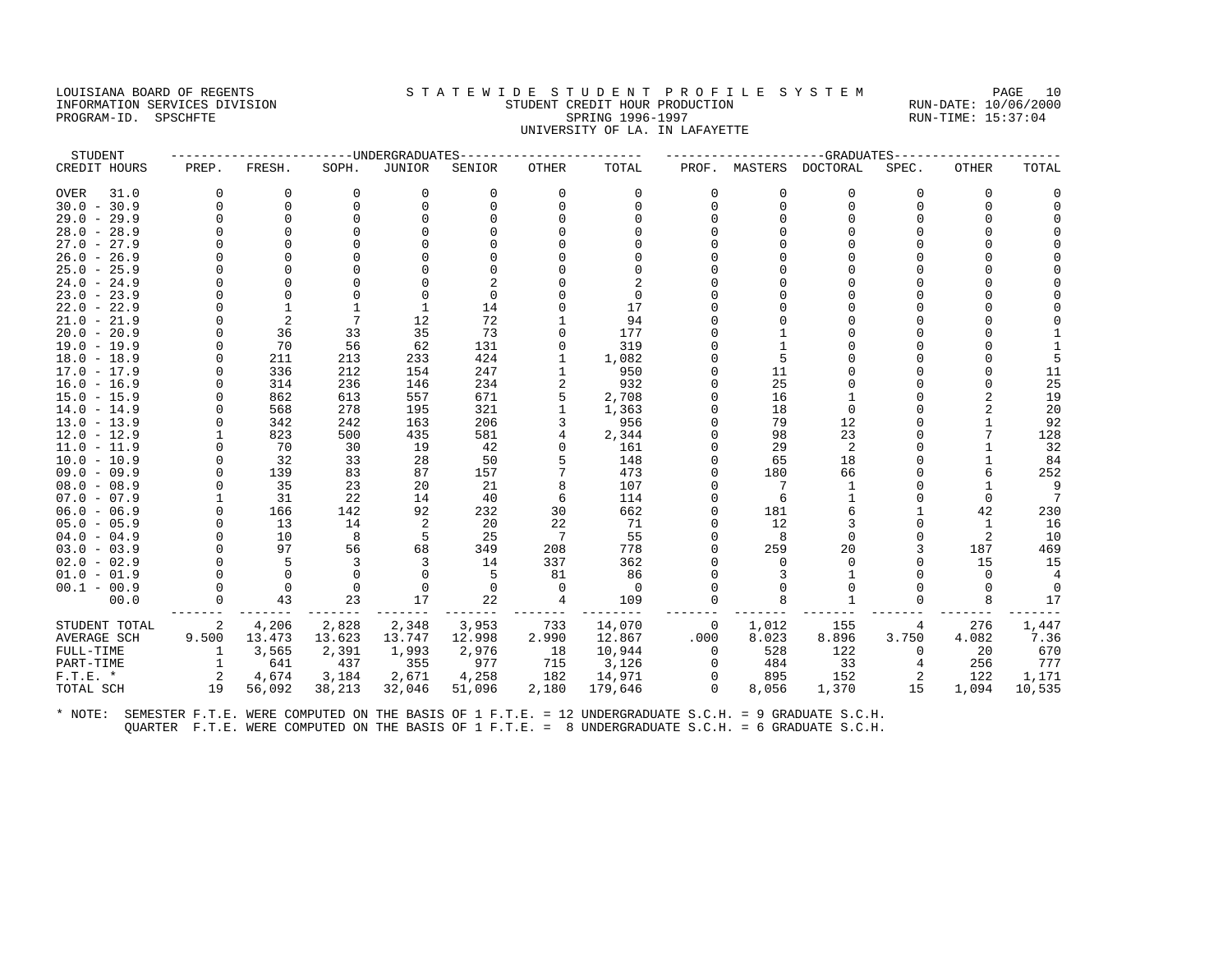#### LOUISIANA BOARD OF REGENTS STA TEWIDE STUDENT PROFILE SYSTEM PAGE 11 INFORMATION SERVICES DIVISION STUDENT CREDIT HOUR PRODUCTION RUN-DATE: 10/06/2000 PROGRAM-ID. SPSCHFTE SALLER SPRING 1996-1997 SPRING 1996-1997 RUN-TIME: 15:37:04 L.S.U. AT ALEXANDRIA

| STUDENT       |                |              | ----------------UNDERGRADUATES- |             |              |              |          |              |              | ------------------GRADUATES- |          |              |          |
|---------------|----------------|--------------|---------------------------------|-------------|--------------|--------------|----------|--------------|--------------|------------------------------|----------|--------------|----------|
| CREDIT HOURS  | PREP.          | FRESH.       | SOPH.                           | JUNIOR      | SENIOR       | OTHER        | TOTAL    |              |              | PROF. MASTERS DOCTORAL       | SPEC.    | <b>OTHER</b> | TOTAL    |
| OVER<br>31.0  | $\Omega$       | 0            | 0                               | 0           | $\Omega$     | 0            | 0        | $\Omega$     | $\Omega$     | $\Omega$                     | $\Omega$ | $\Omega$     | $\Omega$ |
| $30.0 - 30.9$ | $\Omega$       | 0            | 0                               | $\Omega$    | $\Omega$     | $\Omega$     | $\Omega$ | U            | $\Omega$     | $\Omega$                     | $\cap$   | $\Omega$     |          |
| $29.0 - 29.9$ | $\Omega$       | $\Omega$     | $\Omega$                        | $\Omega$    |              |              | ∩        |              |              | $\Omega$                     |          | <sup>0</sup> |          |
| $28.0 - 28.9$ | O              | $\Omega$     |                                 |             |              |              |          |              |              |                              |          |              |          |
| $27.0 - 27.9$ | U              | ∩            |                                 |             |              |              |          |              |              |                              |          |              |          |
| $26.0 - 26.9$ | U              | ∩            |                                 |             |              |              |          |              |              |                              |          |              |          |
| $25.0 - 25.9$ | 0              | <sup>0</sup> |                                 |             |              |              |          |              |              |                              |          |              |          |
| $24.0 - 24.9$ | O              | $\Omega$     |                                 |             |              |              |          |              |              | O                            |          |              |          |
| $23.0 - 23.9$ |                | $\Omega$     |                                 |             |              |              |          |              |              |                              |          |              |          |
| $22.0 - 22.9$ | U              | <sup>0</sup> |                                 |             |              |              |          |              |              |                              |          |              |          |
| $21.0 - 21.9$ | U              | $\Omega$     |                                 |             |              |              |          |              |              |                              |          |              |          |
| $20.0 - 20.9$ | U              |              |                                 |             |              |              |          |              |              |                              |          |              |          |
| 19.0 - 19.9   | O              | $\Omega$     | $\Omega$                        |             |              |              | $\Omega$ |              |              |                              |          |              |          |
| $18.0 - 18.9$ | 0              | 14           |                                 |             |              |              | 16       |              |              |                              |          |              |          |
| 17.0 - 17.9   | $\Omega$       | 9            |                                 |             |              |              | 11       |              |              |                              |          |              |          |
| $16.0 - 16.9$ | U              | 42           | 5                               |             |              |              | 49       |              |              |                              |          |              |          |
| $15.0 - 15.9$ | 0              | 111          | 11                              |             |              |              | 125      |              |              |                              |          |              |          |
| $14.0 - 14.9$ | $\Omega$       | 50           | 6                               |             |              |              | 60       |              |              |                              |          |              |          |
| $13.0 - 13.9$ |                | 175          | 11                              |             |              | 3            | 189      |              |              |                              |          |              |          |
| $12.0 - 12.9$ | $\Omega$       | 363          | 46                              |             |              | 13           | 422      |              |              |                              |          |              |          |
| $11.0 - 11.9$ | $\Omega$       | 42           | 18                              |             |              | 14           | 74       |              |              |                              |          |              |          |
| $10.0 - 10.9$ |                | 76           | 16                              |             |              | 8            | 100      |              |              |                              |          |              |          |
| $09.0 - 09.9$ | O              | 163          | 55                              |             |              | 39           | 257      |              |              |                              |          |              |          |
| $08.0 - 08.9$ | $\Omega$       | 63           | 16                              |             |              | 6            | 85       |              |              |                              |          |              |          |
| $07.0 - 07.9$ | $\Omega$       | 55           | 27                              |             |              | 8            | 90       |              |              |                              |          |              |          |
| $06.0 - 06.9$ | $\Omega$       | 283          | 58                              |             |              | 33           | 374      |              |              |                              |          |              |          |
| $05.0 - 05.9$ | $\Omega$       | 18           | 1                               |             |              | 1            | 20       |              |              |                              |          |              |          |
| $04.0 - 04.9$ | $\Omega$       | 17           | 16                              |             |              | 14           | 47       |              |              |                              |          |              |          |
| $03.0 - 03.9$ | $\Omega$       | 151          | 46                              |             |              | 87           | 284      |              |              |                              |          |              |          |
| $02.0 - 02.9$ | $\Omega$       | $\mathbf{1}$ | -1                              |             |              |              | 3        |              |              |                              |          |              |          |
| $01.0 - 01.9$ | $\Omega$       | $\mathbf{1}$ | $\Omega$                        |             |              |              |          |              |              | n                            |          |              |          |
| $00.1 - 00.9$ | $\Omega$       | 0            |                                 | O           |              |              | $\Omega$ |              |              |                              |          |              |          |
| 00.0          | $\Omega$       | $\mathbf{1}$ | 1                               | $\Omega$    | $\Omega$     | $\mathbf{1}$ | 3        | $\Omega$     | <sup>0</sup> | $\Omega$                     | $\Omega$ | $\Omega$     |          |
| STUDENT TOTAL | $\overline{0}$ | 1,636        | 338                             | 0           | 0            | 243          | 2,217    | 0            | $\Omega$     | $\mathbf 0$                  | $\Omega$ | $\Omega$     | 0        |
| AVERAGE SCH   | .000           | 9.775        | 8.382                           | .000        | .000         | 6.528        | 9.208    | .000         | .000         | .000                         | .000     | .000         | .00      |
| FULL-TIME     | $\mathbf 0$    | 765          | 83                              | $\mathbf 0$ | 0            | 27           | 875      | $\Omega$     | $\Omega$     | $\mathbf 0$                  | 0        | $\Omega$     | $\Omega$ |
| PART-TIME     | $\circ$        | 871          | 255                             | $\Omega$    | $\Omega$     | 216          | 1,342    | O.           | $\Omega$     | $\Omega$                     |          |              | $\Omega$ |
| $F.T.E. *$    | $\Omega$       | 1,332        | 235                             | $\Omega$    | $\Omega$     | 132          | 1,699    |              |              | $\Omega$                     |          |              |          |
| TOTAL SCH     | $\Omega$       | 15,983       | 2,825                           | $\mathbf 0$ | $\mathbf{0}$ | 1,580        | 20,388   | <sup>0</sup> | $\Omega$     | $\Omega$                     |          | n            |          |
|               |                |              |                                 |             |              |              |          |              |              |                              |          |              |          |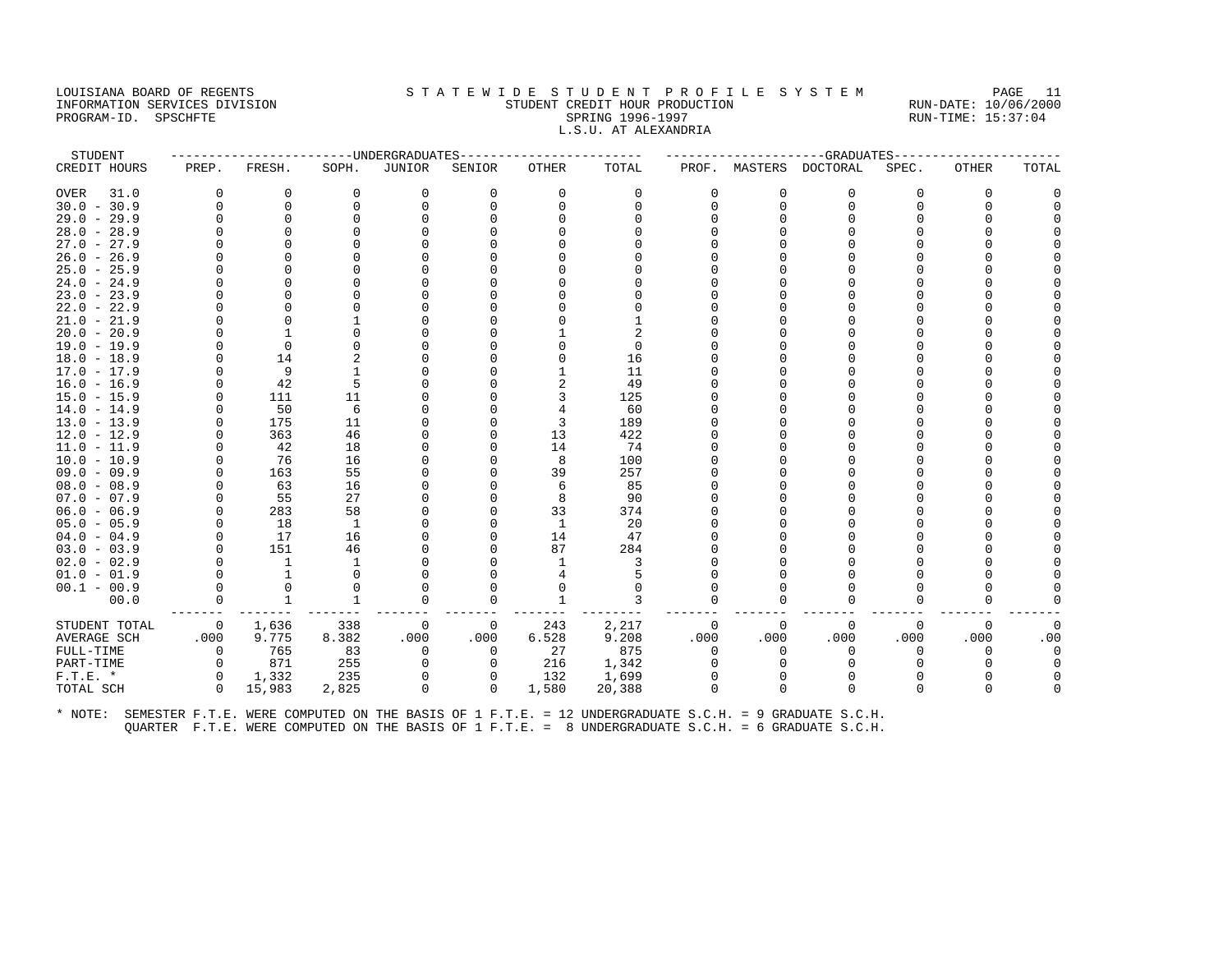#### LOUISIANA BOARD OF REGENTS STATEWIDE STUDENT PROFILE SYSTEM PAGE 12 INFORMATION SERVICES DIVISION STUDENT CREDIT HOUR PRODUCTION RUN-DATE: 10/06/2000 PROGRAM-ID. SPSCHFTE SALLER SPRING 1996-1997 SPRING 1996-1997 RUN-TIME: 15:37:04 L.S.U. IN BATON ROUGE

| STUDENT             |          |                |          | -UNDERGRADUATES |          |                |          |          |          | -GRADUATES |          |                |          |
|---------------------|----------|----------------|----------|-----------------|----------|----------------|----------|----------|----------|------------|----------|----------------|----------|
| CREDIT HOURS        | PREP.    | FRESH.         | SOPH.    | JUNIOR          | SENIOR   | <b>OTHER</b>   | TOTAL    | PROF.    | MASTERS  | DOCTORAL   | SPEC.    | OTHER          | TOTAL    |
| 31.0<br><b>OVER</b> | $\Omega$ | 0              | 0        | 0               | 0        | 0              | 0        | $\Omega$ | $\Omega$ | 0          | 0        | $\Omega$       | $\Omega$ |
| $30.0 - 30.9$       |          | $\Omega$       | $\Omega$ | $\Omega$        | $\Omega$ | $\Omega$       | $\Omega$ | $\Omega$ | $\Omega$ | $\Omega$   | $\Omega$ |                | $\Omega$ |
| $29.0 - 29.9$       |          | $\Omega$       |          |                 |          |                | $\Omega$ |          |          | $\cap$     |          |                |          |
| $28.0 - 28.9$       |          | $\Omega$       |          |                 |          |                | $\Omega$ |          |          | $\Omega$   |          |                |          |
| $27.0 - 27.9$       |          | $\Omega$       |          |                 |          |                |          | $\Omega$ |          | $\cap$     |          |                | $\cap$   |
| $26.0 - 26.9$       |          | $\Omega$       |          |                 |          |                |          | 73       |          |            |          |                | 73       |
| $25.0 - 25.9$       |          | $\Omega$       |          |                 |          |                | $\Omega$ | $\Omega$ |          | $\Omega$   |          |                |          |
| $24.0 - 24.9$       |          |                |          |                 |          |                |          | $\Omega$ |          | O          |          |                |          |
| $23.0 - 23.9$       |          |                |          |                 |          |                | $\Omega$ | 66       |          | U          |          |                | 66       |
| $22.0 - 22.9$       |          | $\Omega$       |          | $\Omega$        |          |                | $\Omega$ |          |          | $\cap$     |          |                |          |
| $21.0 - 21.9$       |          | $\Omega$       |          | 16              | 67       |                | 85       | $\Omega$ |          |            |          |                |          |
| $20.0 - 20.9$       |          | 5              | 8        | 13              | 35       |                | 61       | 25       |          | $\Omega$   |          |                | 26       |
| $19.0 - 19.9$       |          | 64             | 93       | 102             | 162      | U              | 421      | 11       | 11       | 11         |          |                | 33       |
| $18.0 - 18.9$       |          | 219            | 274      | 366             | 519      |                | 1,380    | 83       | 26       | 13         |          |                | 125      |
| $17.0 - 17.9$       |          | 317            | 272      | 224             | 264      |                | 1,078    | 13       | 15       | 6          |          |                | 34       |
| $16.0 - 16.9$       |          | 610            | 566      | 493             | 473      | 6              | 2,148    | $\Omega$ | 57       | 29         | O        |                | 90       |
| $15.0 - 15.9$       |          | 1,380          | 1,273    | 1,177           | 1,233    | 11             | 5,074    | 15       | 247      | 66         | U        | 11             | 339      |
| $14.0 - 14.9$       |          | 356            | 364      | 288             | 384      | 1              | 1,393    |          | 44       | 23         | U        | $\mathbf{1}$   | 72       |
| $13.0 - 13.9$       |          | 287            | 373      | 322             | 442      | 8              | 1,432    |          | 91       | 103        | U        | $\mathbf{1}$   | 195      |
| $12.0 - 12.9$       |          | 679            | 824      | 733             | 1,094    | 22             | 3,352    |          | 468      | 299        | O        | 16             | 788      |
| $11.0 - 11.9$       |          | $\overline{4}$ | 22       | 26              | 75       | 2              | 129      |          | 72       | 42         | U        | 3              | 117      |
| $10.0 - 10.9$       |          | 16             | 26       | 30              | 94       | 5              | 171      |          | 129      | 140        | O        | 12             | 282      |
| $09.0 - 09.9$       |          | 167            | 112      | 132             | 295      | 12             | 718      |          | 541      | 553        | O        | 58             | 1,152    |
| $08.0 - 08.9$       |          | 12             | 16       | 14              | 52       | $\overline{4}$ | 98       |          | 11       | 15         | U        | 5              | 31       |
| $07.0 - 07.9$       |          | 31             | 17       | 24              | 54       | 5              | 131      |          | 13       | 8          | U        | 5              | 26       |
| $06.0 - 06.9$       |          | 180            | 147      | 139             | 341      | 33             | 840      |          | 376      | 101        | U        | 89             | 566      |
| $05.0 - 05.9$       |          | 9              | 7        | 9               | 20       | 2              | 47       |          | 9        | 8          | O        | $\overline{4}$ | 21       |
| $04.0 - 04.9$       |          | 14             | 7        | 8               | 34       | 8              | 71       |          | 20       | 14         | U        | 3              | 37       |
| $03.0 - 03.9$       |          | 307            | 134      | 133             | 410      | 90             | 1,074    |          | 460      | 379        |          | 311            | 1,151    |
| $02.0 - 02.9$       |          | 2              | 2        | 2               | 18       | 1              | 25       |          | 12       | 3          | U        | $\mathbf{1}$   | 16       |
| $01.0 - 01.9$       |          | 18             |          |                 | 13       | 2              | 38       |          | 27       | 3          |          |                | 30       |
| $00.1 - 00.9$       |          | $\Omega$       | $\Omega$ | $\Omega$        | $\Omega$ | $\Omega$       | $\Omega$ |          | $\Omega$ | $\Omega$   |          |                | $\Omega$ |
| 00.0                |          | $\overline{4}$ | 25       | 58              | 86       | $\mathbf{1}$   | 174      |          | 41       | 36         |          |                | 81       |
| STUDENT TOTAL       | $\Omega$ | 4,681          | 4,568    | 4,310           | 6,165    | 216            | 19,940   | 296      | 2,671    | 1,853      | 1        | 531            | 5,352    |
| <b>AVERAGE SCH</b>  | .000     | 13.280         | 13.784   | 13.841          | 12.848   | 6.776          | 13.313   | 21.076   | 9.097    | 8.878      | 3.000    | 5.223          | 9.30     |
| FULL-TIME           | $\Omega$ | 3,917          | 4,049    | 3,734           | 4,673    | 51             | 16,424   | 296      | 1,702    | 1,286      | $\Omega$ | 109            | 3,393    |
| PART-TIME           |          | 764            | 519      | 576             | 1,492    | 165            | 3,516    | $\Omega$ | 969      | 567        | 1        | 422            | 1,959    |
| $F.T.E.$ *          | $\Omega$ | 5,176          | 5,218    | 4,905           | 6,509    | 121            | 21,929   | 693      | 2,658    | 1,792      | $\Omega$ | 306            | 5,450    |
| TOTAL SCH           | $\Omega$ | 62,114         | 62,621   | 58,856          | 78,103   | 1,457          | 263,151  | 6,238    | 23,926   | 16,132     | 3        | 2,753          | 49,052   |
|                     |          |                |          |                 |          |                |          |          |          |            |          |                |          |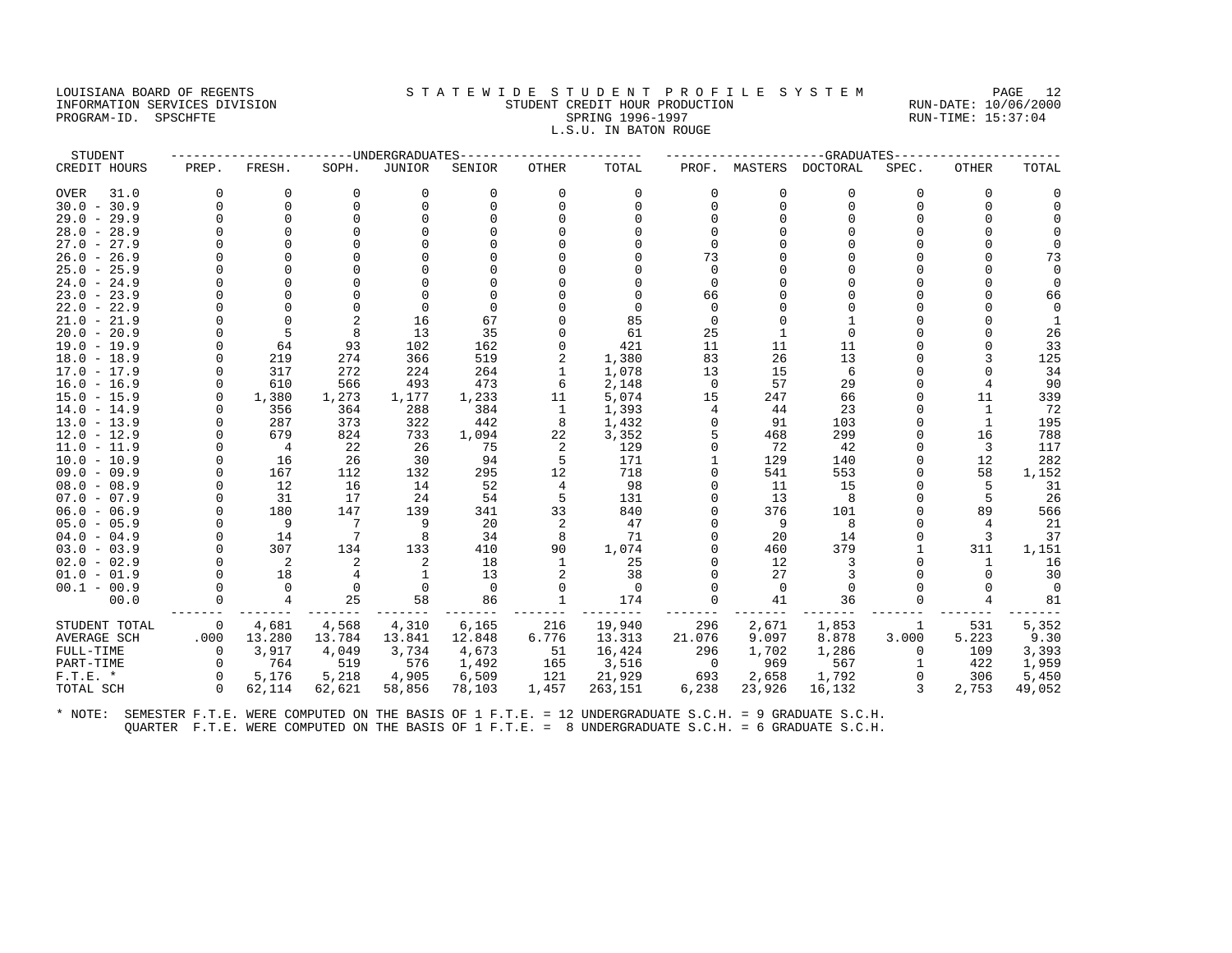#### LOUISIANA BOARD OF REGENTS STATEWIDE STUDENT PROFILE SYSTEM PAGE 13 INFORMATION SERVICES DIVISION STUDENT CREDIT HOUR PRODUCTION RUN-DATE: 10/06/2000 PROGRAM-ID. SPSCHFTE SALLER SPRING 1996-1997 SPRING 1996-1997 RUN-TIME: 15:37:04 L.S.U. AT EUNICE

| STUDENT       |          |              |          | ------UNDERGRADUATES |          |          |          |              |          | -----------------GRADUATES |          |              |          |
|---------------|----------|--------------|----------|----------------------|----------|----------|----------|--------------|----------|----------------------------|----------|--------------|----------|
| CREDIT HOURS  | PREP.    | FRESH.       | SOPH.    | JUNIOR               | SENIOR   | OTHER    | TOTAL    |              |          | PROF. MASTERS DOCTORAL     | SPEC.    | <b>OTHER</b> | TOTAL    |
| 31.0<br>OVER  | $\Omega$ | 0            | 0        | 0                    | $\Omega$ | $\Omega$ | 0        | <sup>0</sup> | $\Omega$ | $\Omega$                   | $\Omega$ | $\Omega$     | $\Omega$ |
| $30.0 - 30.9$ | $\cap$   | 0            | $\Omega$ | $\Omega$             | $\Omega$ | $\Omega$ | $\Omega$ |              | $\Omega$ | <sup>0</sup>               | $\Omega$ | $\Omega$     |          |
| $29.0 - 29.9$ |          | $\Omega$     | $\Omega$ | $\Omega$             |          |          |          |              |          |                            | U        |              |          |
| $28.0 - 28.9$ |          | $\Omega$     |          |                      |          |          |          |              |          |                            |          |              |          |
| $27.0 - 27.9$ |          | ∩            |          |                      |          |          |          |              |          |                            |          |              |          |
| $26.0 - 26.9$ |          | $\Omega$     |          |                      |          |          |          |              |          |                            |          |              |          |
| $25.0 - 25.9$ |          | $\Omega$     |          |                      |          |          |          |              |          |                            |          |              |          |
| $24.0 - 24.9$ |          | <sup>0</sup> |          |                      |          |          |          |              |          |                            |          |              |          |
| $23.0 - 23.9$ |          | $\Omega$     |          |                      |          |          |          |              |          |                            |          |              |          |
| $22.0 - 22.9$ |          | <sup>0</sup> |          |                      |          |          |          |              |          |                            |          |              |          |
| $21.0 - 21.9$ |          |              |          |                      |          |          |          |              |          |                            |          |              |          |
| $20.0 - 20.9$ |          | $\Omega$     |          |                      |          |          |          |              |          |                            |          |              |          |
| $19.0 - 19.9$ |          | 3            | 7        |                      |          |          | 10       |              |          |                            |          |              |          |
| $18.0 - 18.9$ | $\Omega$ | 22           | 37       |                      |          |          | 61       |              |          |                            |          |              |          |
| $17.0 - 17.9$ |          | 17           | 18       |                      |          |          | 35       |              |          |                            |          |              |          |
| $16.0 - 16.9$ |          | 38           | 39       |                      |          |          | 81       |              |          |                            |          |              |          |
| $15.0 - 15.9$ |          | 160          | 99       |                      |          |          | 266      |              |          |                            |          |              |          |
| $14.0 - 14.9$ |          | 44           | 42       |                      |          | 3        | 89       |              |          |                            |          |              |          |
| $13.0 - 13.9$ |          | 137          | 71       |                      |          | 8        | 216      |              |          |                            |          |              |          |
| $12.0 - 12.9$ |          | 339          | 217      |                      |          | 33       | 589      |              |          |                            |          |              |          |
| $11.0 - 11.9$ |          | 10           | 12       |                      |          | 8        | 30       |              |          |                            |          |              |          |
| $10.0 - 10.9$ |          | 39           | 21       |                      |          | 9        | 69       |              |          |                            |          |              |          |
| $09.0 - 09.9$ |          | 103          | 77       |                      |          | 32       | 212      |              |          |                            |          |              |          |
| $08.0 - 08.9$ |          | 2            | 23       |                      |          | 9        | 34       |              |          |                            |          |              |          |
| $07.0 - 07.9$ |          | 16           | 64       |                      |          | 21       | 101      |              |          |                            |          |              |          |
| $06.0 - 06.9$ |          | 126          | 76       |                      |          | 56       | 258      |              |          |                            |          |              |          |
| $05.0 - 05.9$ |          | 6            | 1        |                      |          | 2        | 9        |              |          |                            |          |              |          |
| $04.0 - 04.9$ |          | 7            | 10       |                      |          | 10       | 27       |              |          |                            |          |              |          |
| $03.0 - 03.9$ |          | 119          | 48       |                      |          | 104      | 271      |              |          |                            |          |              |          |
| $02.0 - 02.9$ |          | 6            | 2        |                      |          | 2        | 10       |              |          |                            |          |              |          |
| $01.0 - 01.9$ | $\Omega$ | 71           | 8        |                      |          | 41       | 120      |              |          |                            |          |              |          |
| $00.1 - 00.9$ |          | $\Omega$     | $\Omega$ | <sup>0</sup>         |          | $\Omega$ | $\Omega$ |              |          |                            |          |              |          |
| 00.0          | 0        | 0            | $\Omega$ | 0                    | $\Omega$ | $\Omega$ | $\Omega$ | <sup>0</sup> | $\Omega$ | n                          | 0        | $\Omega$     |          |
| STUDENT TOTAL | 0        | 1,269        | 875      | 0                    | 0        | 354      | 2,498    | 0            | $\Omega$ | $\Omega$                   | $\Omega$ | $\Omega$     | $\Omega$ |
| AVERAGE SCH   | .000     | 10.329       | 11.102   | .000                 | .000     | 6.322    | 10.032   | .000         | .000     | .000                       | .000     | .000         | .00      |
| FULL-TIME     | 0        | 764          | 533      | $\mathbf 0$          | 0        | 60       | 1,357    | $\Omega$     | $\Omega$ | $\Omega$                   | $\Omega$ |              | $\Omega$ |
| PART-TIME     | $\Omega$ | 505          | 342      | $\Omega$             | $\Omega$ | 294      | 1,141    |              |          |                            |          |              | $\Omega$ |
| $F.T.E. *$    | $\Omega$ | 1,092        | 810      | 0                    | 0        | 187      | 2,088    |              |          |                            |          |              |          |
| TOTAL SCH     | $\Omega$ | 13,108       | 9,715    | 0                    | 0        | 2,238    | 25,061   | $\Omega$     | $\Omega$ | $\Omega$                   | 0        | $\Omega$     |          |
|               |          |              |          |                      |          |          |          |              |          |                            |          |              |          |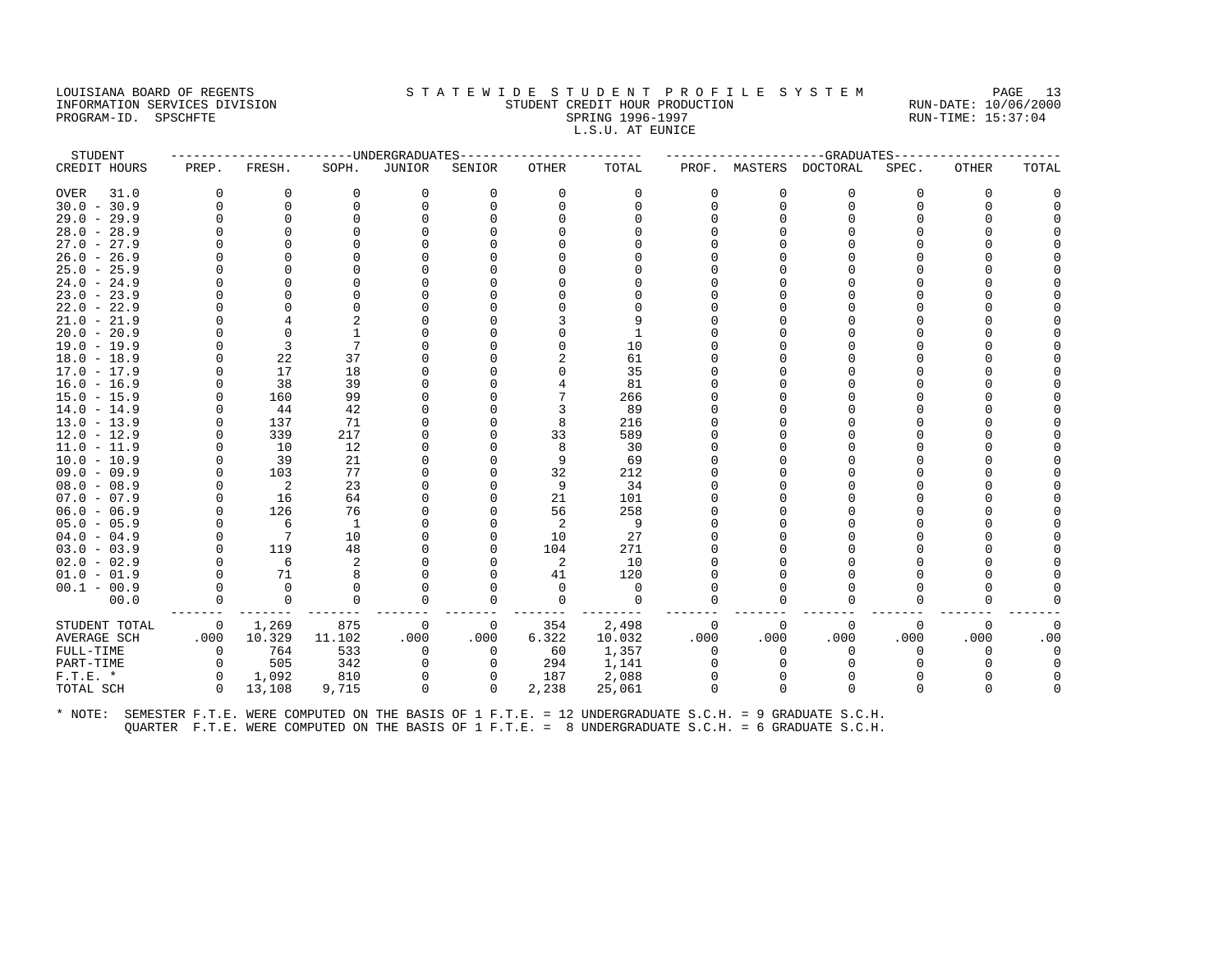#### LOUISIANA BOARD OF REGENTS STA TEWIDE STUDENT PROFILE SYSTEM PAGE 14 INFORMATION SERVICES DIVISION STUDENT CREDIT HOUR PRODUCTION RUN-DATE: 10/06/2000 PROGRAM-ID. SPSCHFTE SALLER SPRING 1996-1997 SPRING 1996-1997 RUN-TIME: 15:37:04 L.S.U. IN SHREVEPORT

| STUDENT             |                |             | -------------DNDERGRADUATES |                |          |              |                |          |              | ----------GRADUATES---- |          |              |              |
|---------------------|----------------|-------------|-----------------------------|----------------|----------|--------------|----------------|----------|--------------|-------------------------|----------|--------------|--------------|
| CREDIT HOURS        | PREP.          | FRESH.      | SOPH.                       | <b>JUNIOR</b>  | SENIOR   | <b>OTHER</b> | TOTAL          | PROF.    |              | MASTERS DOCTORAL        | SPEC.    | <b>OTHER</b> | TOTAL        |
| <b>OVER</b><br>31.0 | $\Omega$       | 0           | $\mathbf 0$                 | 0              | 0        | 0            | 0              | $\Omega$ | $\Omega$     | $\Omega$                | $\Omega$ | 0            | 0            |
| $30.0 - 30.9$       | $\Omega$       | 0           | $\Omega$                    | $\Omega$       | $\Omega$ | $\Omega$     | $\Omega$       | $\Omega$ | $\Omega$     | $\Omega$                | $\Omega$ | $\Omega$     | $\Omega$     |
| $29.0 - 29.9$       | U              | $\Omega$    | $\cap$                      | $\Omega$       |          |              |                |          |              |                         |          | U            |              |
| $28.0 - 28.9$       |                |             |                             |                |          |              |                |          |              |                         |          |              |              |
| $27.0 - 27.9$       |                |             |                             |                |          |              |                |          |              |                         |          |              | <sup>0</sup> |
| $26.0 - 26.9$       |                |             |                             |                |          |              |                |          |              |                         |          |              |              |
| $25.0 - 25.9$       |                |             |                             |                |          |              |                |          |              |                         |          |              |              |
| $24.0 - 24.9$       |                |             |                             |                |          |              |                |          |              |                         |          |              |              |
| $23.0 - 23.9$       |                |             |                             |                |          |              | O              |          |              |                         |          |              |              |
| $22.0 - 22.9$       |                | $\Omega$    |                             |                |          |              | $\overline{2}$ |          |              |                         |          |              |              |
| $21.0 - 21.9$       |                |             |                             |                |          |              | 12             |          |              |                         |          |              |              |
| $20.0 - 20.9$       |                |             |                             |                |          |              | 3              |          |              |                         |          |              | ∩            |
| $19.0 - 19.9$       | U              | 3           | 3                           | 4              | 11       |              | 21             |          |              |                         |          |              |              |
| $18.0 - 18.9$       | O              | 14          | 25                          | 32             | 71       | 0            | 142            |          |              |                         |          |              |              |
| $17.0 - 17.9$       | $\Omega$       | 8           | 7                           | 14             | 10       | $\Omega$     | 39             |          |              |                         |          |              | $\Omega$     |
| $16.0 - 16.9$       |                | 20          | 19                          | 18             | 33       |              | 90             |          |              |                         |          |              |              |
| $15.0 - 15.9$       | U              | 85          | 69                          | 97             | 127      | 3            | 381            |          |              |                         |          |              |              |
| $14.0 - 14.9$       | O              | 33          | 20                          | 22             | 26       | 0            | 101            |          |              |                         |          |              | $\Omega$     |
| $13.0 - 13.9$       |                | 63          | 36                          | 30             | 43       |              | 173            |          |              |                         |          | 3            | 5            |
| $12.0 - 12.9$       | $\Omega$       | 238         | 164                         | 200            | 226      |              | 834            |          |              |                         | 9        | 20           | 33           |
| $11.0 - 11.9$       | $\Omega$       | 5           | 13                          | 7              | 24       |              | 51             |          |              |                         | $\Omega$ | 1            | $\mathbf{1}$ |
| $10.0 - 10.9$       | $\Omega$       | 15          | 14                          | 15             | 14       |              | 59             |          | $\Omega$     |                         |          | 2            | 3            |
| $09.0 - 09.9$       | U              | 63          | 42                          | 65             | 99       | 4            | 273            |          | 19           |                         | 2        | 35           | 56           |
| $08.0 - 08.9$       | O              | 3           | 2                           | $\overline{4}$ | 14       | 0            | 23             |          | $\Omega$     |                         | $\Omega$ | -1           |              |
| $07.0 - 07.9$       | $\Omega$       | 6           | 13                          | 22             | 27       | 2            | 70             |          | $\Omega$     |                         | $\Omega$ | 5            | 5            |
| $06.0 - 06.9$       | 3              | 89          | 72                          | 97             | 156      | 14           | 431            |          | 51           |                         | 12       | 119          | 182          |
| $05.0 - 05.9$       | $\Omega$       | $\Omega$    | 1                           | 2              | 3        | 1            | 7              |          | $\Omega$     |                         | $\Omega$ | 3            | 3            |
| $04.0 - 04.9$       | $\Omega$       | 2           | 10                          | 6              | 15       | 5            | 38             |          | $\mathbf{1}$ |                         |          | 14           | 15           |
| $03.0 - 03.9$       | $\mathfrak{D}$ | 64          | 57                          | 72             | 121      | 60           | 376            |          | 57           |                         |          | 339          | 397          |
| $02.0 - 02.9$       | $\Omega$       | $\Omega$    | 3                           | 1              | 3        | 4            | 11             |          | $\Omega$     |                         | $\cap$   | 4            | 4            |
| $01.0 - 01.9$       | $\Omega$       | $\mathbf 0$ |                             |                |          | 6            | 11             |          | 9            |                         |          | 4            | 13           |
| $00.1 - 00.9$       | $\Omega$       | $\Omega$    | $\Omega$                    | $\Omega$       |          | $\Omega$     | $\Omega$       |          | O            |                         |          | O            | $\Omega$     |
| 00.0                | $\Omega$       | $\Omega$    | $\Omega$                    | $\Omega$       | 0        | $\Omega$     | $\mathbf 0$    | $\Omega$ | $\Omega$     |                         |          | U            | $\mathbf 0$  |
| STUDENT TOTAL       | 5              | 713         | 574                         | 711            | 1,037    | 109          | 3,149          | 0        | 142          | 0                       | 35       | 551          | 728          |
| <b>AVERAGE SCH</b>  | 4.800          | 10.927      | 10.743                      | 10.696         | 10.547   | 4.724        | 10.492         | .000     | 5.084        | .000                    | 10.428   | 4.531        | 4.92         |
| FULL-TIME           | 0              | 466         | 346                         | 419            | 558      | 10           | 1,799          | $\Omega$ | 24           | $\Omega$                | 22       | 62           | 108          |
| PART-TIME           | 5              | 247         | 228                         | 292            | 479      | 99           | 1,350          | 0        | 118          | 0                       | 13       | 489          | 620          |
| $F.T.E.$ *          | 2              | 649         | 514                         | 634            | 912      | 43           | 2,753          | $\Omega$ | 80           | $\Omega$                | 41       | 277          | 398          |
| TOTAL SCH           | 24             | 7,791       | 6,167                       | 7,605          | 10,938   | 515          | 33,040         | $\Omega$ | 722          | $\Omega$                | 365      | 2,497        | 3,584        |
|                     |                |             |                             |                |          |              |                |          |              |                         |          |              |              |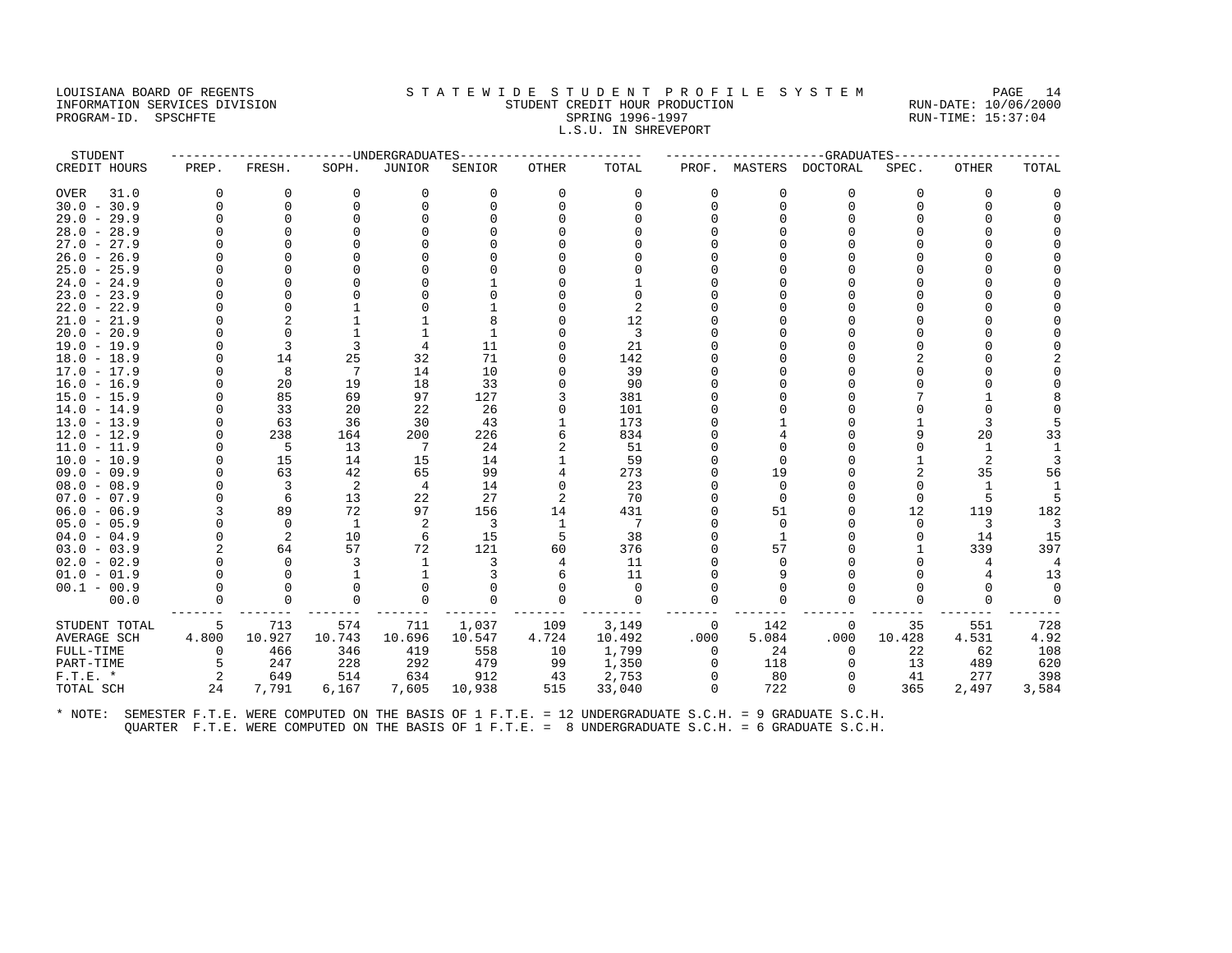## LOUISIANA BOARD OF REGENTS STA TEWIDE STUDENT PROFILE SYSTEM PAGE 15 INFORMATION SERVICES DIVISION STUDENT CREDIT HOUR PRODUCTION RUN-DATE: 10/06/2000 PROGRAM-ID. SPSCHFTE SALLER SPRING 1996-1997 SPRING 1996-1997 RUN-TIME: 15:37:04 UNIVERSITY OF NEW ORLEANS

| STUDENT                        |          |              |             | -UNDERGRADUATES |              |                |               |             |          | -GRADUATES       |       |                      |                |
|--------------------------------|----------|--------------|-------------|-----------------|--------------|----------------|---------------|-------------|----------|------------------|-------|----------------------|----------------|
| CREDIT HOURS                   | PREP.    | FRESH.       | SOPH.       | <b>JUNIOR</b>   | SENIOR       | <b>OTHER</b>   | TOTAL         | PROF.       |          | MASTERS DOCTORAL | SPEC. | OTHER                | TOTAL          |
| 31.0<br><b>OVER</b>            | 0        | 0            | $\mathbf 0$ | 0               | 0            | 0              | 0             | $\Omega$    | $\Omega$ | 0                | 0     | 0                    |                |
| $30.0 - 30.9$                  | $\Omega$ | $\Omega$     | $\Omega$    | $\Omega$        | $\Omega$     | $\Omega$       | $\Omega$      | $\Omega$    | $\Omega$ | $\Omega$         | O     | $\Omega$             |                |
| $29.0 - 29.9$                  |          | $\Omega$     |             |                 |              |                | $\Omega$      |             |          | $\Omega$         |       | $\Omega$             |                |
| $28.0 - 28.9$                  |          | $\Omega$     |             |                 |              |                | $\Omega$      |             |          | U                |       | $\Omega$             |                |
| $27.0 - 27.9$                  |          |              |             |                 |              |                |               |             |          | U                |       | $\Omega$             |                |
| $26.0 - 26.9$                  |          |              |             |                 |              |                |               |             |          |                  |       |                      |                |
| $25.0 - 25.9$                  |          | $\Omega$     |             |                 |              |                | $\mathcal{D}$ |             |          | U                |       | ∩                    |                |
| $24.0 - 24.9$                  |          |              |             |                 |              |                | $\Omega$      |             |          |                  |       |                      |                |
| $23.0 - 23.9$                  |          |              |             |                 |              |                |               |             |          | U                |       |                      |                |
| $22.0 - 22.9$                  |          | $\Omega$     |             |                 |              |                | 8             |             |          | U                |       |                      |                |
| $21.0 - 21.9$                  |          | $\mathbf{1}$ |             |                 | 20           |                | 30            |             |          | O                |       | <sup>0</sup>         |                |
| $20.0 - 20.9$                  |          | $\mathbf{1}$ | 1           | $\mathbf{1}$    | 9            |                | 12            |             |          | U                |       |                      |                |
| $19.0 - 19.9$                  |          | 26           | 32          | 43              | 66           | $\Omega$       | 167           |             |          |                  |       | $\Omega$             |                |
| $18.0 - 18.9$                  |          | 56           | 86          | 113             | 223          | $\Omega$       | 478           |             |          | U                |       | $\Omega$             |                |
| $17.0 - 17.9$                  |          | 34           | 38          | 38              | 77           | $\Omega$       | 187           |             |          |                  |       |                      |                |
| $16.0 - 16.9$                  |          | 227          | 165         | 147             | 149          | $\Omega$       | 688           |             |          | $\Omega$         |       |                      |                |
| $15.0 - 15.9$                  |          | 375          | 336         | 315             | 462          | $\cap$         | 1,488         |             | 82       | ζ                |       | $\Omega$             | 85             |
| $14.0 - 14.9$                  |          | 58           | 82          | 67              | 117          | $\Omega$       | 324           |             | 4        | $\Omega$         |       | $\Omega$             | $\overline{4}$ |
| $13.0 - 13.9$                  | $\Omega$ | 416          | 337         | 234             | 275          | $\Omega$       | 1,262         |             | 27       | 14               |       |                      | 41             |
| $12.0 - 12.9$                  | $\Omega$ | 1,015        | 598         | 439             | 666          | $\Omega$       | 2,718         |             | 290      | 27               |       |                      | 317            |
| $11.0 - 11.9$                  | $\cap$   | 4            | 16          | 19              | 49           | U              | 88            |             | 26       | $\Omega$         |       | ∩                    | 26             |
| $10.0 - 10.9$                  | $\Omega$ | 44           | 54          | 56              | 83           | $\Omega$       | 237           |             | 72       | 43               |       |                      | 115            |
| $09.0 - 09.9$                  |          | 238          | 176         | 150             | 266          | $\Omega$       | 830           |             | 529      | 98               |       | $\Omega$             | 627            |
| $08.0 - 08.9$                  |          | 9            | 9           | 14              | 30           |                | 62            |             | 15       | $\Omega$         |       |                      | 15             |
| $07.0 - 07.9$                  |          | 23           | 38          | 29              | 84           | 0              | 174           |             | 30       | 3                |       | $\Omega$             | 33             |
| $06.0 - 06.9$                  |          | 290          | 219         | 215             | 423          | $\Omega$       | 1,147         |             | 840      | 67               |       | $\Omega$             | 907            |
| $05.0 - 05.9$                  |          | 6            | 1           | 4               | 8            | $\Omega$       | 19            |             |          | $\Omega$         |       |                      | 7              |
| $04.0 - 04.9$<br>$03.0 - 03.9$ | $\cap$   | 13<br>216    | 21<br>156   | 11<br>159       | 49<br>355    | $\mathbf 0$    | 94<br>886     |             | 30       | 117              |       | $\Omega$<br>$\Omega$ | 34             |
| $02.0 - 02.9$                  |          | 6            | 3           | $\Omega$        | 11           |                | 20            | $\Omega$    | 1,478    | $\Omega$         |       |                      | 1,595<br>7     |
| $01.0 - 01.9$                  |          | 5            |             |                 |              |                | 19            |             |          |                  |       |                      |                |
| $00.1 - 00.9$                  |          | $\Omega$     |             | $\Omega$        | $\Omega$     | $\Omega$       | $\Omega$      |             |          | $\Omega$         |       | <sup>0</sup>         |                |
| 00.0                           |          | $\Omega$     |             |                 | $\mathbf{1}$ | $\Omega$       | 9             |             | 53       | 9                |       | $\Omega$             | 62             |
|                                |          |              |             |                 |              |                |               |             |          |                  |       |                      |                |
| STUDENT TOTAL                  | 0        | 3,063        | 2,380       | 2,071           | 3,436        | $\overline{0}$ | 10,950        | 0           | 3,514    | 385              | 0     | $\Omega$             | 3,899          |
| AVERAGE SCH                    | .000     | 11.467       | 11.705      | 11.767          | 11.147       | .000           | 11.475        | .000        | 6.109    | 7.055            | .000  | .000                 | 6.20           |
| FULL-TIME                      | $\Omega$ | 2,209        | 1,678       | 1,408           | 2,070        | $\Omega$       | 7,365         | $\Omega$    | 1,046    | 185              | 0     | $\Omega$             | 1,231          |
| PART-TIME                      | $\Omega$ | 854          | 702         | 663             | 1,366        | 0              | 3,585         | $\mathbf 0$ | 2,468    | 200              |       | $\Omega$             | 2,668          |
| $F.T.E.$ *                     | $\Omega$ | 2,927        | 2,316       | 2,029           | 3,191        | 0              | 10,463        | $\Omega$    | 2,349    | 295              |       | $\Omega$             | 2,644          |
| TOTAL SCH                      | $\Omega$ | 35,124       | 27,789      | 24,347          | 38,293       | $\Omega$       | 125,553       | $\Omega$    | 21,144   | 2,653            |       | $\Omega$             | 23,797         |
|                                |          |              |             |                 |              |                |               |             |          |                  |       |                      |                |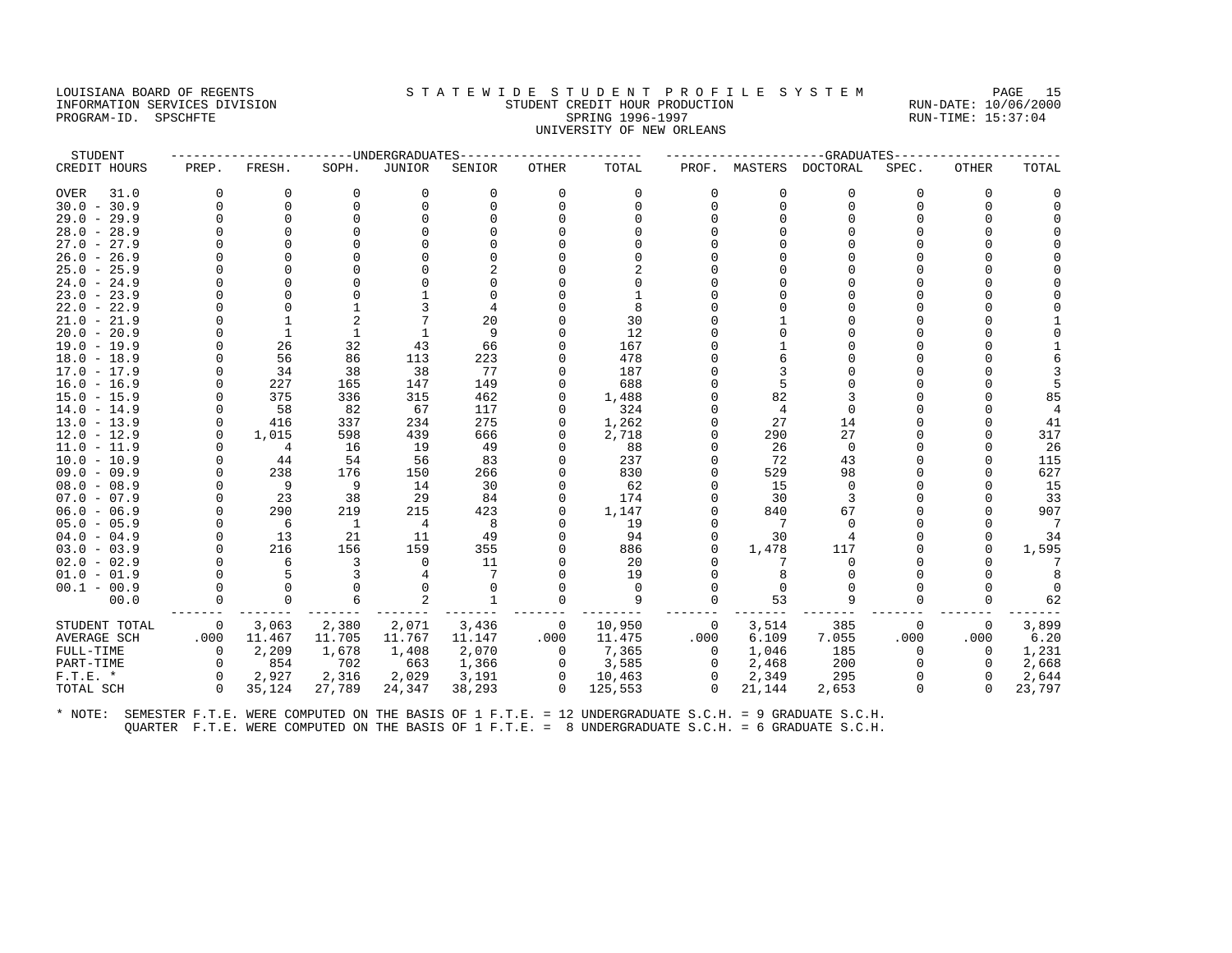#### LOUISIANA BOARD OF REGENTS STA TEWIDE STUDENT PROFILE SYSTEM PAGE 16 INFORMATION SERVICES DIVISION STUDENT CREDIT HOUR PRODUCTION RUN-DATE: 10/06/2000 PROGRAM-ID. SPSCHFTE SALLER SPRING 1996-1997 SPRING 1996-1997 RUN-TIME: 15:37:04 L.S.U. LAW CENTER

| STUDENT             |             | -----------------UNDERGRADUATES- |             |               |          | ---------------- |          |        |          | ------------------GRADUATES-----                                                                                                                                                                           |              |          |       |
|---------------------|-------------|----------------------------------|-------------|---------------|----------|------------------|----------|--------|----------|------------------------------------------------------------------------------------------------------------------------------------------------------------------------------------------------------------|--------------|----------|-------|
| CREDIT HOURS        | PREP.       | FRESH.                           | SOPH.       | <b>JUNIOR</b> | SENIOR   | OTHER            | TOTAL    |        |          | PROF. MASTERS DOCTORAL                                                                                                                                                                                     | SPEC.        | OTHER    | TOTAL |
| <b>OVER</b><br>31.0 | O           | 0                                | $\Omega$    | 0             | 0        | 0                | 0        | 0      | $\Omega$ | 0                                                                                                                                                                                                          | 0            | 0        |       |
| $30.0 - 30.9$       | $\Omega$    | $\mathbf 0$                      | $\Omega$    | $\Omega$      |          | 0                | $\Omega$ | $\cap$ | $\Omega$ | $\Omega$                                                                                                                                                                                                   | $\Omega$     | 0        |       |
| $29.0 - 29.9$       |             | $\Omega$                         |             |               |          |                  |          |        |          |                                                                                                                                                                                                            |              |          |       |
| $28.0 - 28.9$       |             |                                  |             |               |          |                  |          |        |          |                                                                                                                                                                                                            |              |          |       |
| $27.0 - 27.9$       |             |                                  |             |               |          |                  |          |        |          |                                                                                                                                                                                                            |              |          |       |
| $26.0 - 26.9$       |             |                                  |             |               |          |                  |          |        |          |                                                                                                                                                                                                            |              |          |       |
| $25.0 - 25.9$       |             |                                  |             |               |          |                  |          |        |          |                                                                                                                                                                                                            |              |          |       |
| $24.0 - 24.9$       |             |                                  |             |               |          |                  |          |        |          |                                                                                                                                                                                                            |              |          |       |
| $23.0 - 23.9$       |             |                                  |             |               |          |                  |          |        |          |                                                                                                                                                                                                            |              |          |       |
| $22.0 - 22.9$       |             |                                  |             |               |          |                  |          |        |          |                                                                                                                                                                                                            | U            |          |       |
| $21.0 - 21.9$       |             |                                  |             |               |          |                  |          |        |          |                                                                                                                                                                                                            |              |          |       |
| $20.0 - 20.9$       |             |                                  |             |               |          |                  |          |        |          |                                                                                                                                                                                                            |              |          |       |
| $19.0 - 19.9$       |             |                                  |             |               |          |                  |          |        |          |                                                                                                                                                                                                            |              |          |       |
| $18.0 - 18.9$       |             |                                  |             |               |          |                  |          |        |          |                                                                                                                                                                                                            | U            |          |       |
| $17.0 - 17.9$       |             |                                  |             |               |          |                  |          |        |          |                                                                                                                                                                                                            |              |          |       |
| $16.0 - 16.9$       |             |                                  |             |               |          |                  | O        | 23     |          |                                                                                                                                                                                                            |              |          | 23    |
| $15.0 - 15.9$       |             |                                  |             |               |          |                  | $\cap$   | 183    |          |                                                                                                                                                                                                            |              | U        | 183   |
| $14.0 - 14.9$       |             |                                  |             |               |          |                  | $\cap$   | 94     |          |                                                                                                                                                                                                            |              | U        | 94    |
| $13.0 - 13.9$       |             |                                  |             |               |          |                  |          | 250    |          |                                                                                                                                                                                                            |              | U        | 250   |
| $12.0 - 12.9$       |             |                                  |             |               |          |                  | $\cap$   | 36     |          |                                                                                                                                                                                                            | U            | $\cap$   | 36    |
| $11.0 - 11.9$       |             |                                  |             |               |          |                  |          |        |          |                                                                                                                                                                                                            |              |          |       |
| $10.0 - 10.9$       |             |                                  |             |               |          |                  |          |        |          |                                                                                                                                                                                                            |              |          |       |
| $09.0 - 09.9$       |             |                                  |             |               |          |                  |          |        |          |                                                                                                                                                                                                            |              |          |       |
| $08.0 - 08.9$       |             |                                  |             |               |          |                  |          |        |          |                                                                                                                                                                                                            |              |          |       |
| $07.0 - 07.9$       |             |                                  |             |               |          |                  |          |        |          |                                                                                                                                                                                                            |              |          |       |
| $06.0 - 06.9$       |             |                                  |             |               |          |                  |          |        |          |                                                                                                                                                                                                            |              |          |       |
| $05.0 - 05.9$       |             |                                  |             |               |          |                  |          |        |          |                                                                                                                                                                                                            |              |          |       |
| $04.0 - 04.9$       |             |                                  |             |               |          |                  |          |        |          |                                                                                                                                                                                                            |              |          |       |
| $03.0 - 03.9$       |             |                                  |             |               |          |                  |          |        |          |                                                                                                                                                                                                            |              |          |       |
| $02.0 - 02.9$       |             |                                  |             |               |          |                  |          |        |          |                                                                                                                                                                                                            |              |          |       |
| $01.0 - 01.9$       |             |                                  |             |               |          |                  |          |        |          |                                                                                                                                                                                                            |              |          |       |
| $00.1 - 00.9$       | U           | <sup>0</sup>                     |             |               |          |                  | $\cap$   |        |          |                                                                                                                                                                                                            | U            |          |       |
| 00.0                | $\Omega$    | $\mathbf 0$                      | $\Omega$    | $\Omega$      |          | 0                | $\Omega$ |        |          |                                                                                                                                                                                                            | O            | $\Omega$ |       |
| STUDENT TOTAL       | $\mathbf 0$ | $\mathbf 0$                      | $\mathbf 0$ | 0             | 0        | 0                | 0        | 608    | 0        | $\Omega$                                                                                                                                                                                                   | 0            | 0        | 608   |
| <b>AVERAGE SCH</b>  | .000        | .000                             | .000        | .000          | .000     | .000             | .000     | 13.694 | .000     | .000                                                                                                                                                                                                       | .000         | .000     | 13.69 |
| FULL-TIME           | $\Omega$    | $\Omega$                         | $\Omega$    | $\Omega$      | $\Omega$ | $\Omega$         | $\Omega$ | 599    | $\Omega$ | $\Omega$                                                                                                                                                                                                   | $\Omega$     | $\Omega$ | 599   |
| PART-TIME           | O           | $\Omega$                         |             |               |          | U                | $\Omega$ | 9      |          |                                                                                                                                                                                                            | <sup>0</sup> | $\Omega$ | - 9   |
| $F.T.E.$ *          | 0           | 0                                | 0           | 0             |          | 0                | 0        | 918    |          |                                                                                                                                                                                                            | $\Omega$     | 0        | 918   |
| TOTAL SCH           | $\cap$      | $\Omega$                         | $\Omega$    | $\Omega$      |          | $\Omega$         | $\Omega$ | 8,258  |          | $\Omega$                                                                                                                                                                                                   | $\Omega$     | $\Omega$ | 8,258 |
| * NOTE:             |             |                                  |             |               |          |                  |          |        |          | SEMESTER F.T.E. WERE COMPUTED ON THE BASIS OF 1 F.T.E. = 12 UNDERGRADUATE S.C.H. = 9 GRADUATE S.C.H.<br>QUARTER F.T.E. WERE COMPUTED ON THE BASIS OF 1 F.T.E. = 8 UNDERGRADUATE S.C.H. = 6 GRADUATE S.C.H. |              |          |       |
|                     |             |                                  |             |               |          |                  |          |        |          |                                                                                                                                                                                                            |              |          |       |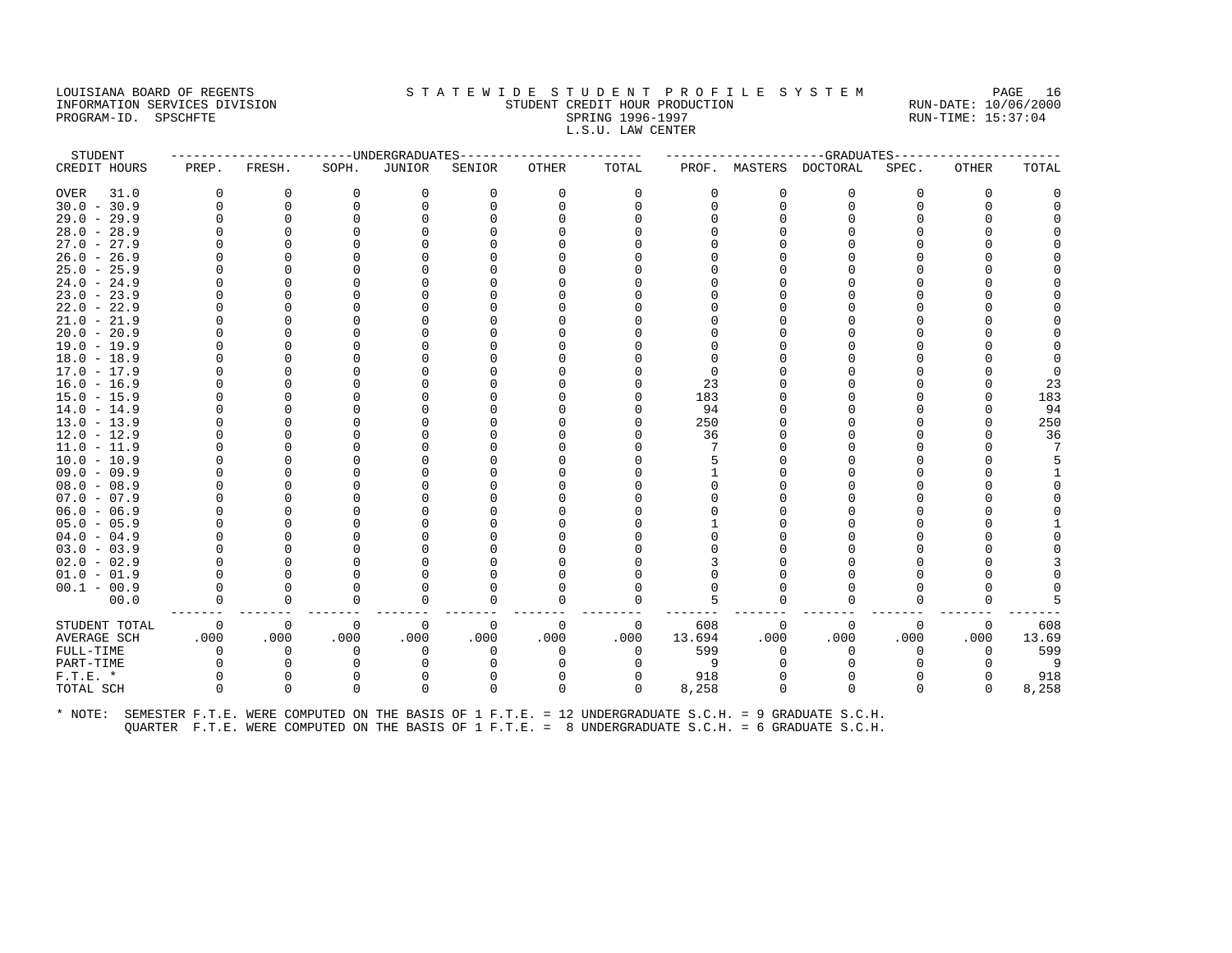#### LOUISIANA BOARD OF REGENTS STA TEWIDE STUDENT PROFILE SYSTEM PAGE 17 INFORMATION SERVICES DIVISION STUDENT CREDIT HOUR PRODUCTION RUN-DATE: 10/06/2000 PROGRAM-ID. SPSCHFTE SALLER SPRING 1996-1997 SPRING 1996-1997 RUN-TIME: 15:37:04 SOUTHERN U. IN BATON ROUGE

| STUDENT             |          |                |          | --UNDERGRADUATES |          |                |          |             |          | -GRADUATES      |          |              |          |
|---------------------|----------|----------------|----------|------------------|----------|----------------|----------|-------------|----------|-----------------|----------|--------------|----------|
| CREDIT HOURS        | PREP.    | FRESH.         | SOPH.    | <b>JUNIOR</b>    | SENIOR   | OTHER          | TOTAL    | PROF.       | MASTERS  | <b>DOCTORAL</b> | SPEC.    | OTHER        | TOTAL    |
| <b>OVER</b><br>31.0 | $\Omega$ | 0              | $\Omega$ | 0                | 0        | 0              | 0        | 0           | $\Omega$ | 0               | 0        | 0            |          |
| $30.0 - 30.9$       | $\Omega$ | $\Omega$       | $\Omega$ | $\Omega$         | $\Omega$ | $\Omega$       | $\Omega$ | 0           | $\Omega$ | $\Omega$        | O        | $\Omega$     |          |
| $29.0 - 29.9$       |          | $\Omega$       |          |                  |          |                |          |             |          |                 |          |              |          |
| $28.0 - 28.9$       |          | $\Omega$       |          |                  |          |                |          |             |          |                 |          |              |          |
| $27.0 - 27.9$       |          |                |          |                  |          |                |          |             |          |                 |          |              |          |
| $26.0 - 26.9$       |          |                |          |                  |          |                |          |             |          |                 |          |              |          |
| $25.0 - 25.9$       |          |                |          |                  |          |                |          |             |          |                 |          |              |          |
| $24.0 - 24.9$       |          |                |          |                  |          |                |          |             |          |                 |          |              |          |
| $23.0 - 23.9$       |          |                |          |                  |          |                | $\Omega$ |             |          |                 |          |              |          |
| $22.0 - 22.9$       |          | $\Omega$       |          |                  | 29       |                | 38       |             |          |                 |          |              |          |
| $21.0 - 21.9$       |          | 7              | 7        | 10               | 47       |                | 71       |             |          |                 |          |              |          |
| $20.0 - 20.9$       |          | 27             | 12       | 10               | 41       |                | 90       |             |          |                 |          |              |          |
| $19.0 - 19.9$       |          | 232            | 199      | 174              | 299      |                | 904      | 12          |          |                 |          |              | 16       |
| $18.0 - 18.9$       |          | 423            | 223      | 267              | 415      | O              | 1,328    | 30          |          |                 |          |              | 36       |
| $17.0 - 17.9$       |          | 455            | 220      | 147              | 199      | O              | 1,021    | 42          |          |                 | U        |              | 43       |
| $16.0 - 16.9$       |          | 407            | 265      | 199              | 238      | O              | 1,109    | 34          |          |                 |          |              | 36       |
| $15.0 - 15.9$       |          | 335            | 268      | 220              | 463      | O              | 1,286    | 143         | 59       |                 |          |              | 202      |
| $14.0 - 14.9$       |          | 183            | 90       | 52               | 73       |                | 398      | 25          |          |                 |          |              | 28       |
| $13.0 - 13.9$       |          | 152            | 125      | 69               | 89       | $\Omega$       | 435      | 18          |          |                 |          |              | 26       |
| $12.0 - 12.9$       | $\Omega$ | 149            | 92       | 101              | 214      | $\Omega$       | 556      | 20          | 117      |                 | U        | $\cap$       | 137      |
| $11.0 - 11.9$       |          | 22             | 13       | 5                | 10       |                | 50       | $\Omega$    | $\Omega$ |                 |          |              | $\Omega$ |
| $10.0 - 10.9$       |          | 22             | 11       | 9                | 17       | O              | 59       |             | 13       |                 | U        |              | 13       |
| $09.0 - 09.9$       |          | 38             | 31       | 26               | 80       |                | 175      |             | 216      |                 |          |              | 224      |
| $08.0 - 08.9$       |          | 10             | -1       | 2                | 10       |                | 23       |             |          |                 |          |              | -7       |
| $07.0 - 07.9$       |          | 8              | 6        | 7                | 13       |                | 34       |             |          |                 |          | U            |          |
| $06.0 - 06.9$       |          | 39             | 31       | 20               | 69       | $\overline{2}$ | 161      |             | 468      |                 |          | 9            | 485      |
| $05.0 - 05.9$       |          | 13             | $\Omega$ | 2                | 3        | $\Omega$       | 18       |             |          |                 |          | 1            |          |
| $04.0 - 04.9$       |          | 22             | 4        |                  |          | $\Omega$       | 34       |             |          |                 |          | $\Omega$     |          |
| $03.0 - 03.9$       | $\Omega$ | 83             | 10       | 17               | 39       | 13             | 162      |             | 234      |                 | U        | 14           | 251      |
| $02.0 - 02.9$       |          | 3              | O        | $\Omega$         |          | $\Omega$       |          |             | $\Omega$ |                 |          | $\Omega$     | $\Omega$ |
| $01.0 - 01.9$       |          | $\overline{2}$ |          |                  |          | O              | 3        |             |          |                 |          | <sup>0</sup> | $\Omega$ |
| $00.1 - 00.9$       |          | $\Omega$       |          | $\Omega$         |          |                | $\Omega$ |             |          |                 |          | O            |          |
| 00.0                |          |                |          | $\Omega$         |          |                | 9        |             | 28       |                 | U        | $\cap$       | 32       |
| STUDENT TOTAL       | 0        | 2,633          | 1,613    | 1,344            | 2,364    | 15             | 7,969    | 325         | 1,183    | 19              | 0        | 29           | 1,556    |
| <b>AVERAGE SCH</b>  | .000     | 15.156         | 15.557   | 15.688           | 15.376   | 3.400          | 15.370   | 15.433      | 7.272    | 6.200           | .000     | 5.000        | 8.95     |
| FULL-TIME           | 0        | 2,370          | 1,506    | 1,254            | 2,107    | $\overline{0}$ | 7,237    | 325         | 429      | 4               | 0        | 4            | 762      |
| PART-TIME           | $\Omega$ | 263            | 107      | 90               | 257      | 15             | 732      | $\mathbf 0$ | 754      | 15              | $\Omega$ | 25           | 794      |
| $F.T.E.$ *          |          | 3,324          | 2,091    | 1,757            | 3,019    | $\overline{4}$ | 10,196   | 557         | 933      | 10              |          | 16           | 1,517    |
| TOTAL SCH           | $\Omega$ | 39,891         | 25,095   | 21,085           | 36,226   | 51             | 122,348  | 5,016       | 8,400    | 93              | $\Omega$ | 145          | 13,654   |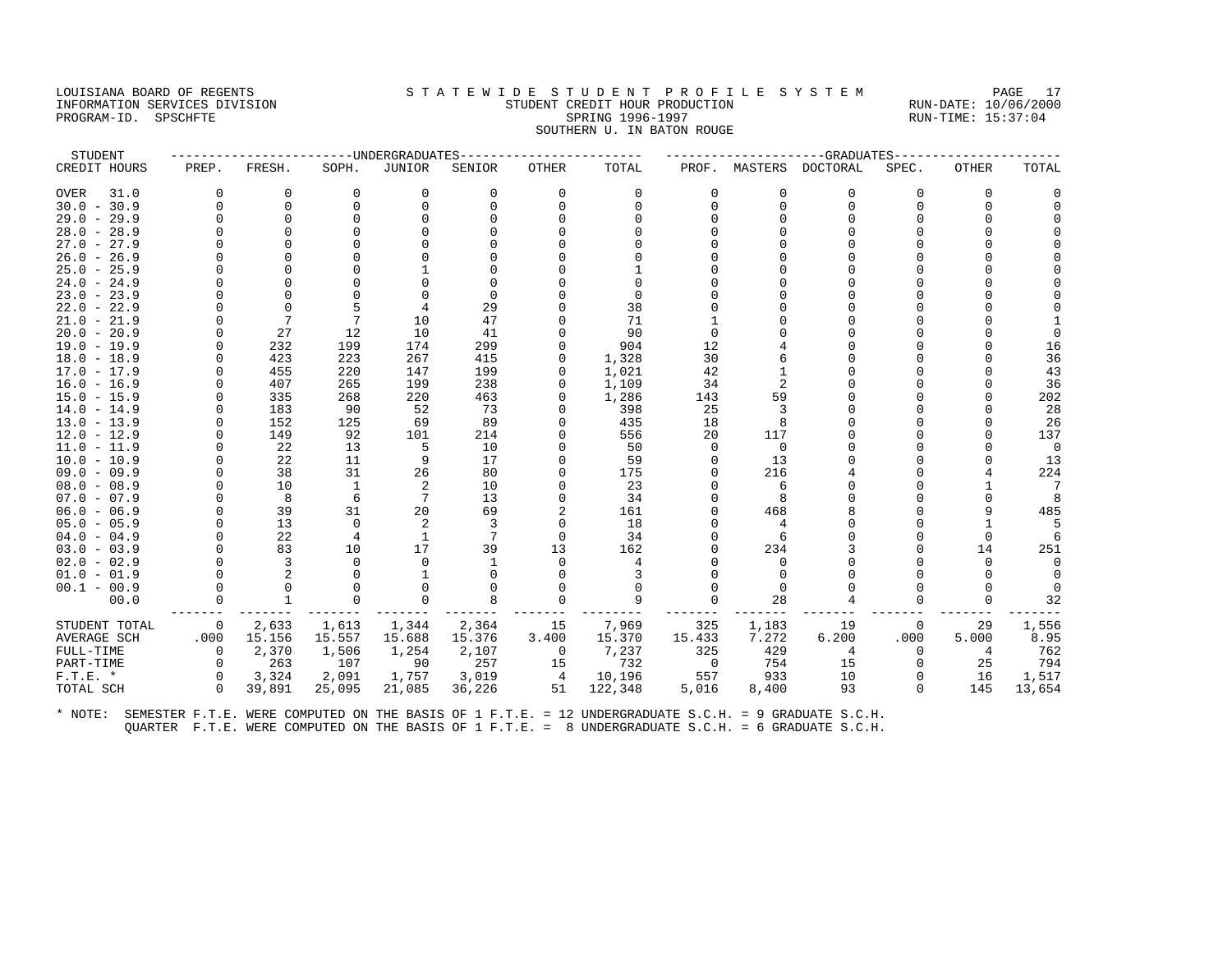## LOUISIANA BOARD OF REGENTS STATEWIDE STUDENT PROFILE SYSTEM PAGE 18 INFORMATION SERVICES DIVISION STUDENT CREDIT HOUR PRODUCTION RUN-DATE: 10/06/2000 PROGRAM-ID. SPSCHFTE SALLER SPRING 1996-1997 SPRING 1996-1997 RUN-TIME: 15:37:04 SOUTHERN U. IN NEW ORLEANS

| STUDENT            |          |              |          | -UNDERGRADUATES |             |                 |             |             |              | -GRADUATES       |          |              |          |
|--------------------|----------|--------------|----------|-----------------|-------------|-----------------|-------------|-------------|--------------|------------------|----------|--------------|----------|
| CREDIT HOURS       | PREP.    | FRESH.       | SOPH.    | <b>JUNIOR</b>   | SENIOR      | <b>OTHER</b>    | TOTAL       | PROF.       |              | MASTERS DOCTORAL | SPEC.    | <b>OTHER</b> | TOTAL    |
| 31.0<br>OVER       | 0        | 0            | 0        | 0               | $\mathbf 0$ | 0               | 0           | 0           | 0            | 0                | 0        | 0            |          |
| $30.0 - 30.9$      | $\Omega$ | $\Omega$     | $\Omega$ | $\Omega$        | $\Omega$    | $\Omega$        | $\cap$      | $\Omega$    | $\Omega$     | $\Omega$         | 0        | $\Omega$     |          |
| $29.0 - 29.9$      |          | $\Omega$     |          |                 |             |                 |             |             |              | $\Omega$         | U        | $\cap$       |          |
| $28.0 - 28.9$      |          |              |          |                 |             |                 |             |             |              | $\Omega$         |          |              |          |
| $27.0 - 27.9$      |          |              |          |                 |             |                 |             |             |              |                  |          |              |          |
| $26.0 - 26.9$      |          |              |          |                 |             |                 |             |             |              |                  |          |              |          |
| $25.0 - 25.9$      |          |              |          |                 |             |                 |             |             |              | $\cap$           | U        |              |          |
| $24.0 - 24.9$      |          |              |          |                 |             |                 |             |             |              |                  |          |              |          |
| $23.0 - 23.9$      |          |              |          |                 |             |                 |             |             |              | U                |          |              |          |
| $22.0 - 22.9$      |          |              |          |                 | 8           |                 | 8           |             |              | $\cap$           |          |              |          |
| $21.0 - 21.9$      |          | $\cap$       |          |                 | 17          |                 | 19          |             |              | $\Omega$         |          |              |          |
| $20.0 - 20.9$      |          | $\Omega$     | $\Omega$ | 2               | 14          | U               | 16          |             |              | $\Omega$         |          |              |          |
| $19.0 - 19.9$      |          | 11           | 17       | 25              | 64          | 3               | 120         |             |              | $\Omega$         |          |              |          |
| $18.0 - 18.9$      |          | 16           | 23       | 60              | 114         | 11              | 224         |             | $\Omega$     | $\cap$           |          |              |          |
| $17.0 - 17.9$      |          | 27           | 29       | 31              | 70          | 3               | 160         |             |              |                  |          |              |          |
| $16.0 - 16.9$      |          | 50           | 46       | 60              | 95          | 3               | 254         |             | 49           | $\Omega$         |          |              | 49       |
| $15.0 - 15.9$      |          | 79           | 72       | 88              | 159         | 17              | 415         |             | 20           | $\cap$           |          | $\cap$       | 20       |
| $14.0 - 14.9$      |          | 98           | 64       | 47              | 86          | 1               | 296         |             | 112          | $\Omega$         |          | $\Omega$     | 112      |
| $13.0 - 13.9$      | $\Omega$ | 145          | 79       | 63              | 125         | $7\phantom{.0}$ | 419         |             | $\mathbf{1}$ | $\Omega$         |          |              |          |
| $12.0 - 12.9$      | $\Omega$ | 485          | 262      | 185             | 302         | 34              | 1,268       |             |              |                  |          |              |          |
| $11.0 - 11.9$      | $\Omega$ | 10           | 11       | 16              | 13          | 1               | 51          |             | 2            | $\Omega$         | O        |              | 2        |
| $10.0 - 10.9$      |          | 21           | 12       | 9               | 20          | 5               | 67          |             |              | $\Omega$         |          |              |          |
| $09.0 - 09.9$      |          | 56           | 28       | 19              | 55          | 31              | 189         |             |              | $\Omega$         |          |              |          |
| $08.0 - 08.9$      |          | 9            | 5        | 5               | 11          | -5              | 35          |             |              |                  |          |              |          |
| $07.0 - 07.9$      |          | 10           | 8        | 7               | 14          | 16              | 55          |             |              | $\Omega$         | U        | $\Omega$     |          |
| $06.0 - 06.9$      |          | 51           | 33       | 27              | 57          | 153             | 321         |             | 63           | $\Omega$         | $\cap$   | $\Omega$     | 63       |
| $05.0 - 05.9$      |          | 5            | 2        | 2               |             | 7               | 23          |             | 39           |                  |          | $\cap$       | 39       |
| $04.0 - 04.9$      |          | 8            | 6        | 1               | 5           | 4               | 24          |             | $\Omega$     | $\Omega$         | U        | $\cap$       | $\Omega$ |
| $03.0 - 03.9$      |          | 28           | 12       | 11              | 11          | 82              | 144         |             |              |                  |          | $\cap$       |          |
| $02.0 - 02.9$      |          | $\mathbf{1}$ | -1       | $\Omega$        | 3           | 3               | 8           |             |              |                  |          |              |          |
| $01.0 - 01.9$      |          | $\Omega$     |          |                 |             |                 |             |             |              |                  |          |              |          |
| $00.1 - 00.9$      | $\Omega$ | $\Omega$     |          |                 | 0           | O               | $\Omega$    |             |              | $\Omega$         | U        |              |          |
| 00.0               | $\Omega$ | $\mathbf 0$  |          |                 | $\Omega$    | $\Omega$        | $\mathbf 0$ |             |              |                  |          |              |          |
| STUDENT TOTAL      | 0        | 1,110        | 711      | 659             | 1,251       | 386             | 4,117       | 0           | 300          | $\Omega$         | $\Omega$ | 0            | 300      |
| <b>AVERAGE SCH</b> | .000     | 12.101       | 12.648   | 13.437          | 13.661      | 7.344           | 12.437      | .000        | 11.436       | .000             | .000     | .000         | 11.43    |
| FULL-TIME          | 0        | 911          | 593      | 562             | 1,054       | 79              | 3,199       | $\mathbf 0$ | 195          | $\Omega$         | $\Omega$ | $\Omega$     | 195      |
| PART-TIME          | $\Omega$ | 199          | 118      | 97              | 197         | 307             | 918         | $\Omega$    | 105          | <sup>0</sup>     |          | $\Omega$     | 105      |
| $F.T.E.$ *         | $\Omega$ | 1,119        | 749      | 738             | 1,424       | 236             | 4,267       | $\Omega$    | 381          | $\Omega$         | U        | $\Omega$     | 381      |
| TOTAL SCH          | $\Omega$ | 13,433       | 8,993    | 8,855           | 17,090      | 2,835           | 51,206      | $\Omega$    | 3,431        | $\Omega$         | $\Omega$ | $\Omega$     | 3,431    |
|                    |          |              |          |                 |             |                 |             |             |              |                  |          |              |          |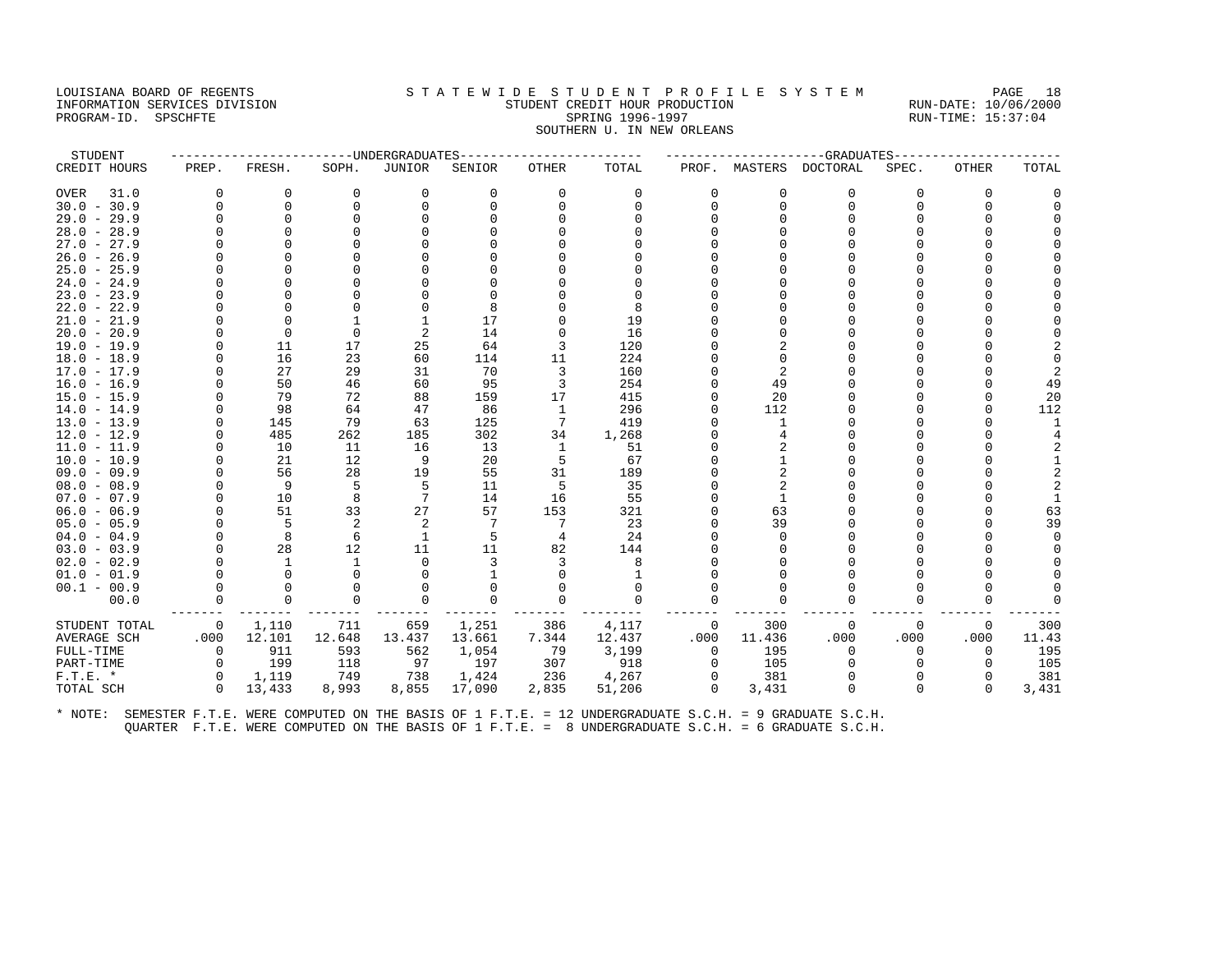## LOUISIANA BOARD OF REGENTS S T A T E W I D E S T U D E N T P R O F I L E S Y S T E M PAGE 19 INFORMATION SERVICES DIVISION STUDENT CREDIT HOUR PRODUCTION RUN-DATE: 10/06/2000 PROGRAM-ID. SPSCHFTE SALLER SPRING 1996-1997 SPRING 1996-1997 RUN-TIME: 15:37:04

# SOUTHERN U. IN SHREVEPORT

| STUDENT             |          |             |          | --UNDERGRADUATES |             |          |          |             |          | ---GRADUATES           |          |          |          |
|---------------------|----------|-------------|----------|------------------|-------------|----------|----------|-------------|----------|------------------------|----------|----------|----------|
| CREDIT HOURS        | PREP.    | FRESH.      | SOPH.    | <b>JUNIOR</b>    | SENIOR      | OTHER    | TOTAL    |             |          | PROF. MASTERS DOCTORAL | SPEC.    | OTHER    | TOTAL    |
| 31.0<br><b>OVER</b> | $\Omega$ | 1           | $\Omega$ | $\mathbf 0$      | $\Omega$    | $\Omega$ | 1        | $\Omega$    | $\Omega$ | $\Omega$               | $\Omega$ | 0        | 0        |
| $30.0 - 30.9$       | $\Omega$ | $\mathbf 0$ | $\Omega$ | $\Omega$         |             | $\Omega$ | $\Omega$ | $\Omega$    | $\Omega$ | $\Omega$               | $\Omega$ | $\Omega$ |          |
| $29.0 - 29.9$       | $\Omega$ | 0           |          |                  |             |          | U        |             |          |                        | U        | U        |          |
| $28.0 - 28.9$       |          | $\Omega$    |          |                  |             |          |          |             |          |                        |          |          |          |
| $27.0 - 27.9$       |          | $\Omega$    |          |                  |             |          |          |             |          |                        |          |          |          |
| $26.0 - 26.9$       | $\Omega$ | $\Omega$    |          |                  |             |          |          |             |          |                        |          |          |          |
| $25.0 - 25.9$       |          | $\Omega$    |          |                  |             |          |          |             |          |                        |          |          |          |
| $24.0 - 24.9$       |          |             |          |                  |             |          |          |             |          |                        |          |          |          |
| $23.0 - 23.9$       |          |             |          |                  |             |          |          |             |          |                        |          |          |          |
| $22.0 - 22.9$       |          | 3           |          |                  |             |          |          |             |          |                        |          |          |          |
| $21.0 - 21.9$       | $\Omega$ | 8           |          |                  |             |          | 14       |             |          |                        |          |          |          |
| $20.0 - 20.9$       |          | 9           |          |                  |             | U        | 13       |             |          |                        |          |          |          |
| $19.0 - 19.9$       | $\Omega$ | 25          |          |                  |             | 2        | 34       |             |          |                        |          |          |          |
| $18.0 - 18.9$       | $\Omega$ | 69          | 15       |                  |             | U        | 84       |             |          |                        |          |          |          |
| $17.0 - 17.9$       |          | 45          | 15       |                  |             | 2        | 62       |             |          |                        |          |          |          |
| $16.0 - 16.9$       | $\Omega$ | 47          | 17       |                  |             | 5        | 69       |             |          |                        |          |          |          |
| $15.0 - 15.9$       | $\Omega$ | 204         | 45       |                  |             | 10       | 259      |             |          |                        |          |          |          |
| $14.0 - 14.9$       |          | 49          | 24       |                  |             |          | 80       |             |          |                        |          |          |          |
| $13.0 - 13.9$       | $\Omega$ | 53          | 13       |                  |             |          | 70       |             |          |                        |          |          |          |
| $12.0 - 12.9$       | $\Omega$ | 175         | 63       |                  |             | 28       | 266      |             |          |                        |          |          |          |
| $11.0 - 11.9$       | $\Omega$ | 13          | 16       |                  |             | 5        | 34       |             |          |                        |          |          |          |
| $10.0 - 10.9$       |          | 12          | 8        |                  |             | 3        | 23       |             |          |                        |          |          |          |
| $09.0 - 09.9$       | $\Omega$ | 39          | 21       |                  |             | 10       | 70       |             |          |                        |          |          |          |
| $08.0 - 08.9$       | $\Omega$ | 11          | 9        |                  |             | 6        | 26       |             |          |                        |          |          |          |
| $07.0 - 07.9$       | $\Omega$ | 7           | 5        |                  |             | 5        | 17       |             |          |                        |          |          |          |
| $06.0 - 06.9$       | $\Omega$ | 47          | 23       |                  |             | 19       | 89       |             |          |                        |          |          |          |
| $05.0 - 05.9$       |          | 4           | 1        |                  |             | 1        | 6        |             |          |                        |          |          |          |
| $04.0 - 04.9$       |          | 8           | 9        |                  |             | 6        | 23       |             |          |                        |          |          |          |
| $03.0 - 03.9$       | $\Omega$ | 30          | 11       |                  |             | 18       | 59       |             |          |                        |          |          |          |
| $02.0 - 02.9$       |          | 1           | 3        |                  |             | n        | 4        |             |          |                        |          |          |          |
| $01.0 - 01.9$       |          | $\Omega$    |          |                  |             |          |          |             |          |                        |          |          |          |
| $00.1 - 00.9$       | $\Omega$ | $\Omega$    | O        |                  |             | O        | $\Omega$ |             |          |                        | U        |          |          |
| 00.0                | 0        | $\mathbf 0$ | 0        | $\Omega$         |             | $\Omega$ | 0        | $\mathbf 0$ | 0        |                        | $\Omega$ | U        |          |
| STUDENT TOTAL       | 0        | 865         | 320      | $\mathbf 0$      | 0           | 133      | 1,318    | 0           | $\Omega$ | $\Omega$               | $\Omega$ | $\Omega$ | $\Omega$ |
| <b>AVERAGE SCH</b>  | .000     | 13.302      | 12.359   | .000             | .000        | 9.511    | 12.691   | .000        | .000     | .000                   | .000     | .000     | .00      |
| FULL-TIME           | $\Omega$ | 693         | 214      | $\Omega$         | $\Omega$    | 59       | 966      | $\Omega$    | $\Omega$ | $\Omega$               | $\Omega$ | U        | $\Omega$ |
| PART-TIME           | $\Omega$ | 172         | 106      | 0                |             | 74       | 352      |             |          |                        |          |          |          |
| $F.T.E.$ *          | 0        | 959         | 330      | 0                |             | 105      | 1,394    |             | 0        |                        | $\Omega$ |          |          |
| TOTAL SCH           | 0        | 11,507      | 3,955    | $\mathbf 0$      | $\mathbf 0$ | 1,265    | 16,727   | 0           | 0        |                        | $\Omega$ |          |          |
|                     |          |             |          |                  |             |          |          |             |          |                        |          |          |          |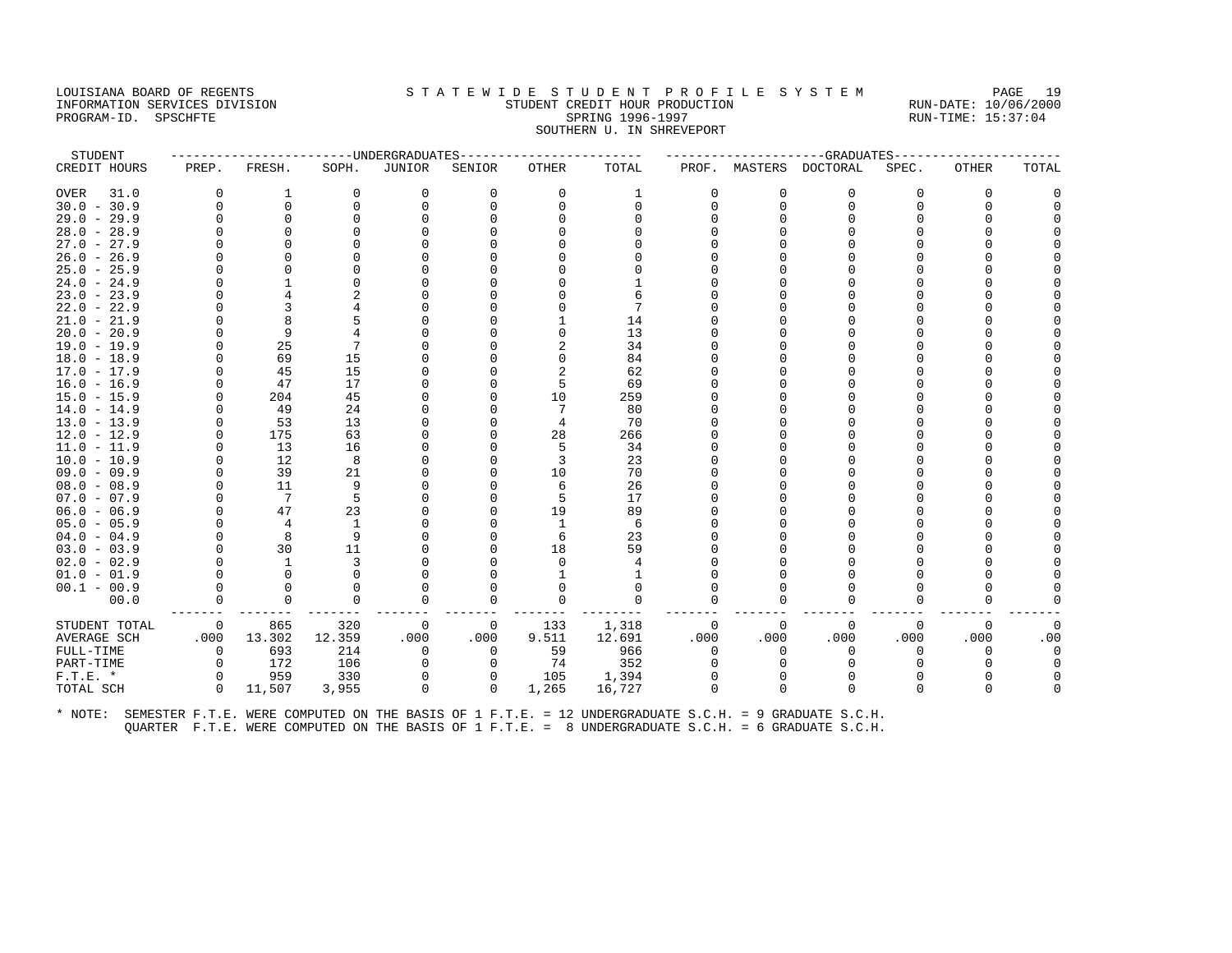#### LOUISIANA BOARD OF REGENTS STATEWIDE STUDENT PROFILE SYSTEM PAGE 20 INFORMATION SERVICES DIVISION STUDENT CREDIT HOUR PRODUCTION RUN-DATE: 10/06/2000 DUISIANA BUARD UP REGENIS<br>TRIPORMATION SERVICES DIVISION STORAGION STUDENT GREDIT HOUR PRODUCTION RUN-DATE: 10/06/200<br>PROGRAM-ID. SPSCHFTE 15:37:04 U. OF LOUISIANA SYSTEM TOTALS

| CREDIT HOURS        | PREP.    | FRESH.         | SOPH.    | JUNIOR       | SENIOR   | OTHER    | TOTAL            | PROF.    | MASTERS  | DOCTORAL | SPEC.        | OTHER    | TOTAL  |
|---------------------|----------|----------------|----------|--------------|----------|----------|------------------|----------|----------|----------|--------------|----------|--------|
| <b>OVER</b><br>31.0 | 0        | $\Omega$       | 0        | 0            | $\Omega$ | $\Omega$ | $\Omega$         | $\Omega$ | $\Omega$ | 0        | $\Omega$     | $\Omega$ |        |
| $30.0 - 30.9$       | $\Omega$ | $\Omega$       | $\Omega$ | $\Omega$     |          | $\Omega$ | $\Omega$         | $\Omega$ | $\Omega$ | $\Omega$ | $\Omega$     | $\Omega$ |        |
| $29.0 - 29.9$       | $\Omega$ | $\Omega$       |          | $\Omega$     |          | U        |                  |          |          | U        |              |          |        |
| $28.0 - 28.9$       |          |                |          |              |          |          |                  |          |          |          |              |          |        |
| 27.0 -<br>27.9      |          | $\cap$         |          |              |          |          |                  |          |          |          |              |          |        |
| $26.0 - 26.9$       |          |                |          | <sup>0</sup> |          |          |                  |          |          |          |              |          |        |
| $25.0 - 25.9$       |          | $\overline{c}$ |          |              |          |          | 9                |          |          |          |              |          |        |
| $24.0 - 24.9$       |          | 3              | 6        | 11           | 23       |          | 44               |          |          | U        |              |          |        |
| $23.0 - 23.9$       |          | 5              | 6        | 5            | 22       |          | 38               |          |          |          |              |          |        |
| $22.0 - 22.9$       | 0        | 36             | 23       | 20           | 85       |          | 168              |          |          | U        |              |          |        |
| $21.0 - 21.9$       |          | 180            | 167      | 206          | 527      | 9        | 1,090            |          |          | U        |              |          |        |
| $20.0 - 20.9$       | $\Omega$ | 249            | 202      | 222          | 353      | 8        | 1,034            |          |          | U        |              |          |        |
| $19.0 - 19.9$       |          | 594            | 470      | 466          | 836      | 26       | 2,393            |          |          |          |              |          |        |
| $18.0 - 18.9$       |          | 1,474          | 1,215    | 1,192        | 1,970    | 72       | 5,924            |          | 44       |          |              |          | 51     |
| $17.0 - 17.9$       |          | 1,726          | 1,031    | 728          | 1,059    | 63       | 4,608            |          | 19       |          |              | 2        | 25     |
| $16.0 - 16.9$       | 5        | 2,364          | 1,485    | 975          | 1,310    | 53       | 6,192            |          | 40       |          |              |          | 43     |
| $15.0 - 15.9$       | 9        | 4,007          | 2,573    | 1,933        | 2,522    | 176      | 11,220           |          | 148      | 6        |              |          | 165    |
| $14.0 - 14.9$       |          | 2,530          | 1,215    | 660          | 1,032    | 109      | 5,547            |          | 43       | 6        | $\Omega$     |          | 54     |
| $13.0 - 13.9$       | 3        | 2,344          | 1,284    | 846          | 1,505    | 261      | 6,243            |          | 127      | 27       | $\Omega$     | 3        | 157    |
| $12.0 - 12.9$       | 11       | 5,746          | 2,963    | 2,014        | 3,453    | 431      | 14,618           |          | 540      | 41       | 21           | 29       | 631    |
| $11.0 - 11.9$       | $\Omega$ | 850            | 490      | 256          | 446      | 105      | 2,147            |          | 77       | 5        | $\Omega$     |          | 87     |
| $10.0 - 10.9$       | 2        | 652            | 392      | 252          | 449      | 132      | 1,879            |          | 173      | 36       |              | 4        | 215    |
| $09.0 - 09.9$       | 7        | 1,999          | 1,149    | 623          | 1,089    | 533      | 5,400            |          | 1,049    | 130      | 16           | 74       | 1,269  |
| $08.0 - 08.9$       |          | 446            | 315      | 127          | 313      | 130      | 1,332            |          | 53       | 2        | $\Omega$     | 7        | 62     |
| $07.0 - 07.9$       | 3        | 352            | 248      | 145          | 260      | 112      | 1,120            |          | 101      | 3        | $\Omega$     | 5        | 109    |
| $06.0 - 06.9$       | 72       | 2,492          | 1,302    | 557          | 1,039    | 580      | 6,042            |          | 1,673    | 69       | 40           | 269      | 2,051  |
| $05.0 - 05.9$       | 8        | 194            | 148      | 54           | 116      | 153      | 673              |          | 31       | 3        | $\Omega$     | 7        | 41     |
| $04.0 - 04.9$       | 9        | 212            | 112      | 72           | 141      | 72       | 618              |          | 67       | 2        | $\mathbf{1}$ | 10       | 80     |
| $03.0 - 03.9$       | 266      | 2,021          | 851      | 398          | 1,133    | 1,056    | 5,725            |          | 2,791    | 144      | 54           | 834      | 3,823  |
| $02.0 - 02.9$       |          | 47             | 24       | 18           | 44       | 359      | 493              |          |          | 0        |              | 21       | 29     |
| $01.0 - 01.9$       | 2        | 364            | 19       | 9            | 38       | 97       | 529              |          | 17       |          |              | 32       | 50     |
| $00.1 - 00.9$       | $\Omega$ | 0              | 0        | 0            | $\Omega$ | 0        | $\Omega$         |          | $\Omega$ | n        |              | 0        |        |
| 00.0                |          | 116            | 40       | 32           | 78       | 12       | 279              |          | 96       | 11       |              | 25       | 132    |
| STUDENT TOTAL       | 406      | 31,006         | 17,732   | 11,823       | 19,854   | 4,555    | 85,376           | 0        | 7,109    | 493      | 142          | 1,346    | 9,090  |
| AVERAGE SCH         | 4.743    | 12.072         | 12.652   | 13.521       | 13.114   | 7.602    | 12.362           | .000     | 6.414    | 7.533    | 6.647        | 4.414    | 6.18   |
| FULL-TIME           | 34       | 22,304         | 13,419   | 9,899        | 15,734   | 1,225    | 62,615           | $\Omega$ | 2,601    | 273      | 47           | 184      | 3,105  |
| PART-TIME           | 372      | 8,702          | 4,313    | 1,924        | 4,120    | 3,330    | 22,761           | 0        | 4,508    | 220      | 95           | 1,162    | 5,985  |
| $F.T.E. *$          | 162      | 31,823         | 19,255   | 13,842       | 22,530   | 2,933    | 90,543           |          | 5,282    | 456      | 107          | 695      | 6,537  |
| TOTAL SCH           | 1,921    | 372,932        | 223,856  | 159,437      | 259,353  |          | 34,540 1,052,039 | $\Omega$ | 44,984   | 3,631    | 944          | 5,832    | 55,391 |

STUDENT ------------------------UNDERGRADUATES------------------------ ---------------------GRADUATES----------------------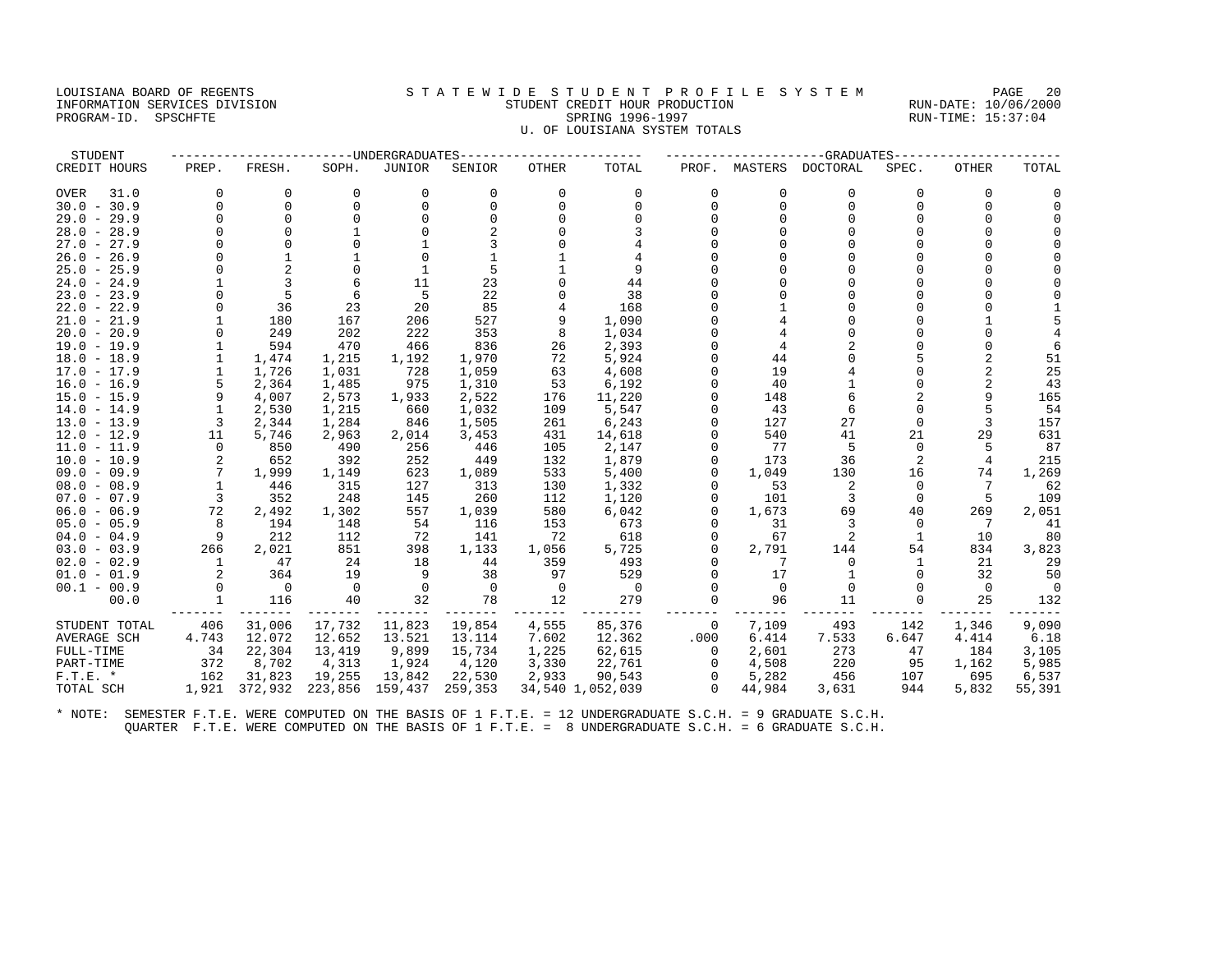#### LOUISIANA BOARD OF REGENTS STATEWIDE STUDENT PROFILE SYSTEM PAGE 21 INFORMATION SERVICES DIVISION STUDENT CREDIT HOUR PRODUCTION RUN-DATE: 10/06/2000 PROGRAM-ID. SPSCHFTE SALLER SPRING 1996-1997 SPRING 1996-1997 RUN-TIME: 15:37:04 L.S.U. SYSTEM TOTALS

| STUDENT       |                |            |          | ----UNDERGRADUATES |          |              |                |              |          | -GRADUATES |          |              |           |
|---------------|----------------|------------|----------|--------------------|----------|--------------|----------------|--------------|----------|------------|----------|--------------|-----------|
| CREDIT HOURS  | PREP.          | FRESH.     | SOPH.    | <b>JUNIOR</b>      | SENIOR   | <b>OTHER</b> | TOTAL          | PROF.        | MASTERS  | DOCTORAL   | SPEC.    | <b>OTHER</b> | TOTAL     |
| OVER<br>31.0  | $\Omega$       | 0          | 0        | 0                  | 0        | 0            | 0              | 0            | 0        | 0          | $\Omega$ | 0            |           |
| $30.0 - 30.9$ | $\Omega$       | 0          | $\Omega$ | $\Omega$           | $\Omega$ | $\Omega$     | $\Omega$       | $\Omega$     | $\Omega$ | $\Omega$   | $\Omega$ | $\Omega$     |           |
| $29.0 - 29.9$ | U              | $\Omega$   |          |                    |          |              |                |              |          |            |          |              |           |
| $28.0 - 28.9$ | U              | $\Omega$   |          |                    |          |              |                |              |          |            |          |              |           |
| $27.0 - 27.9$ | U              | $\cap$     |          |                    |          |              |                |              |          |            |          |              |           |
| $26.0 - 26.9$ | U              |            |          |                    |          |              |                | 73           |          |            |          |              | 73        |
| $25.0 - 25.9$ | U              | $\cap$     |          |                    |          |              |                |              |          |            |          |              |           |
| $24.0 - 24.9$ | O              | $\Omega$   |          |                    |          |              | $\mathbf{1}$   | $\Omega$     |          |            |          | $\Omega$     |           |
| $23.0 - 23.9$ | U              | $\Omega$   |          |                    |          |              | 1              | 66           |          |            |          |              | 66        |
| $22.0 - 22.9$ |                |            |          | 3                  |          |              | 10             | <sup>n</sup> |          |            |          |              |           |
| $21.0 - 21.9$ | U              |            |          | 24                 | 95       |              | 137            | $\Omega$     |          |            |          |              |           |
| $20.0 - 20.9$ | O              | 7          | 11       | 15                 | 45       |              | 79             | 25           |          | $\Omega$   |          |              | 26        |
| 19.0 - 19.9   | $\Omega$       | 96         | 135      | 149                | 239      |              | 619            | 11           | 12       | 11         |          |              | 34        |
| $18.0 - 18.9$ |                | 325        | 424      | 511                | 813      | 4            | 2,077          | 83           | 32       | 13         |          | 3            | 133       |
| $17.0 - 17.9$ | $\Omega$       | 385        | 336      | 276                | 351      | 2            | 1,350          | 13           | 18       | 6          | $\Omega$ | $\Omega$     | 37        |
| $16.0 - 16.9$ | $\Omega$       | 937        | 794      | 658                | 655      | 12           | 3,056          | 23           | 62       | 29         |          | 4            | 118       |
| $15.0 - 15.9$ | $\Omega$       | 2,111      | 1,788    | 1,589              | 1,822    | 24           | 7,334          | 198          | 329      | 69         |          | 12           | 615       |
| $14.0 - 14.9$ |                | 541        | 514      | 377                | 527      | 8            | 1,967          | 98           | 48       | 23         |          | -1           | 170       |
| $13.0 - 13.9$ | $\Omega$       | 1,078      | 828      | 586                | 760      | 20           | 3,272          | 250          | 119      | 117        |          | 4            | 491       |
| $12.0 - 12.9$ | $\Omega$       | 2,634      | 1,849    | 1,372              | 1,986    | 74           | 7,915          | 41           | 762      | 326        | 9        | 36           | 1,174     |
| $11.0 - 11.9$ | $\Omega$       | 65         | 81       | 52                 | 148      | 26           | 372            |              | 98       | 42         | $\Omega$ | 4            | 151       |
| $10.0 - 10.9$ | $\Omega$       | 190        | 131      | 101                | 191      | 23           | 636            | 6            | 201      | 183        |          | 14           | 405       |
| $09.0 - 09.9$ | U              | 734        | 462      | 347                | 660      | 87           | 2,290          |              | 1,089    | 651        |          | 93           | 1,836     |
| $08.0 - 08.9$ |                | 89         | 66       | 32                 | 96       | 19           | 302            |              | 26       | 15         | $\Omega$ | 6            | 47        |
| $07.0 - 07.9$ | $\Omega$       | 131        | 159      | 75                 | 165      | 36           | 566            | $\Omega$     | 43       | 11         | $\Omega$ | 10           | 64        |
| $06.0 - 06.9$ |                | 968        | 572      | 451                | 920      | 136          | 3,050          |              | 1,267    | 168        | 12       | 208          | 1,655     |
| $05.0 - 05.9$ | $\Omega$       | 39         | -11      | 15                 | 31       | 6            | 102            |              | 16       | 8          | $\Omega$ | 7            | 32        |
| $04.0 - 04.9$ | $\Omega$       | 53         | 64       | 25                 | 98       | 37           | 277            |              | 51       | 18         | O        | 17           | 86        |
| $03.0 - 03.9$ | $\overline{2}$ | 857        | 441      | 364                | 886      | 341          | 2,891          | $\Omega$     | 1,995    | 496        |          | 650          | 3,143     |
| $02.0 - 02.9$ | $\Omega$       | 15<br>95   | 11       | 3                  | 32       | 8<br>53      | 69             |              | 19       |            | $\Omega$ | 5            | 30        |
| $01.0 - 01.9$ | $\Omega$       |            | 16       | 6                  | 23       |              | 193            | <sup>0</sup> | 44       | 3          |          | 4            | 51        |
| $00.1 - 00.9$ | $\Omega$       | $\Omega$   | $\Omega$ | $\Omega$           | $\Omega$ | $\Omega$     | $\overline{0}$ | $\Omega$     | $\Omega$ |            |          | $\Omega$     | $\bigcap$ |
| 00.0          |                | 5          | 32       | 60                 | 87       | 2            | 186            | 5            | 94       | 45         |          | 4            | 148       |
| STUDENT TOTAL | 5              | 11,362     | 8,735    | 7,092              | 10,638   | 922          | 38,754         | 904          | 6,327    | 2,238      | 36       | 1,082        | 10,587    |
| AVERAGE SCH   | 4.800          | 11.809     | 12.537   | 12.913             | 12.068   | 6.293        | 12.113         | 16.125       | 7.346    | 8.565      | 10.222   | 4.870        | 8.11      |
| FULL-TIME     | $\Omega$       | 8,121      | 6,689    | 5,561              | 7,301    | 148          | 27,820         | 895          | 2,772    | 1,471      | 22       | 171          | 5,331     |
| PART-TIME     | 5              | 3,241      | 2,046    | 1,531              | 3,337    | 774          | 10,934         | 9            | 3,555    | 767        | 14       | 911          | 5,256     |
| $F.T.E. *$    | 2              | 11,176     | 9,093    | 7,568              | 10,612   | 483          | 38,932         | 1,611        | 5,087    | 2,087      | 41       | 583          | 9,410     |
| TOTAL SCH     |                | 24 134,120 | 109,117  | 90,808             | 127,334  | 5,790        | 467,193        | 14,496       | 45,792   | 18,785     | 368      | 5,250        | 84,691    |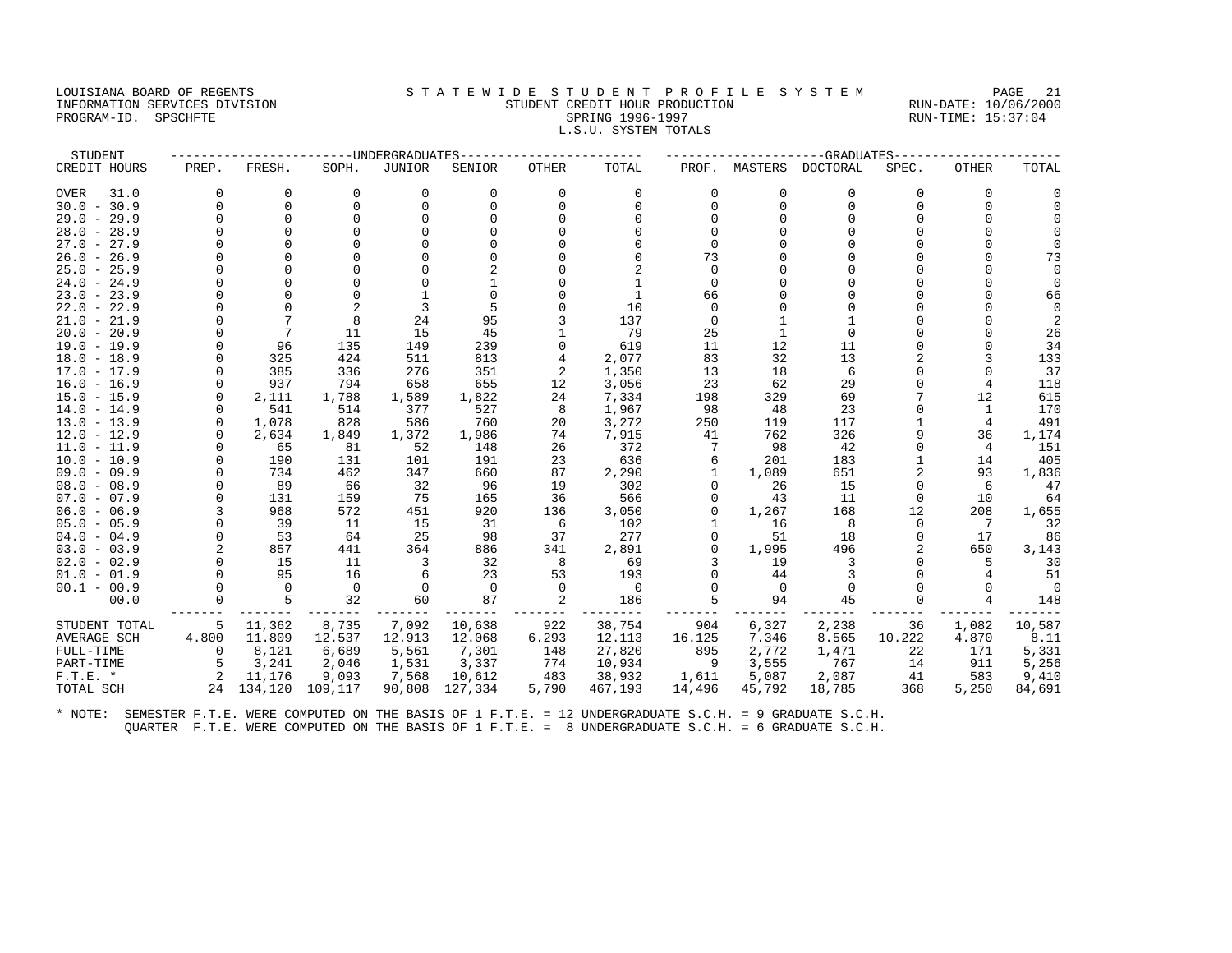#### LOUISIANA BOARD OF REGENTS STA TEWIDE STUDENT PROFILE SYSTEM PAGE 22 INFORMATION SERVICES DIVISION STUDENT CREDIT HOUR PRODUCTION RUN-DATE: 10/06/2000 PROGRAM-ID. SPSCHFTE SALLER SPRING 1996-1997 SPRING 1996-1997 RUN-TIME: 15:37:04 SOUTHERN U. SYSTEM TOTALS

| STUDENT       |              |              |                | ----UNDERGRADUATES |          |              |          |              |          | --GRADUATES      |          |              |          |
|---------------|--------------|--------------|----------------|--------------------|----------|--------------|----------|--------------|----------|------------------|----------|--------------|----------|
| CREDIT HOURS  | PREP.        | FRESH.       | SOPH.          | JUNIOR             | SENIOR   | <b>OTHER</b> | TOTAL    | PROF.        |          | MASTERS DOCTORAL | SPEC.    | <b>OTHER</b> | TOTAL    |
| 31.0<br>OVER  | $\Omega$     | 1            | 0              | 0                  | $\Omega$ | 0            | 1        | $\Omega$     | 0        | 0                | $\Omega$ | $\Omega$     |          |
| $30.0 - 30.9$ | $\Omega$     | $\Omega$     | $\Omega$       | $\Omega$           | $\Omega$ | $\Omega$     | $\Omega$ | 0            | $\Omega$ | $\Omega$         | U        | $\Omega$     |          |
| $29.0 - 29.9$ | U            | $\Omega$     |                | $\cap$             |          |              |          |              |          |                  |          |              |          |
| $28.0 - 28.9$ | U            | $\Omega$     |                |                    |          |              |          |              |          |                  |          |              |          |
| $27.0 - 27.9$ |              |              |                |                    |          |              |          |              |          |                  |          |              |          |
| $26.0 - 26.9$ |              |              |                |                    |          |              |          |              |          |                  |          |              |          |
| $25.0 - 25.9$ |              |              |                |                    |          |              |          |              |          |                  |          |              |          |
| $24.0 - 24.9$ | U            |              | $\Omega$       |                    |          |              |          |              |          |                  |          |              |          |
| $23.0 - 23.9$ |              | 4            |                |                    |          |              |          |              |          |                  |          |              |          |
| $22.0 - 22.9$ |              | 3            | 9              | 4                  | 37       |              | 53       |              |          |                  |          |              |          |
| $21.0 - 21.9$ | O            | 15           | 13             | 11                 | 64       |              | 104      |              |          |                  |          |              |          |
| $20.0 - 20.9$ |              | 36           | 16             | 12                 | 55       |              | 119      |              |          |                  |          |              |          |
| 19.0 - 19.9   | $\Omega$     | 268          | 223            | 199                | 363      | 5            | 1,058    | 12           |          |                  |          |              | 18       |
| $18.0 - 18.9$ | U            | 508          | 261            | 327                | 529      | 11           | 1,636    | 30           |          |                  |          |              | 36       |
| $17.0 - 17.9$ | $\Omega$     | 527          | 264            | 178                | 269      | 5            | 1,243    | 42           |          |                  |          |              | 45       |
| $16.0 - 16.9$ |              | 504          | 328            | 259                | 333      | 8            | 1,432    | 34           | 51       |                  |          |              | 85       |
| $15.0 - 15.9$ |              | 618          | 385            | 308                | 622      | 27           | 1,960    | 143          | 79       |                  |          |              | 222      |
| $14.0 - 14.9$ | U            | 330          | 178            | 99                 | 159      | 8            | 774      | 25           | 115      |                  |          |              | 140      |
| $13.0 - 13.9$ | 0            | 350          | 217            | 132                | 214      | 11           | 924      | 18           | 9        |                  |          |              | 27       |
| $12.0 - 12.9$ | $\Omega$     | 809          | 417            | 286                | 516      | 62           | 2,090    | 20           | 121      |                  |          |              | 141      |
| $11.0 - 11.9$ |              | 45           | 40             | 21                 | 23       | 6            | 135      | <sup>0</sup> | 2        |                  |          |              | 2        |
| $10.0 - 10.9$ | $\Omega$     | 55           | 31             | 18                 | 37       | 8            | 149      |              | 14       |                  |          |              | 14       |
| $09.0 - 09.9$ |              | 133          | 80             | 45                 | 135      | 41           | 434      |              | 218      |                  |          |              | 226      |
| $08.0 - 08.9$ | $\Omega$     | 30           | 15             | 7                  | 21       | 11           | 84       |              | 8        |                  |          |              | 9        |
| $07.0 - 07.9$ |              | 25           | 19             | 14                 | 27       | 21           | 106      |              | 9        |                  |          |              | 9        |
| $06.0 - 06.9$ | $\Omega$     | 137          | 87             | 47                 | 126      | 174          | 571      |              | 531      | 8                |          |              | 548      |
| $05.0 - 05.9$ | $\Omega$     | 22           | $\overline{3}$ | $\overline{4}$     | 10       | 8            | 47       |              | 43       |                  |          |              | 44       |
| $04.0 - 04.9$ | $\Omega$     | 38           | 19             | 2                  | 12       | 10           | 81       |              |          |                  |          |              | 6        |
| $03.0 - 03.9$ | $\Omega$     | 141          | 33             | 28                 | 50       | 113          | 365      |              | 234      |                  |          | 14           | 251      |
| $02.0 - 02.9$ | $\Omega$     | 5            | 4              | $\Omega$           |          | 3            | 16       |              | $\Omega$ |                  |          | $\Omega$     | $\Omega$ |
| $01.0 - 01.9$ | $\Omega$     | 2            |                |                    |          |              | 5        |              | $\Omega$ |                  |          |              | $\Omega$ |
| $00.1 - 00.9$ |              | $\Omega$     |                | 0                  |          |              | $\Omega$ |              | $\Omega$ |                  |          |              |          |
| 00.0          | U            | $\mathbf{1}$ | $\Omega$       | $\Omega$           | 8        | $\Omega$     | 9        |              | 28       |                  |          | $\Omega$     | 32       |
| STUDENT TOTAL | $\mathbf{0}$ | 4,608        | 2,644          | 2,003              | 3,615    | 534          | 13,404   | 325          | 1,483    | 19               | 0        | 29           | 1,856    |
| AVERAGE SCH   | .000         | 14.072       | 14.388         | 14.947             | 14.781   | 7.773        | 14.205   | 15.433       | 8.131    | 6.200            | .000     | 5.000        | 9.36     |
| FULL-TIME     | $\mathbf 0$  | 3,974        | 2,313          | 1,816              | 3,161    | 138          | 11,402   | 325          | 624      | 4                | $\Omega$ | 4            | 957      |
| PART-TIME     | $\Omega$     | 634          | 331            | 187                | 454      | 396          | 2,002    | 0            | 859      | 15               | 0        | 25           | 899      |
| $F.T.E. *$    | $\Omega$     | 5,402        | 3,170          | 2,495              | 4,443    | 345          | 15,857   | 557          | 1,314    | 10               |          | 16           | 1,898    |
| TOTAL SCH     | $\Omega$     | 64,831       | 38,043         | 29,940             | 53,316   | 4,151        | 190,281  | 5,016        | 11,831   | 93               | $\Omega$ | 145          | 17,085   |
|               |              |              |                |                    |          |              |          |              |          |                  |          |              |          |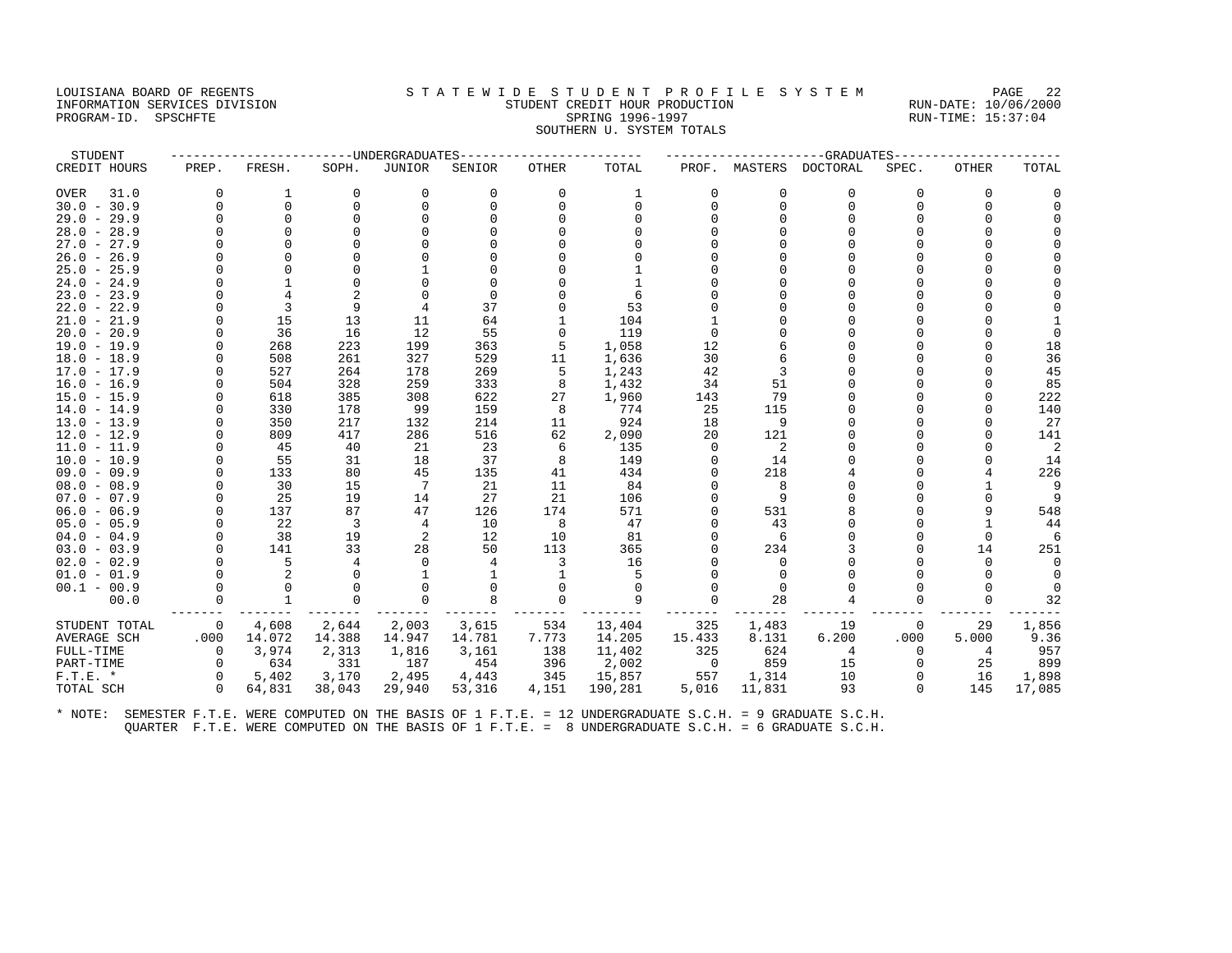| LOUISIANA BOARD OF REGENTS    |      |        |       |        |        |       |                                  |       |         | STATEWIDE STUDENT PROFILE SYSTEM |       |                      | 23<br>PAGE |
|-------------------------------|------|--------|-------|--------|--------|-------|----------------------------------|-------|---------|----------------------------------|-------|----------------------|------------|
| INFORMATION SERVICES DIVISION |      |        |       |        |        |       | STUDENT CREDIT HOUR PRODUCTION   |       |         |                                  |       | RUN-DATE: 10/06/2000 |            |
| PROGRAM-ID. SPSCHFTE          |      |        |       |        |        |       | SPRING 1996-1997                 |       |         |                                  |       | RUN-TIME: 15:37:04   |            |
|                               |      |        |       |        |        |       | LA COMMUNITY & TECH COLLEGE SYST |       |         |                                  |       |                      |            |
|                               |      |        |       |        |        |       |                                  |       |         |                                  |       |                      |            |
| STUDENT                       |      |        |       |        |        |       |                                  |       |         |                                  |       |                      |            |
| CREDIT HOURS                  | PREP | FRESH. | SOPH. | JUNIOR | SENIOR | OTHER | TOTAL                            | PROF. | MASTERS | DOCTORAL                         | SPEC. | OTHER                | TOTAL      |